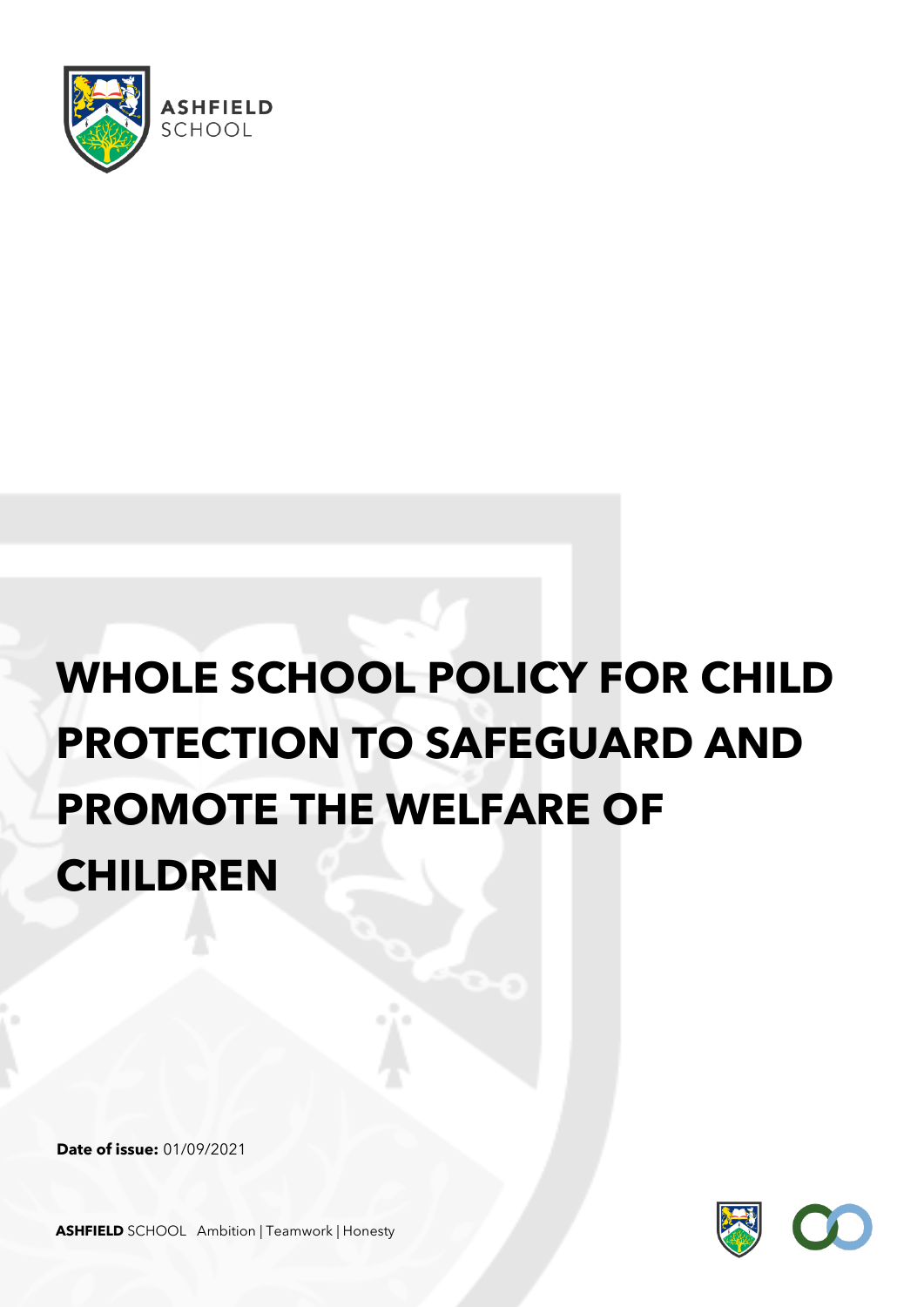#### **INTRODUCTION**

#### **Ashfield School**

#### **Policy statement and principles**

*Ashfield School recognises its responsibilities for safeguarding students and protecting them from harm.*

*Safeguarding and promoting the welfare of children is everyone's responsibility. Everyone who comes into contact*  with children and their families and carers has a role to play in safeguarding children. In order to fulfil this *responsibility effectively, all professionals should make sure their approach is child-centred. This means that they should consider, at all times, what is in the best interests of the child.*

*Safeguarding and promoting the welfare of children is defined for the purposes of this guidance as protecting children from maltreatment; preventing impairment of children's health or development; ensuring that children grow up in circumstances consistent with the provision of safe and effective care; and taking action to enable all children to have the best outcomes.*

*Children includes everyone under the age of 18.*

*Deputy Head teacher Mr Derek Nicholls is the Designated Safeguarding lead, Mrs Sally Marsh is the Deputy Safeguarding lead supported by three other members of staff who are fully trained to support students in our school regarding Safeguarding matters. Mr Jack Carter, Assistant head of year, Mr Christopher Hunter, Achievement Leader for Year 8 and Miss Linda Maguire, Head of Post 16.*

This Child Protection Policy will be reviewed by the Snr Designated Safeguarding Lead Mr Derek Nicholls on a regular basis to ensure it remains current and incorporates all revisions made to local or national safeguarding guidance. This policy will as a minimum be fully reviewed as a minimum once a year during the autumn term provided to the Governing Body for approval and sign off at the first autumn term meeting.

| Date of last review: Sept 2021       |  |
|--------------------------------------|--|
| Date of next review: sept 2022<br>÷. |  |
| ۰<br>Ċ,<br>C.                        |  |
|                                      |  |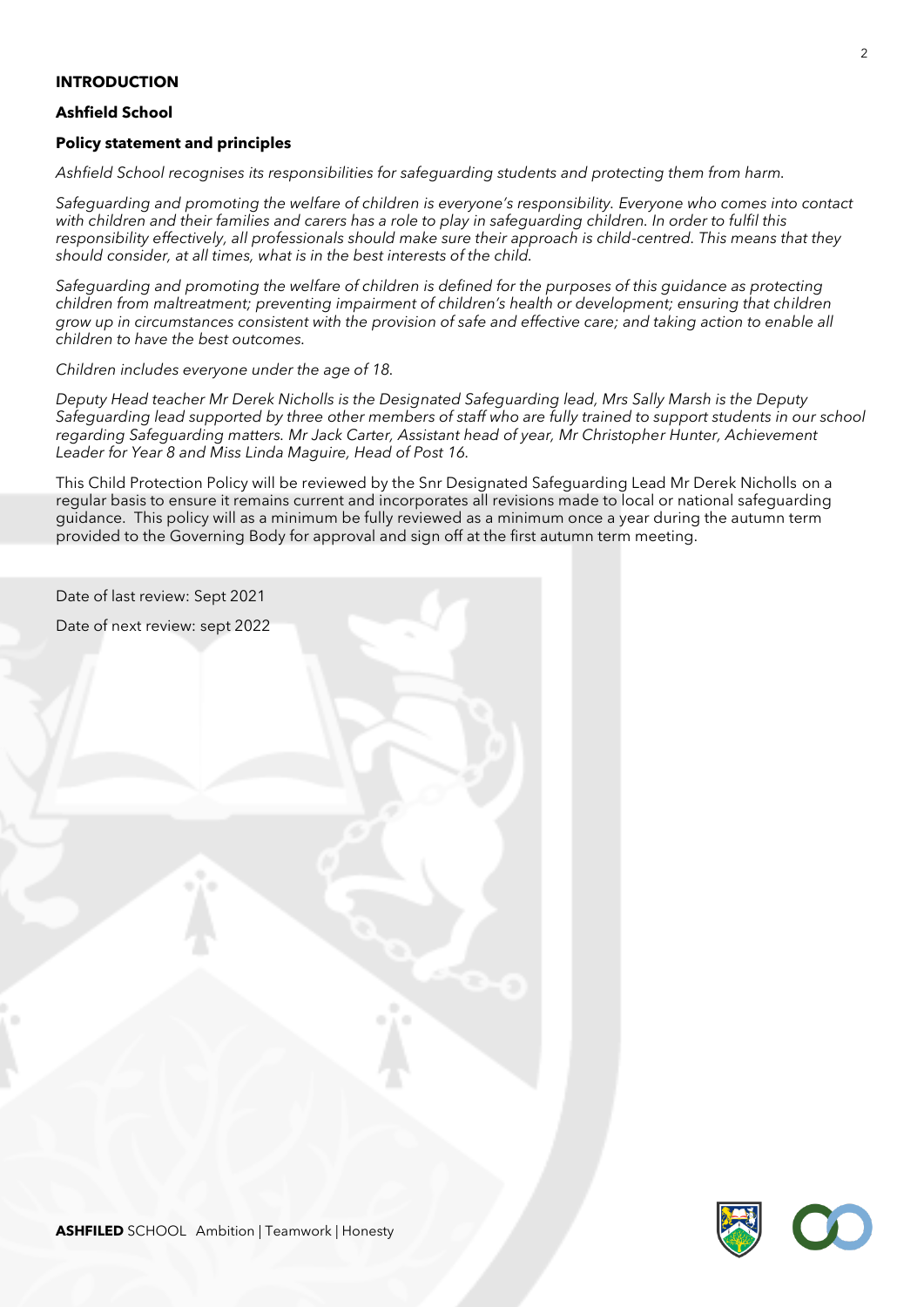| Role                                                                           | <b>Name</b>                                                 | <b>Contact Details</b>     |  |  |  |  |
|--------------------------------------------------------------------------------|-------------------------------------------------------------|----------------------------|--|--|--|--|
|                                                                                |                                                             |                            |  |  |  |  |
| Headteacher/Principal                                                          | Mr John Maher                                               | 01623 455000               |  |  |  |  |
| Senior Leader(s) available for<br>contact in the absence of the<br><b>DSLs</b> | Mrs Nicky Hillyard<br>Mrs Tanya Hall<br>Mr Alan Smith       | 01623 455000               |  |  |  |  |
| Designated Governor for<br>Child Protection/<br>Safeguarding                   | Mr Shaun Pollard                                            | 01623 455000               |  |  |  |  |
| Snr Designated Safeguarding<br>Lead                                            | Mr Derek Nicholls                                           | 01623 455000               |  |  |  |  |
| Deputy Safeguarding Lead                                                       | Mrs Sally Marsh                                             | 01623 455000               |  |  |  |  |
| Names of additional<br>Safeguarding Officers                                   | Mr Jack Carter<br>Mr Christopher Hunter<br>Ms Linda Maguire | 01623 455000               |  |  |  |  |
| LA Safeguarding Children in<br>Education Officer                               | Cheryl Stollery                                             | 0115 8041047               |  |  |  |  |
| LA Child Protection<br>Contact/LADO                                            | Eva Callaghan or covering<br><b>LADO</b>                    | 0115 8041272               |  |  |  |  |
| MASH (Multi-agency<br>Safeguarding Hub)                                        |                                                             | 0300 500 80 90             |  |  |  |  |
| <b>Emergency Duty Team</b><br>(Children's Social care)                         | Outside of office hours                                     | 0300 456 4546              |  |  |  |  |
| Police (to report a crime and<br>immediate risk of harm or<br>abuse to child)  | 101                                                         | In an emergency 999 (only) |  |  |  |  |

# **Ashfield School**

Our policy applies to all staff, governors and volunteers working at Ashfield School and takes into account statutory guidance provided by the Department for Education and local guidance issued by the Nottinghamshire Safeguarding Children Partnership.

We will ensure that all parents/carers are made aware of our responsibilities regarding child protection procedures and how we will safeguard and promote the welfare of their children through the publication of the Ashfield School child protection policy.

These duties and responsibilities, as set out within the Education Act 2002 sec175 and 157, DfE Statutory Guidance Keeping Children Safe in Education 2021 and HM Working Together to Safeguard Children 2018 are incorporated into this policy.

During the Covid-10 pandemic we have systems in place to ensure a DSL is available to deal with any concerns raised at that time. The DDSL works closely with social workers and other agencies and is able attend virtual meetings and liaise with these agencies should a local lockdown be put in place. Access to records is secure via CPOMS and this can be accessed remotely if required. Calls are regularly made to vulnerable students by pastoral

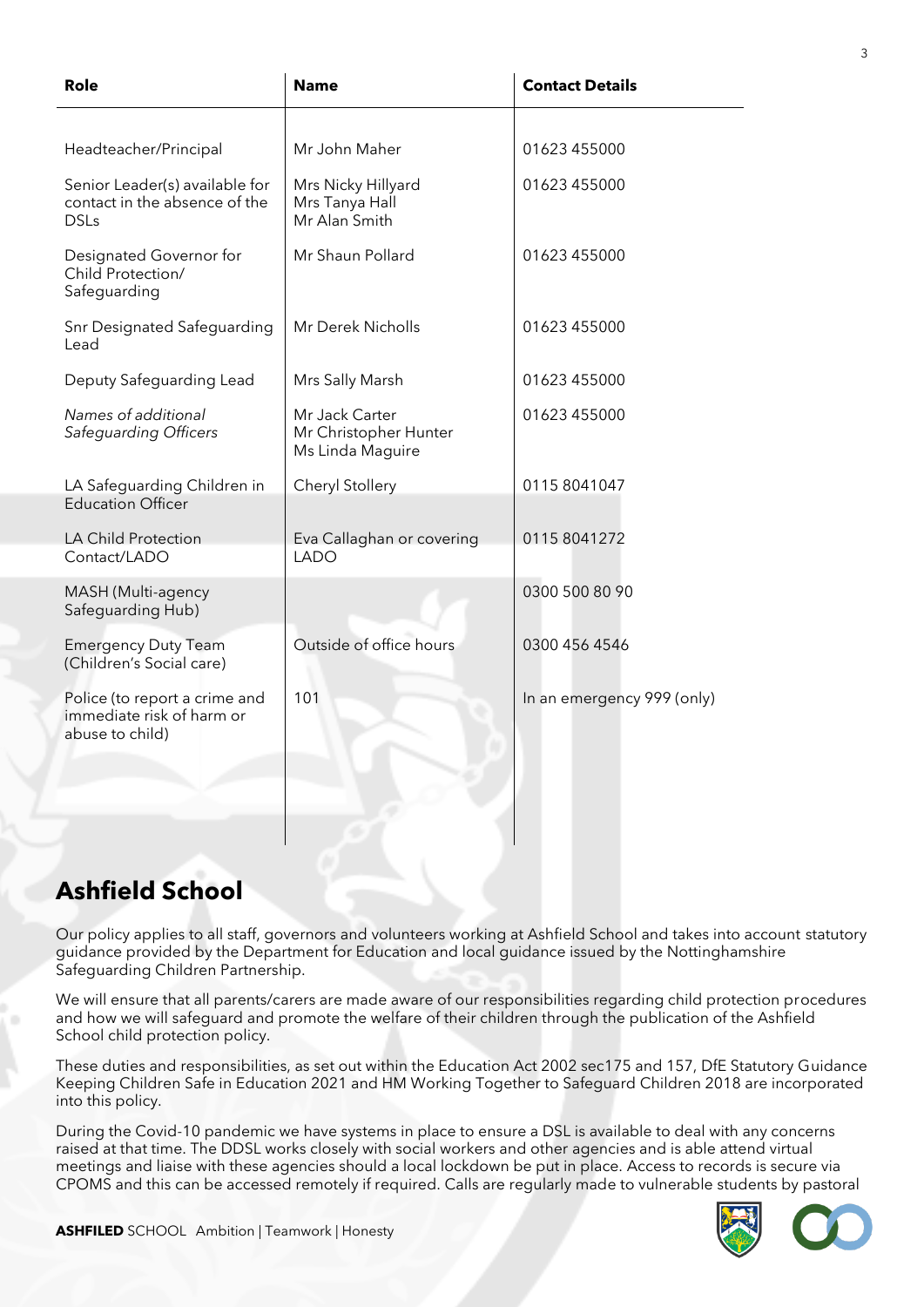teams, where both parents and students are spoken to. If no contact is made escalation takes place where home visit will be made. Relevant agencies are kept informed.

## **Child Protection and Safeguarding Statement**

We recognise our moral and statutory responsibility to safeguard and promote the welfare of all pupils. We will endeavour to provide a safe and welcoming environment where children are respected and valued. We will be alert to the signs of abuse and neglect and follow our procedures to ensure that children receive effective support, protection and justice.

The procedures contained in this policy apply to all staff, supply staff, volunteers, and governors and members of The Two Counties Trust and are consistent with those of Nottinghamshire Safeguarding Children Partnership (NSCP).

# **Maintaining a child centred and coordinated approach to safeguarding:**

Everyone who works at School understands they are an important part of the wider safeguarding system for children and accepts safeguarding and promoting the welfare of children is everyone's responsibility and everyone who comes into contact with children and their families has a role to play. In order to fulfil this responsibility effectively, all our staff, including supply staff

and volunteers will ensure their approach is child-centre and will be supported to consider, at all times, what is in the best interests of the child.

We recognise no single practitioner can have a full picture of a child's needs and circumstances. If children and families are to receive the right help at the right time, everyone who comes into contact with them has a role to play in identifying concerns, sharing information, and taking prompt action.

**Safeguarding children is defined as:** The actions we take to promote the welfare of children and protect them from harm are everyone's responsibility. Everyone who comes into contact with children and families has a role to play.

## **Safeguarding and promoting the welfare of children is defined as:**

- Protecting children from maltreatment.
- Preventing the impairment of children's mental and physical health or development.
- Ensuring that children grow up in circumstances consistent with the provision of safe and effective care.
- Taking action to enable all children to have the best outcomes.
- Working Together to Safeguard Children 2018.

**NB Definition:** Children includes everyone under the age of 18.

#### **Whole school approach to safeguarding:**

- We understand the importance every member of our staff has through their contact with children in and outside of our school environment and the particular importance of the roles and relationships they have which places them in a position to identify concerns early, provide help for children and promote children's welfare and prevent concerns from escalating.
- As a school we have a responsibility to provide a safe environment in which children can learn.
- We will make every effort to identify children who may benefit from early help and put in place support as soon as a problem emerges at any point in a child's life.
- **Any staff member** who has **any** concerns about a child's welfare should follow the processes set out in this child protection policy and raise concerns with the designated safeguarding lead or deputy without delay.
- All our staff should expect to support social workers and other agencies following any referral, especially if they were involved in being alert to or receiving a disclosure of risk, harm or abuse or harassment from a child.
- Our snr designated safeguarding lead will provide support to staff to carry out their safeguarding duties and who will liaise closely with other services such as children's social care, police, early help and health were required, as the designated safeguarding lead (and any deputies) are most likely to have a complete safeguarding picture and be the most appropriate person to advise on the response to safeguarding concerns.

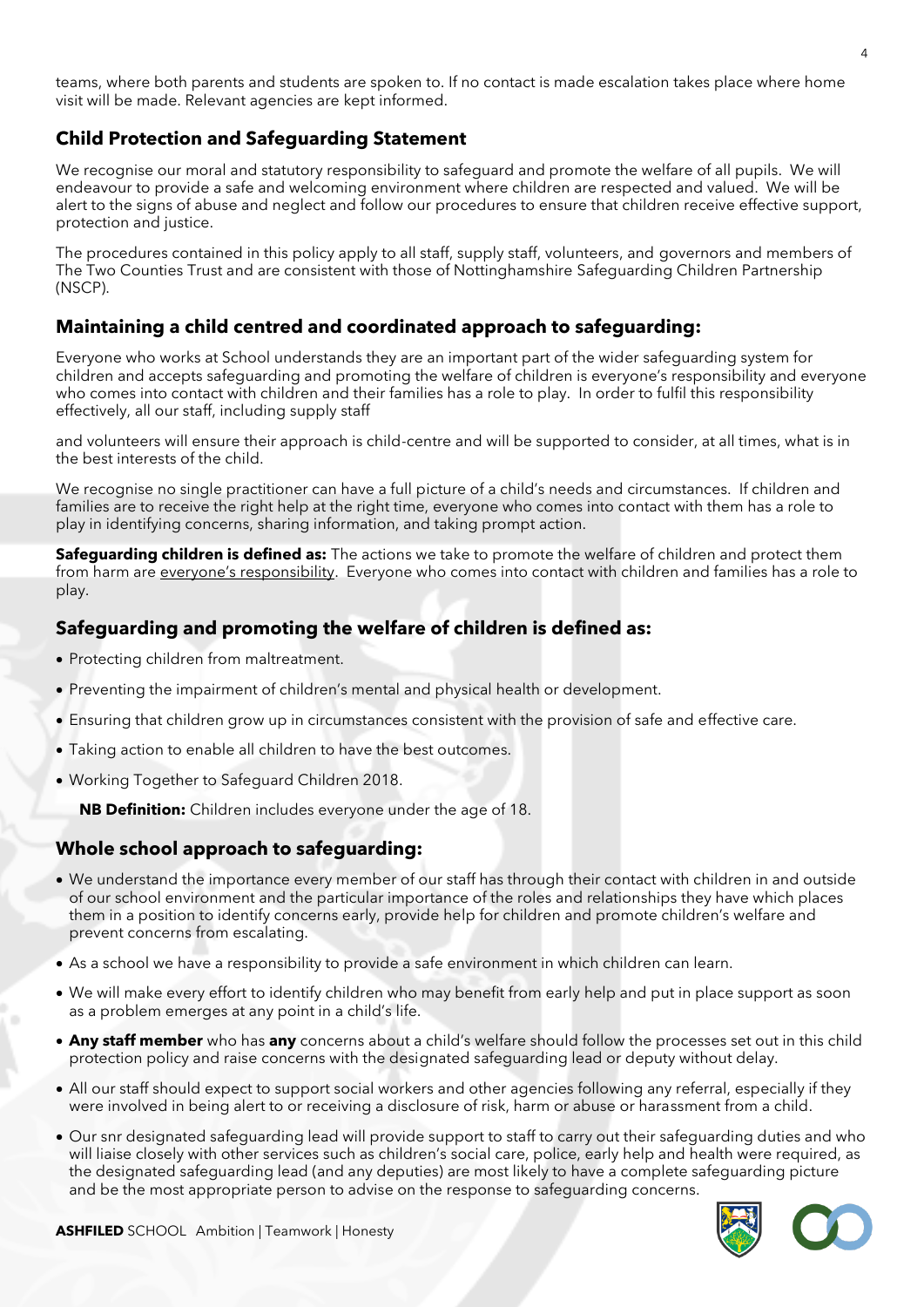#### **Safeguarding is not just about protecting children from deliberate harm. It also relates to the broader aspects of care and education including:**

- Pupils' health and safety and emotional well-being, and their mental and physical health or development.
- Meeting the needs of children with special educational needs and/or disabilities.
- The use of reasonable force.
- Meeting the needs of children with medical conditions.
- Providing first aid.
- Educational visits and off- site education.
- Intimate care and emotional wellbeing.
- On-line safety and associated issues.
- Appropriate arrangements to ensure school security, taking into account the local context.
- Keeping children safe from risks, harm, exploitation and sexual violence and sexual harassment between children: KCSiE 2021 Annex A.

#### **Safeguarding can involve a range of potential issues such as:**

- Neglect, physical abuse, sexual abuse, and emotional abuse.
- Contextualised also known as extra-familial abuse.
- Bullying, including online bullying (by text message, on social networking sites, and prejudice-based bullying.
- Going frequently missing/ gong missing from care or home.
- Peer on Peer (child on child) abuse.
- Racist, disability- based, homophobic, bi-phobic, or transphobic abuse.
- Gender based violence/violence against women and girls.
- Risk of extremist behaviour and/or radicalisation.
- Child sexual exploitation, human trafficking, modern slavery, sexual or criminal exploitation.
- A young carer.
- Privately fostered
- The impact of new technologies, including 'sexting' and accessing pornography.
- Child on child sexual violence and sexual harassment (defined in KCSiE 2021 Part Five and DfE Sexual violence and sexual harassment between children, September 2021).
- Issues which may be specific to a local area or population, for example gang activity, knife crime, youth violence, criminal child exploitation (CCE) and County Lines.
- Is in family circumstances which present challenges for the child, such as drug and alcohol misuse, adult mental health issues and domestic abuse/harm.
- Is at risk of or from serious violence and violent crime.
- Persistent absence from education, including persistent absence for part of the school day.
- Particular issues affecting children including domestic abuse and violence, female genital mutilation and honourbased abuse and forced marriage.
- 'Upskirting'- The Voyeurism (Offences) Act, which is commonly known as Up-skirting Act, came into force on 12 April 2019. Upskirting is a criminal offence and reportable by all teachers (KCSiE 2021 and Annex A).

All our staff and volunteers are aware of the indicators of abuse and neglect and know what to look for is vital for the early identification so that support can be put in place. Our staff and volunteers are also aware of the specific safeguarding issues that indicate or inform of concerns or incidents linked to child criminal exploitation and child sexual exploitation and know to report concerns directly to the designated safeguarding or a i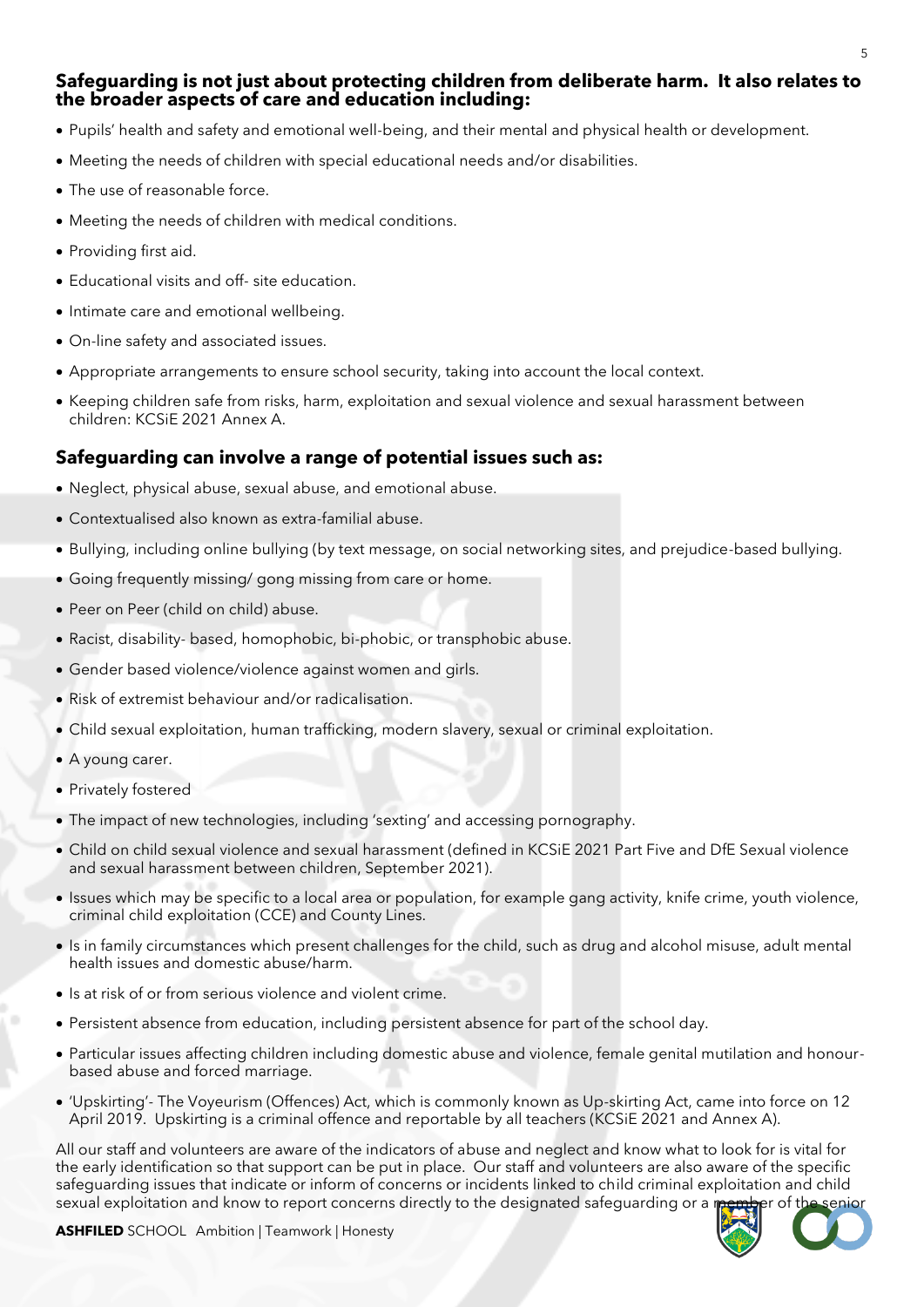leadership team should the designated safeguarding lead not be available for children who may be in need of help or protection.

**All staff** should **always** speak to the designated safeguarding lead, or deputy at the earliest opportunity.

As a school we are aware that abuse, neglect, and safeguarding issues are rarely standalone events and cannot be covered by one definition or one label alone. In most cases, multiple issues will overlap with one another, therefore all staff should always be vigilant and always raise any concerns with the designated safeguarding lead (or deputy).

**All** staff should be aware that safeguarding incidents and/or behaviours can be associated with factors outside the school or college and/or can occur between children outside of our school environment.

All our staff have received information and training regarding the risks that can take place outside their families. This is known as Extra-familial harms and these can take a variety of different forms and children can be vulnerable to multiple harms including (but not limited to) sexual exploitation, criminal exploitation, sexual abuse, serious youth violence and county lines.

Our staff are aware that technology offers many opportunities but is a significant component in many safeguarding and wellbeing issues. Children are at risk of abuse online as well as face to face. Children can also abuse their peers online, this can take the form of abusive, harassing, and misogynistic messages, the non-consensual sharing of indecent images, especially around chat groups, and the sharing of abusive images and pornography, to those who do not want to receive such content.

All forms of abuse or harassment will be reported in accordance with national safeguarding guidance and we will take a 'zero tolerance' approach to harassment and abuse as informed in KCSiE 2021.

Should an incident or disclosure be made by a child our staff will always reassure the child (victim) that they are being taken seriously and that they will be supported and kept safe.

#### **Identifying Concerns**

All members of staff, volunteers and governors will know how to identify pupils who may be being harmed and then how to respond to a pupil who discloses abuse, or where others raise concerns about them. Our staff will be familiar with procedures to be followed.

Staff understand that abuse, neglect, and safeguarding issues are rarely standalone events that can be covered by one definition, and that in most cases multiple issues will overlap with each other. Staff who regularly come into contact with children are aware of the DfE guidance [What to do if you're worried a child is being abused](https://www.gov.uk/government/uploads/system/uploads/attachment_data/file/419604/What_to_do_if_you_re_worried_a_child_is_being_abused.pdf)

#### **The four categories of child abuse are as follows:**

- **1. Physical Abuse**
- **2. Emotional Abuse**
- **3. Sexual Abuse**
- **4. Neglect**

#### **Indicators of abuse and neglect**

**Abuse:** a form of maltreatment of a child. Somebody may abuse or neglect a child by inflicting harm or by failing to act to prevent harm. Children may be abused in a family or in an institutional or community setting by those known to them or, more rarely, by others. Abuse can take place wholly online, or technology may be used to facilitate offline abuse. Children may be abused by an adult or adults or by another child or children.

**Physical abuse:** a form of abuse which may involve hitting, shaking, throwing, poisoning, burning, or scalding, drowning, suffocating or otherwise causing physical harm to a child. Physical harm may also be caused when a parent or carer fabricates the symptoms of, or deliberately induces, illness in a child.

**Emotional abuse:** the persistent emotional maltreatment of a child such as to cause severe and adverse effects on the child's emotional development. It may involve conveying to a chid they are worthless or unloved, inadequate, or valued only insofar as they meet the needs of another person. It may include not giving the chid opportunities to express their views, deliberately silencing them or 'making fun' of what they say or how they communicate. It may feature age or developmentally inappropriate expectation being imposed o children. These may include interactions that are beyond a child's developmental capability as well as over protection and limitation of exploration and learning or preventing the child from participating in normal social interaction. It may involve seeing or hearing the ill-treatment of another. It may involve serious bullying (including cyberbullying), causing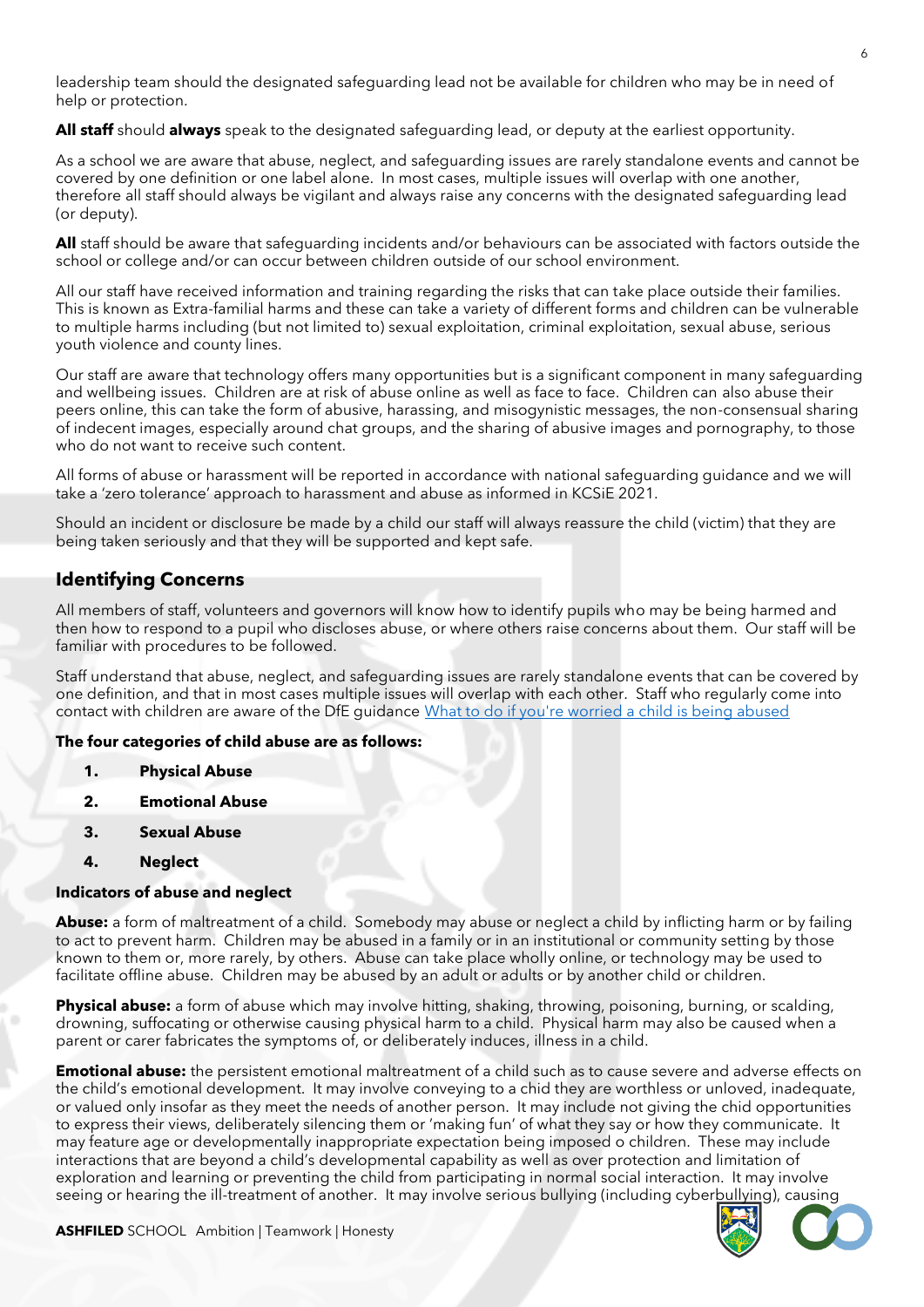children to feel frightened or in danger, or the exploitation or corruption of children. Some level of emotional abuse is involved in all types of maltreatment of a child, although it may occur alone.

**Sexual abuse:** involves forcing or enticing a child or young person to take part in sexual activities, not necessarily involving violence, whether or not the child is aware of what is happening. The activities may involve physical contact, including assault by penetration (for example rape or oral sex) or non-penetrative acts masturbations, kissing, rubbing, and touching outside of clothing. They may also include non-contact activities, such as involving children to look at, or in the production of, sexual images, watching sexual activities, encouraging children to behave in sexually inappropriate ways, or grooming a child in preparation for abuse. Sexual abuse is not solely perpetrated by adult males. Women can also commit acts of sexual abuse, as can other children. The sexual abuse of children by other children is a specific safeguarding issue (also known as peer on peer abuse) in education and **all** staff should be aware of it and of their school or colleges policy and procedures for dealing with it.

**Neglect:** the persistent failure to meet a child's basic physical and/or psychological needs, likely to result in the serious impairment of the child's health or development. Neglect may occur during pregnancy, for example, as a result of maternal substance abuse. Once a child is born, neglect may involve a parent or carer failing to; provide adequate food, clothing and shelter (including exclusion from home or abandonment); protect a child from physical and emotional harm or danger; ensure adequate supervision (the use of inadequate care-givers); or ensure access to appropriate medical care or treatment. It may also include neglect of, or unresponsiveness to, a child's basic emotional needs.

**Safeguarding issues:** All staff should have an awareness of safeguarding issues that can put children at risk of harm. Behaviours linked to issues such as drug taking and or alcohol misuse, deliberately missing education and consensual and non-consensual sharing of nudes and semi-nude images and/or videos can be signs that children are at risk.

Staff should refer to KCSIE Sept 2021 Appendix A as well as Indicators of possible child abuse issued by Nottinghamshire Safeguarding Children Board.

Our school ethos demonstrates that the effective safeguarding of children can only be achieved by putting children at the centre of a system where we listen and hear what they say. Every individual within Ashfield School will play their part, including working with professionals from other agencies, particularly social workers, to meet the needs of our most vulnerable children and keep them safe. We will take opportunities to teach children about important safeguarding issues in a way that is age appropriate.

Students are always at the centre of our safeguarding arrangements, and we listen carefully to the children to ensure that we hear their voices.

To support students with their mental health and wellbeing we have 2 qualified Mental Health First Aiders. When students are identified as experiencing low mood our first aiders complete a wellbeing assessment with them and the information is shared with all teachers, including strategies to support them. Support is also available from the school nurse and school counsellor. Referrals to outside agencies are in place with higher tier support where required to CAHMS, Mental Health Team support as part of trail blazers, EHAF, springboard and small steps

Our school is led by senior members of staff and governors whose aims are to provide a safe environment and vigilant culture where children and young people can learn and be safeguarded. If there are safeguarding concerns, we will respond with appropriate action in a timely manner for those children who may need help or who may be suffering, or likely to suffer, significant harm.

Where staff members have concerns about a child (as opposed to a child being in immediate danger) they will decide what action to take in conjunction with the Snr Designated Safeguarding Lead. Although we advocate that any staff can make a referral to children's social care or MASH, especially where a child is identified as being in immediate danger, they should however ensure that the Designated Safeguarding Lead (DSL), or a member of the senior leadership team is informed as soon as possible.

We also ensure that all our staff are clear that whilst they should discuss and agree with the DSL any actions to be taken, they are able to escalate their concerns and contact MASH, or social care to seek support for the child if despite the discussion with the DSL their concerns remain. Staff are also informed of the school whistle blowing procedures and the contact details for the Local Authority LADO and NSPCC helpline.

We work alongside other agencies to support vulnerable children and have regular contact with social care and social workers. Our safeguarding team holds regular meetings in school takes part in partnership forums and events, accessing multi-agency training. Hosting meetings for individual children and families in school. To support better access and involvement for children, parents/carers to have increased involvement.

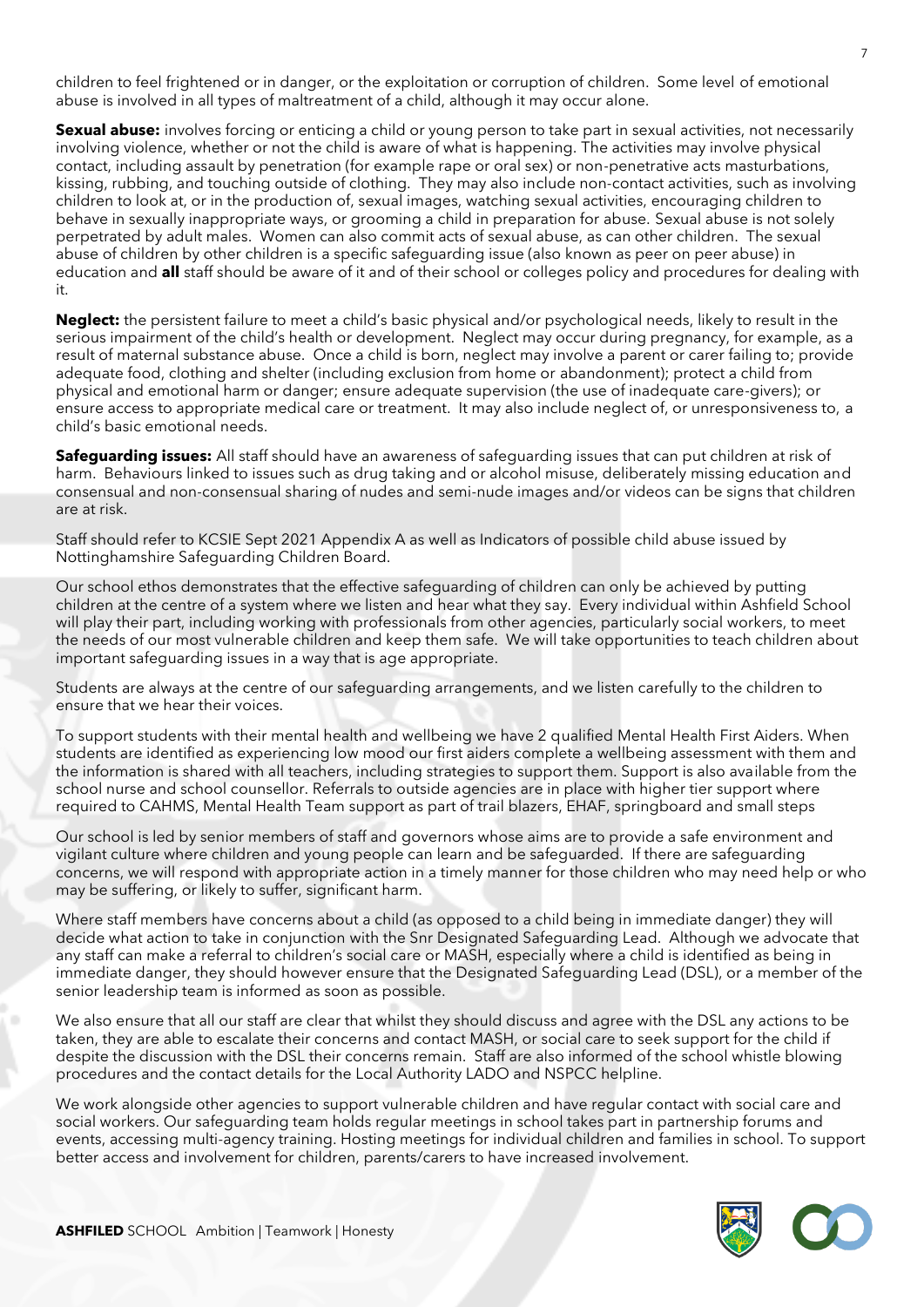Children who attend alternative education often have complex needs, it is important governing bodies/trusts and designated safeguarding leads ensure children are fully supported at all times, and the alternative setting is aware of any additional risks of harm that pupils may be vulnerable to. Information sharing for pupils who receive education provision outside of a mainstream setting is vital to support the child and ensure the learning environment where they are placed has all necessary information for the child before they access the provision. The working together principles are key to keep the child safe and understanding the vulnerabilities needing to be supported. This should include up to date contact details for the professionals working with the child and family.

Staff, supply staff, student teachers and volunteers receive safeguarding training during our induction programme then regular updates are presented through inset and twilights, flyers and booklets are produced termly on specific topics. Training on how to report concerns or disclosures is also undertaken on a regular basis.

Mr D Nicholls or Mrs S Marsh who are familiar with national and local guidance, will share concerns, where appropriate, with the relevant agencies.

The DDSL attends half termly Nottinghamshire Safeguarding Forum, where guidance and updates are shared, plus an opportunity to network with other local schools. This allows the DSL team to be aware of current issues and respond in the most efficient way and informing the most relevant agencies that present at the forum.

The Snr DSL and deputies (DSL team) maintains a key role in raising awareness amongst staff about the needs of children who have or who have had a social worker and the barriers that those children might experience in respect of attendance, engagement and achievement at schools or college, see KCSiE 2021 page 147.

*The Snr DSL along with the Designated Teacher can inform the Governing body and Headteacher the number of children in their cohort who have or who have had a social worker and appropriate information is shared with teachers and staff on individual children's circumstances*

*The Designated Teacher and Snr Designated Safeguarding Lead maintain data for children who have looked after status and for children who have been involved in the care system.*

*The Designated Teacher maintains good links with the Virtual School Heads to promote the educational achievement of previously looked after children.*

# **Our Child Protection Policy**

#### **There are seven main elements to our policy:**

- Providing a safe environment in which children can learn and develop.
- Ensuring we practice safe recruitment in checking the suitability of staff and volunteers to work with children.
- Developing and then implementing procedures for identifying and reporting cases, or suspected cases of abuse.
- Supporting pupils who have social care involvement in accordance with his/her child in need plan, child protection plan or are subject to Local Authority Care.
- Raising awareness of safeguarding children, child protection processes and equipping children with the skills needed to keep them safe in and outside of school*.*
- Working in partnership with agencies and safeguarding partners in the 'best interest of the child'.
- New Ensuring we have appropriate policies and procedures to deal with peer on peer abuse (child on child) abuse and sexual violence and sexual harassment

We recognise that because of the day to day contact with children, school staff are well placed to observe the outward signs of abuse.

#### **Ashfield School will therefore:**

- Establish and maintain an environment where children feel secure, are encouraged to talk and are listened to and heard.
- Ensure children know that there are trusted adults in the school who they can approach if they are worried.
- Ensure that every effort is made to establish effective working relationships with parents, carers and colleagues from other agencies.

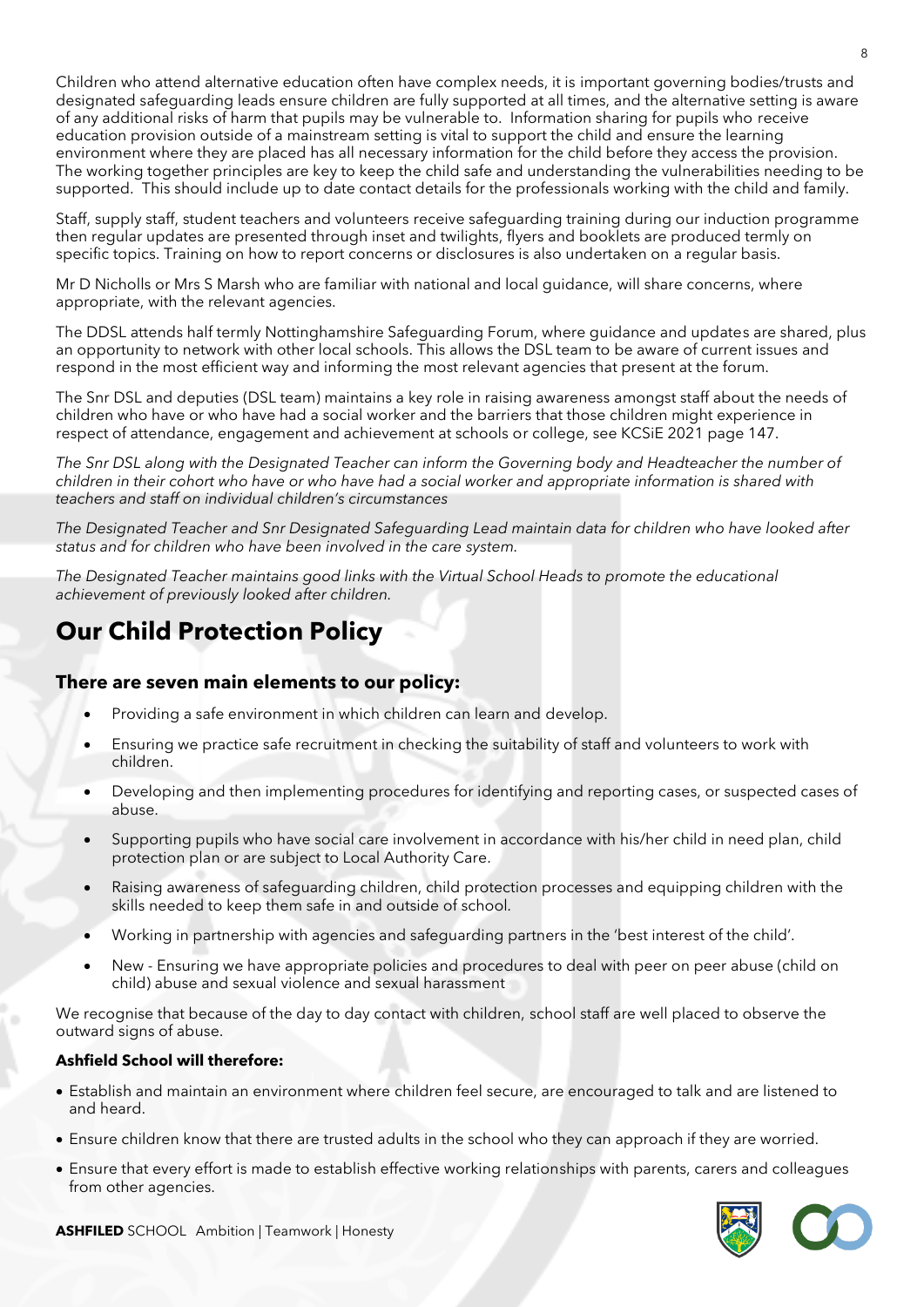- Include opportunities in the RSHE curriculum for children to develop the skills they need to recognise and stay safe from abuse by:
- Recognising and managing risks including online safety, radicalisation and extremism, sexual exploitation, peer on peer abuse (child on child), sexual violence and sexual harassment, the sharing of nude and semi -nude images which has replaced sexting.
- Developing healthy relationships and awareness of domestic violence, and abuse which is linked to 'honour' such as female genital mutilation and forced marriage, bullying and peer on peer abuse.
- Recognising how pressure from others can affect their behaviour.
- Knowing that as a school we will act swiftly to address any concerns related to serious violence, gang and knife crime or child on child sexual violence or sexual harassment incidents.
- Ensuring our behaviour policy includes measures to prevent bullying, including cyberbullying, prejudice-based and discriminatory bullying.
- Maintain an on-line safety policy, which take into account remote learning, and use of mobile and smart technology and is reviewed regularly to take into account any new threats*.*

Safeguarding is activity promoted through Personal Development Education.

Personal Development Education (PDE) is a school subject through which pupils develop the knowledge, skills and attributes they need to manage their lives, now and in the future. These skills and attributes help pupils to stay healthy, safe and prepare them for life and work in modern Britain.

The curriculum is planned in line with statutory guidance, takes accounts of topical issues and meets needs of her local community.

All Schemes of Learning are mapped to the PSHE association Programme of Study and meet all new RSHE 2020 guidelines.

The curriculum is planned to encapsulate key safeguarding points such as:

- Child criminal exploitation (CCE)
- Child sexual exploitation (CSE)
- Peer on peer abuse
- County lines.
- Domestic abuse.
- Preventing radicalisation.
- Upskirting.
- Honour-based abuse.

All Schemes of Learning are planned by an SLE subject specialist, content is age appropriate and is tailored to suit a variety of learning styles.

In addition to scheduled PDE lessons, all pupils complete a supporting PSHE programme through tutor. This comprises of tutor-led activities and a weekly, bolt-on "did you know" safeguarding theme enhancing the awareness and importance of key issues.

- We will take all reasonable measures to ensure any risk of harm to children's welfare is minimised inside and outside of the school environment.
- Take all appropriate actions to address concerns about the welfare of a child, working to local policies and procedures in full working partnership with agencies.
- Ensure robust child protection arrangements are in place and embedded in the daily life and practice of the school.
- Promote pupil health and safety.
- Promote safe practice, and challenge unsafe practice.

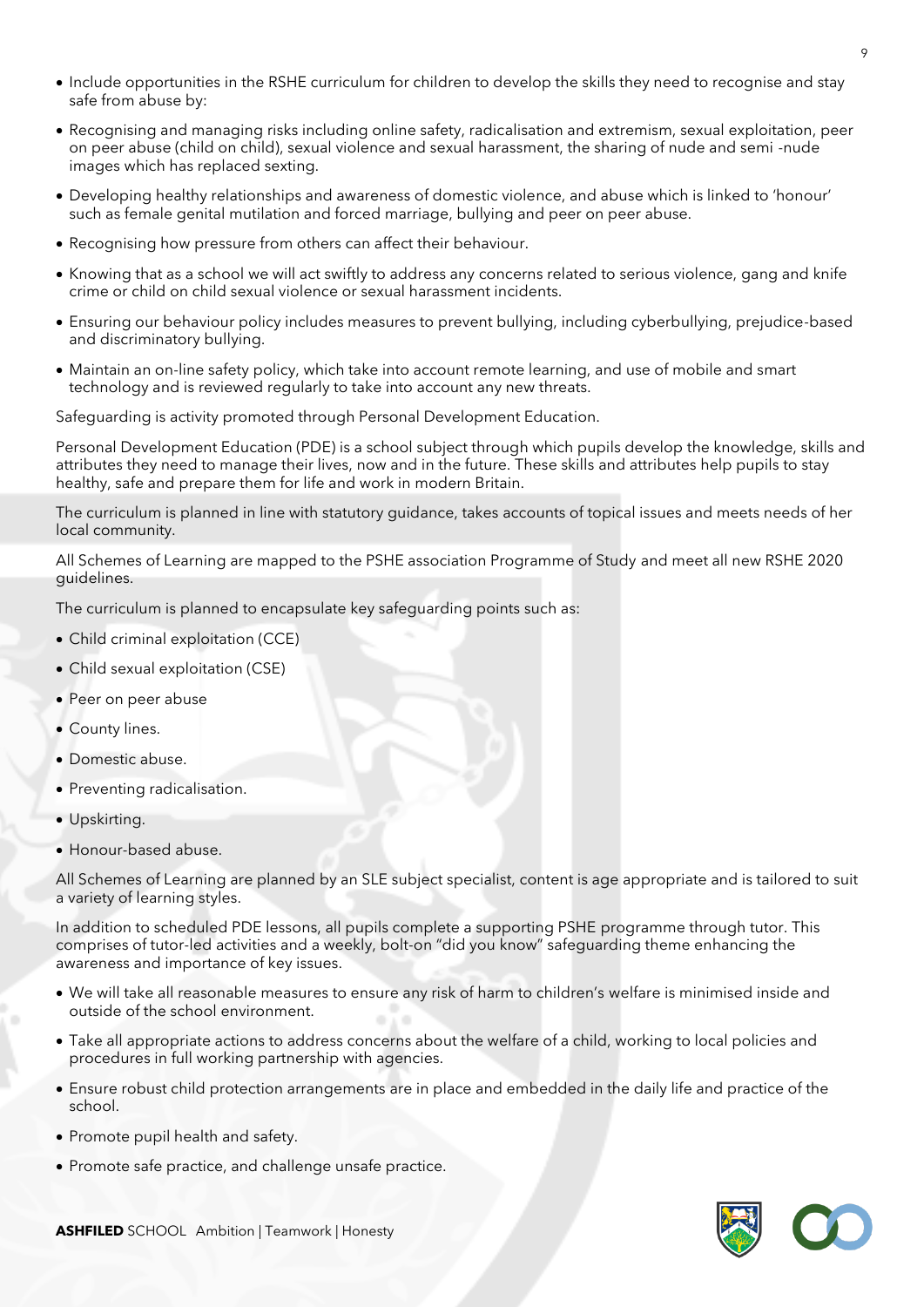- Ensure that procedures are in place to deal with allegations of abuse against teachers and other staff including volunteers (KCSiE 2021 Part Four Pages 81 to 95) and Part Four Section two for dealing with low-level concerns, and the NSCP local multi-agency procedures.
- Provide first aid and meet the health needs of children with medical conditions
- Ensure school site security.
- Address drugs and substance misuse issues.
- Support and plan for young people in custody and their resettlement back into the community.
- Work with all agencies regarding missing children, anti-social behaviour/gang activity and violence in the community/knife crime and children at risk of sexual exploitation.
- Everyone having a duty to safeguard children inside/outside the school environment including school trips, extended school activities, vocational placements and alternative education packages.

For children who attend alternative provisions or receive 1:1 support either in outside provisions or at home then the providers DBS certificates and their safeguarding policies are checked. Our own on-site alternative provision have staff members and mentors who can identify students with extreme behavioural needs who can also be more vulnerable are fully trained to support their needs. The school also works closely with our local police school liaison officer who supports us with any students that have been identified in criminal activity to make better choices in the future.

#### **We will follow the procedures set out by the Nottinghamshire Safeguarding Children Partnership (NSCP) and take account of guidance issued by the DfE in Keeping Children Safe in Education 2021 to:**

- Ensure we have a Snr Designated Safeguarding Lead (DSL), who is a member of the school/college leadership team, and a Deputy Safeguarding Lead for child protection/safeguarding who has received appropriate training and support for this role.
- The Designated Safeguarding Lead role is written into their job description and clarifies the role and responsibilities included (as defined in KCSiE 2021 Annex C).
- Ensure we have a nominated governor responsible for child protection/safeguarding.
- Ensure that we have a Designated Teacher for Looked After Children (LAC).
- Ensure every member of staff (including temporary, supply staff and volunteers) and the governing body knows the name of the Snr Designated Safeguarding Lead, their deputies responsible for child protection, and their role.
- Ensure all staff and volunteers understand their responsibilities in being alert to the signs of abuse and their responsibility for referring any concerns to the Designated Safeguarding Lead, or to children's social care/police if a child is in immediate danger.
- Ensure all staff and volunteers are aware of the early help process and understand their role in making referrals or contributing to early help offers and arrangements.
- Ensure that there is a whistleblowing policy and culture where staff can raise concerns about unsafe practice, and that these concerns will be taken seriously.
- Ensure that there is a complaints system in place for children and families.
- Ensure that parents have an understanding of the responsibility placed on the school and staff for child protection and safeguarding by setting out its obligations in the school prospectus and on the school's website.
- Notify Children's Social Care if there is an unexplained absence for a child who is subject to a child protection plan and where no contact can be established with the child or a parent or appropriate adult linked to the child.
- Develop effective links with relevant agencies and cooperate as required with their enquiries regarding child protection matters, including attendance at child protection conferences.
- Keep written records of concerns about children, even where there is no need to refer the matter immediately; documenting and collating information on individual children to support early identification, referral and actions to safeguard.
- Ensure all records are kept securely, using the electronic management and recording system

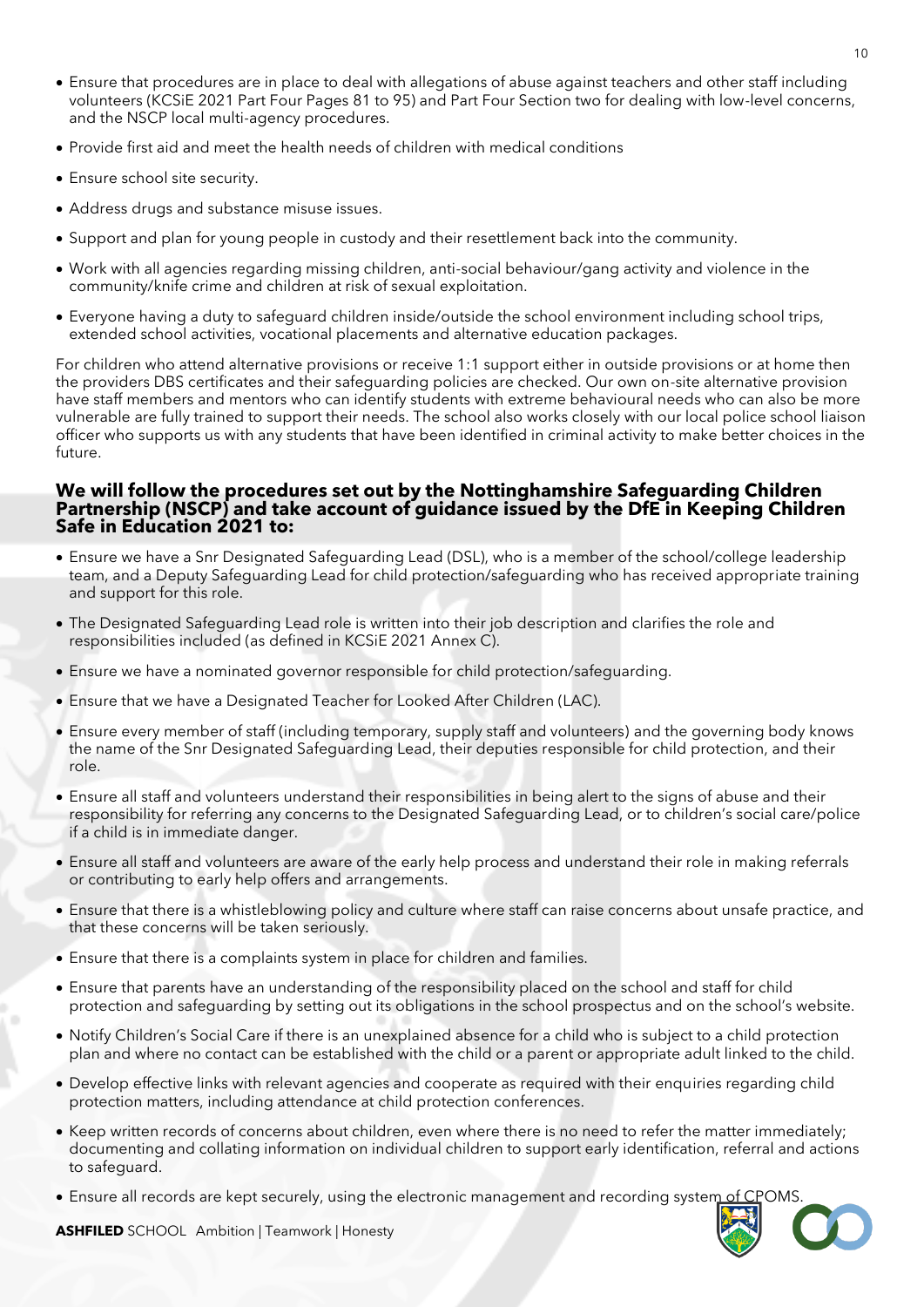- Ensure that we follow robust processes to respond when children are missing from education or missing from home or care.
- Develop and then follow procedures where an allegation is made against a member of staff or volunteer.
- Ensure safe recruitment practices are always followed.
- Apply confidentiality appropriately.
- Apply the NSCP escalation procedures if there are any concerns about the actions or inaction of social care staff or staff from other agencies.

#### **Supporting children**

We recognise that children who are abused or who witness violence may find it difficult to develop a positive sense of self-worth. They may feel helplessness, humiliation and some sense of blame. The school may be the only stable, secure and predictable element in the lives of children at risk. When at school their behaviour may be challenging and defiant or they may be withdrawn. We also recognise that there are children who are more vulnerable than others, which include children with special educational needs and or disabilities.

All staff including volunteers are advised to maintain the attitude of **'it could happen here'** where safeguarding is a concern, and when concerned about the welfare of the child should always act in the **best** interests of the child.

#### **Our school will endeavour to support the pupil through:**

- Developing the content of the curriculum by ensuring that we meet the needs of the RSHE curriculum 2020, whilst also being proactive to local concerns and adapting our curriculum to deliver lessons/assemblies/emergency student briefings as and where appropriate
- Maintaining a school ethos which promotes a positive, supportive and secure environment, and which gives pupils a sense of them being valued.
- The school behaviour policy, anti-bullying policy and peer on peer abuse policy which is kept up to date with national and local guidance and which is aimed at supporting vulnerable pupils in our school*.*
- Our *school* will proactively ensure that all children know that some behaviours are unacceptable and will need to be addressed but as members of our school they are valued and will be supported through the time required to deal with any abuse or harm that has occurred, or outcomes from incidents.
- At Ashfield we have a pastoral support system which comprises of an Achievement Leader, Assistant Achievement Leader and a Pastoral support officer for each year group, along with the tutors they work closely with students to discuss behaviour incidents including what went wrong, how everyone is feeling and what actions are required to ensure the behaviour is not repeated. Additional support in managing their emotions is also supported by the PSO.
- Liaison with other agencies that support the pupil such as Children's Social Care (in line with the Pathway to Provision Version 9.1, published in May 2021), Behaviour and Attendance Service and Education Psychology Service, use of Complex Case Resolution Meetings and the Early Help Assessment Form (EHAF), etc.
- Ensuring that, where a pupil leaves and is subject to a child protection plan, child in need plan or where there have been wider safeguarding concerns, their information is transferred to the new school immediately or within **5 working days** and that the child's social worker is informed.
- Ensuring that the vulnerability of children with special educational needs and or disabilities is recognised and fully supported Ensuring that the vulnerability of children with special educational needs and or disabilities is recognised and fully supported by our SENCo, Head of SEND,team of co-ordinators, LPAs and Pastoral Support Officers.
- Where a child discloses a concern or informs of an incident that has involved them in an incident involving sexual violence and or sexual harassment the staff member will ensure the child (victim) is taken seriously, kept safe and never be made to feel like they are creating a problem for reporting abuse, sexual violence or sexual harassment.
- The staff member if not the designated safeguarding lead will be informed immediately, and actions taken in accordance with the school peer on peer/ sexual violence and sexual harassment between children policy.

## **Safe Staff and Safe Recruitment**

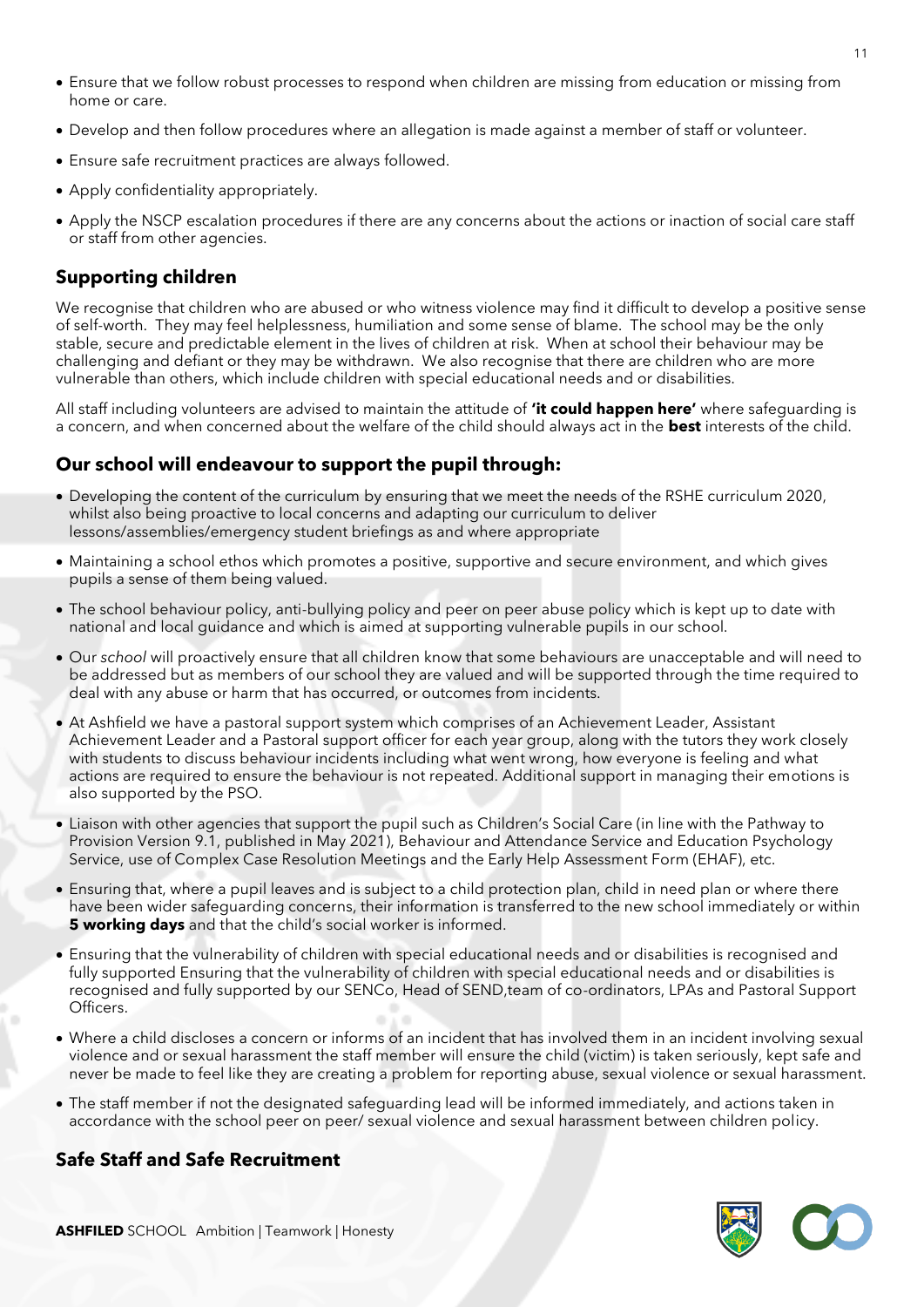- The leadership team and governing body of the school will ensure that all safer working practices and recruitment procedures are followed in accordance with the guidance set out in KCSiE 2021 Part Three and advised by Multi Academy Trust HR Services policy and practice guidance.
- School leaders, staff and members of the governing body will be appropriately trained in safer working practices and access the safer recruitment training advised by the Trust.
- Statutory pre-employment checks and references from previous employers are an essential part of the recruitment process. We will ensure we adopt the appropriate necessary procedures to carry out the checks required and were any concerns arise we will seek advice and act in accordance with national guidance.
- The school has in place recruitment, selection and vetting procedures in accordance with KCSiE 2021 Part Three and maintains a Single Central Record (SCR), which is reviewed regularly and updated in accordance with KCSiE 2021 Part Three paragraphs 250 to 256.
- Staff will have access to advice on the boundaries of appropriate behaviour and will be aware of the School Employee Code of Conduct, which includes contact between staff and pupils outside the work context. Concerns regarding low-level concerns will be included in our Code of Conduct from 1 September 2021 in line with KCSiE Part Four Section two. Staff can access a copy of this through our HR partner (Claire Harrison) from the trust HR services*.*
- Newly appointed staff and volunteers will be informed of our arrangements for safer working practices by our HR partner at the Two Counties Trust before beginning working and contact with pupils.
- In the event of any complaint or allegation against a member of staff, the headteacher (or the Designated Safeguarding Lead) if the headteacher is not present, will be notified immediately. If it relates to the headteacher, the chair of governors will be informed without delay. We will respond to all allegations robustly and appropriately in collaboration with the Local Authority Designated Officer (LADO) LADO/Allegation Officer and HR Business Partner or HR Service.
- Staff may find some of the issues relating to child protection and the broader areas of safeguarding upsetting and may need support which should be provided by the school and their Human Resources Team. We also buy into an online counselling serive through 'health Assured' Employee Assistance Programme.
- Advice and support will be made available by the Safeguarding Children in Education Officer (SCiEO), LADO and NCC HR where appropriate to the leadership team.
- All new employees will be appropriately inducted to their role and a link to the Induction Checklist for Safer Recruitment can be accessed from HR's guidance section of the School Portal.
- Work experience checks are carried out by an external company the school buys into to ensure safeguarding checks are completed.
- The Alternative provision used by the school is fully DBS checked and has a clear safeguarding policy in place

#### **Links to other Local Authority policies**

This policy, together with the following, should be read alongside and in conjunction with other policies and statutory guidance regarding the safety and welfare of children. These together will make up the suite of policies to safeguard and promote the welfare of children in this school*.*

- Accessibility Plan.
- Anti-Bullying revised for 2021-2022 (LA template policy in the process of being revised).
- Attendance Policy.
- Behaviour Principles Written Statement.
- TTCT Equality.
- Central Record of Recruitment and Vetting Checks.
- TTCT Complaints' Procedure Statement.
- Cyber–bullying.
- E-Safety Policy.
- TTCT Freedom of Information.

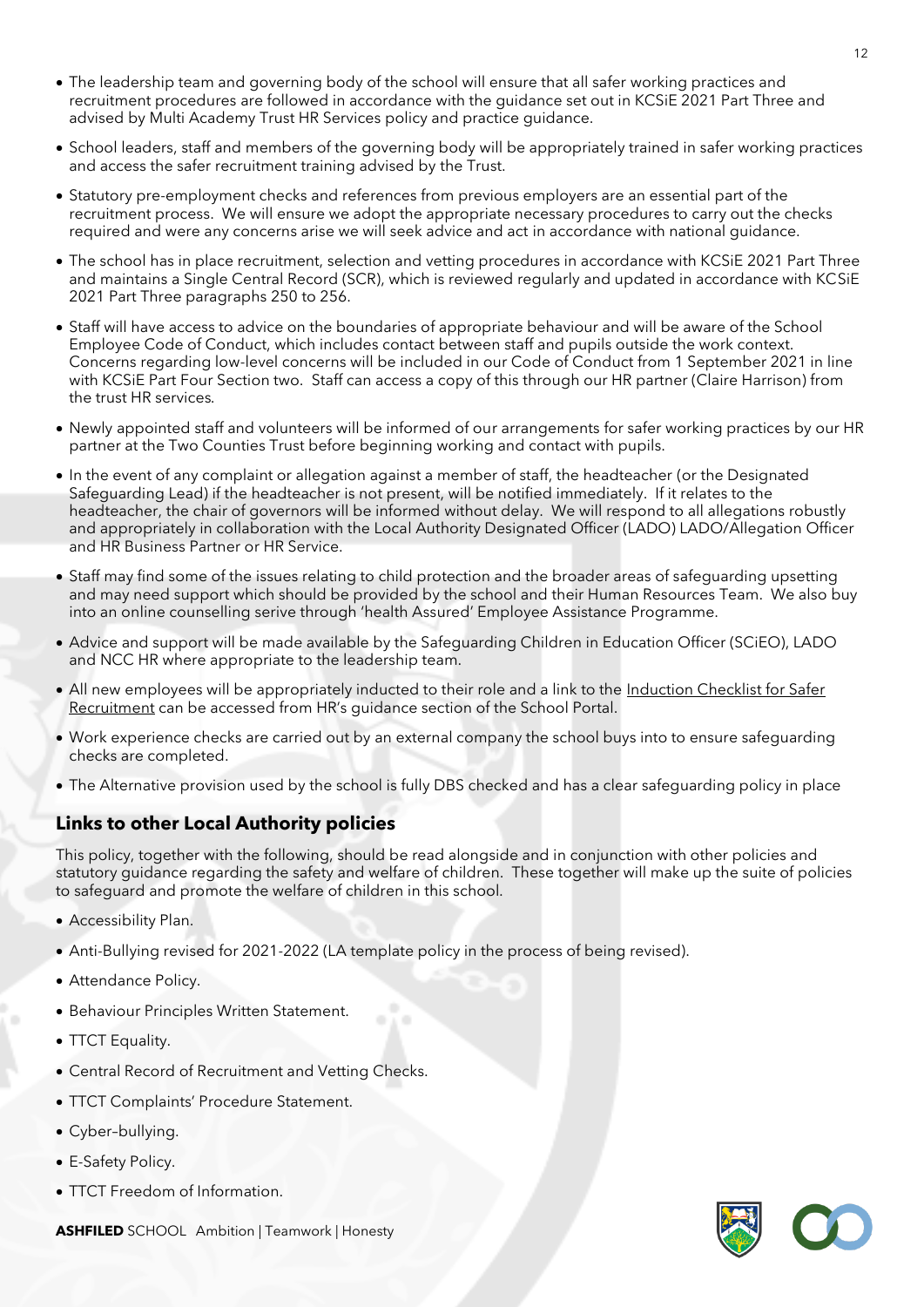- Female Genital Mutilation (FGM) Guidance
- Radicalisation Prevent Duty- (School's should have a Prevent Action Plan)
- TTCT Health and Safety Disability Equality Action Plan.
- Home-school Agreement Document.
- Peer on Peer Abuse- Sexual violence and sexual harassment between children in schools and colleges, and response to 'upskirting'.
- Physical intervention/positive handling. -within the school behaviour Ploicy
- Register of Pupil Attendance.
- School Access Policy.
- School Behaviour.
- Knife Crime Guidance 2019 (cross authority and in the process of being revised for September 2021).
- New: Relationships, Sex and Health Education (KCSiE 2020 Paragraph 94).
- New: Mental and Physical Health (KCSiE Part One paragraph 4 paragraphs 34 to 40 and paragraphs 113 to 116).
- Special Educational Needs.
- CRB Use of Reasonable Force Policy/ Guidance.
- TTCT Staff Behaviour (Code of Conduct policy).
- TTCT Staff Discipline Conduct and Grievance (procedures for addressing).
- School information published on a website.
- TTCT Visitors and VIP Policy.
- TTCT Whistle Blowing Policy.
- Guidance for NSPCC helpline and usage (KCSiE 2021 paragraph 77; when to call the police guidance from the NSPCC).
- Intimate Care policy
- Covid-19 pandemic and Government non-statutory interim guidance (KCSiE 2021)

Nottinghamshire safeguarding Children Partnership Policy, Procedures and Practice Guidance link: *<https://www.nottinghamshire.gov.uk/nscp/policy-procedures-and-guidance>*

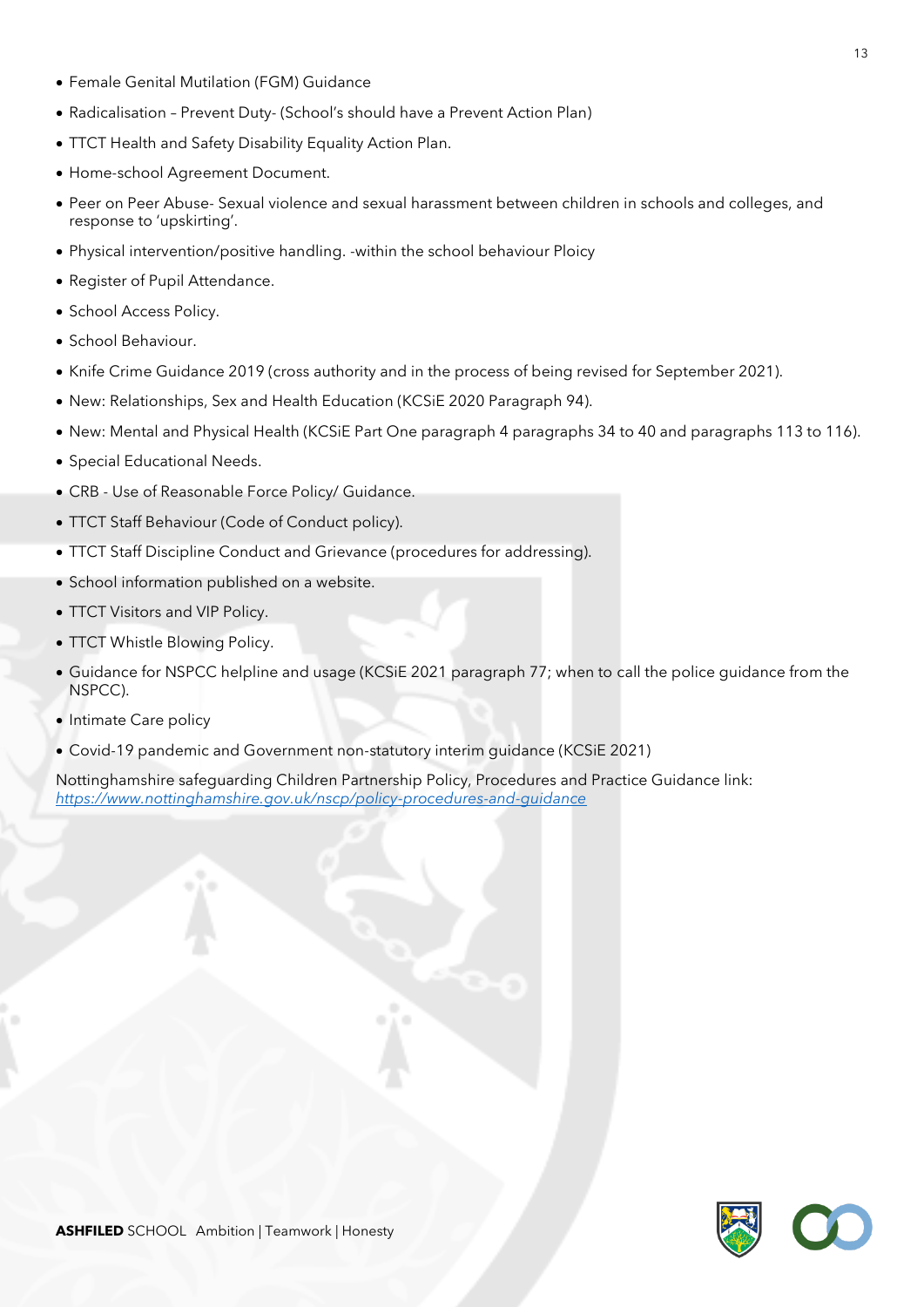# **Roles and Responsibilities**

## **All staff and volunteers**

Safeguarding and promoting the welfare of children is everyone's responsibility. Everyone in our schoo*l* who comes into contact with children and their families have a role to play in safeguarding children. All staff in our school consider, at all times, what is in the best interests of children.

Staff at Ashfield hold a variety of roles that contributes to keeping children safe, classroom teachers are aware of how to raise concerns and tutors works closely with Achievement leaders and PSOs to support children the school have safeguarding concerns about.

All staff within our school are particularly important as they are in a position to identify concerns early and provide help to children to prevent concerns from escalating.

All staff within our school are particularly important as they are in a position to identify concerns early and provide help to children to prevent concerns from escalating. All staff contribute to providing a safe environment in which children can learn by contributing to a bigger picture in reporting all of their concerns regardless of how minor/insignificant they may seem at the time. This is embedded into the culture of the school and all staff understand the importance of their contribution in keeping all of our children safe.

All our staff are aware of the early help process and understand their role in this.

This includes being able to identify emerging problems to recognise children who may benefit from early help. Staff know in the first instance to discuss their concerns with the Designated Safeguarding Lead and understand they may be required to support other agencies and professionals in assessments for early help.

The school employs a team of PSO's (pastoral support officers) that work closely with children, families, and partner agencies. This can take the form of emotional, behavioural and mental health. We also have 2 additional mental health first aiders and a onsite school counsellor who support this work in school.

Parents/carers can come into school to seek support or advice, initial contact is made via the PSO or the form tutors, further support is then directed to the Achievement Leaders.

The school recognises the importance of children and social workers meeting during the school day, we have a full time Deputy Safeguarding Lead who is dedicated to work with social care and safeguarding partners along with 3 DSL's to ensure children subject to child protection, child in need and along with the LAC worker plans are kept safe and the child's needs are met at any time of the day. The DDSL will also in emergency cases work during the school holidays for high level cases.

We understand that children are potentially at greater risk of harm who need a social worker due to safeguarding or welfare needs, we work very closely with all external agencies to address safeguarding and child protection concerns in this area.

We do recognise how a child's experiences of adversity and trauma can leave vulnerable to further harm, as well as educational disadvantage in facing barriers to attendance, learning, behaviour, and mental health (see KCSiE 2020 paragraph 109). Again, the PSO's, Achievement leaders' teams all support this agenda.

We sign post children, parents and carers wanting support, in school and through our website, posters around the academy, newsletters and during staff briefings and pastoral meetings.

Confirm where you sign post children, parents, and carers to for support, in school and through your website, posters, newsletters and during meetings*.*

# **Safeguarding Training**

All our staff are aware of systems within Ashfield school, and these are explained to them as part of staff induction, which include our child protection policy; the employee code of conduct and the role of the Designated Safeguarding Lead and Keeping Children Safe in Education 2021.

Our school utilises an induction checklist when staff are inducted which includes the above, but also other policy and procedural information.

All our staff receive safeguarding and child protection training which is updated every three years. In addition, to this training all staff members receive child protection and safeguarding updates when required, but at least annually. . It is always completed on the first day of the Autumn term as part of the INSET CPD. This is followed up by online training on EVERY.

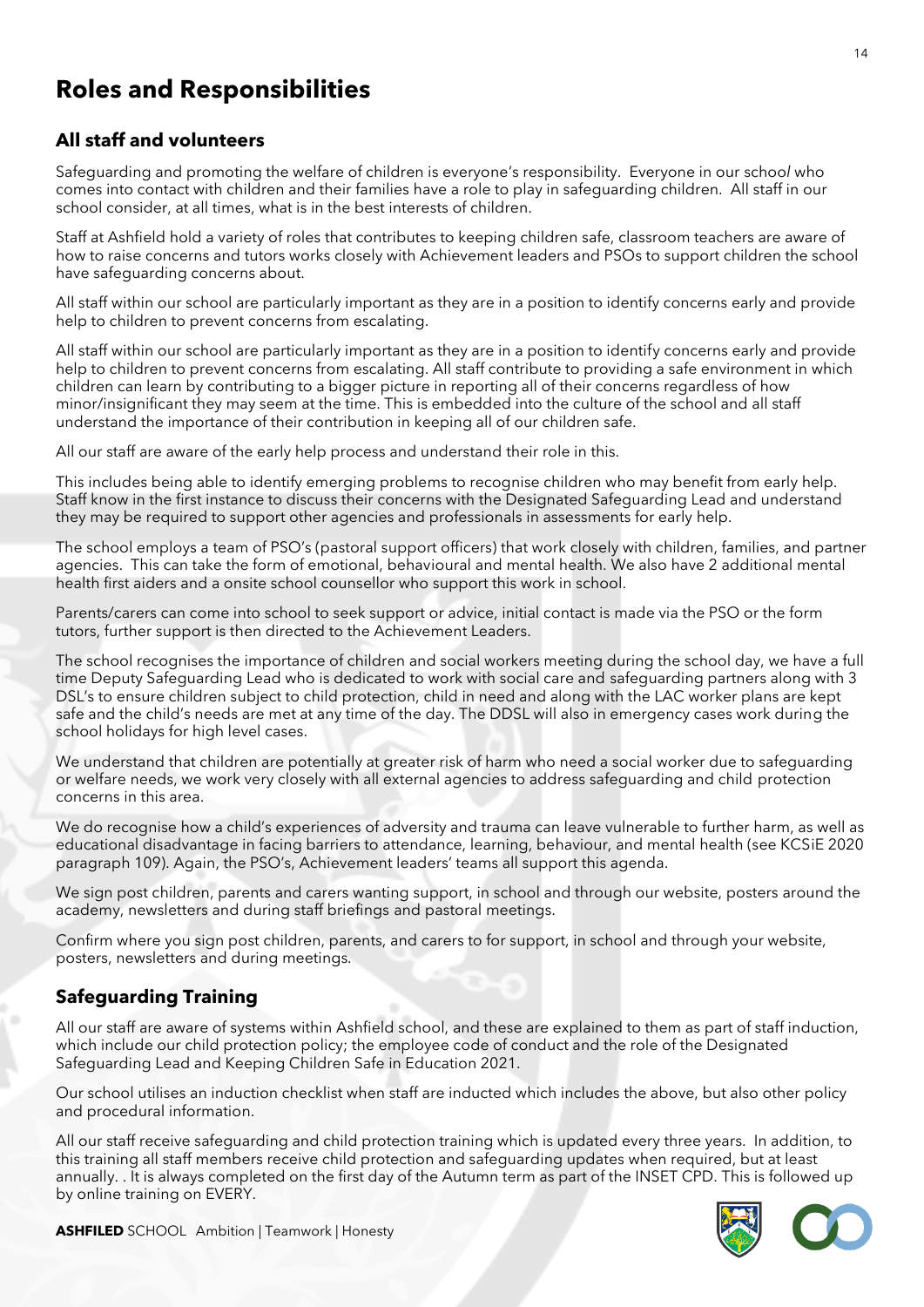All our staff are aware of the process for making referrals to children's social care and for statutory assessments under the Children Act 1989 and understand the role they may have in these assessments. Clarification of this role and its importance is always stressed in the annual training. All DSLs share good practice on lessons learned from working closely with social care to support our students.

All our staff know what to do if a child is raising concerns or makes a disclosure of abuse and/or neglect. Staff will maintain a level of confidentiality whilst liaising with the Designated Safeguarding Lead and children's social care. Our staff will never promise a child that they will not tell anyone about a disclosure or allegation, recognising this may not be in the best interest of the child.

# **Staff responsibilities**

All staff have a key role to play in identifying concerns and provide early help for children.

## **To achieve this, they will:**

- Establish and maintain an environment where children feel secure, are encouraged to talk and are listened to.
- Ensure children know that there are adults in the school who they can approach if they are worried or have concerns.
- Plan opportunities within the curriculum for children to develop the skills they need to assess and manage risk appropriately and keep themselves safe.
- Attend training in order to be aware of and alert to the signs of abuse.
- Maintain an attitude of "it could happen here" with regards to safeguarding.
- Record their concerns if they are worried that a child is being abused and report these to the DSL as soon as practical that day. If the DSL is not contactable immediately a Deputy DSL should be informed.
- Be prepared to refer directly to social care, and the police if appropriate, if there is a risk of significant harm and the DSL or their Deputy is not available.
- Follow the allegations procedures if the disclosure is an allegation against a member of staff.
- Follow the procedures set out by the NSCP and take account of guidance issued by the DfE KCSiE 2021.
- Support pupils in line with their child protection plan, child in need plan, LAC Care Plan.
- Treat information with confidentiality but never promising to "keep a secret".
- Notify the DSL or their Deputy of any child on a child protection plan or child in need plan who has unexplained absence.
- Have an understanding of early help and be prepared to identify and support children who may benefit from early help.
- Liaise with other agencies that support pupils and provide early help.
- Ensure they know who the DSL and Deputy DSLs are and know how to contact them.
- Have an awareness of the Child Protection Policy, the Behaviour Policy, the Staff Behaviour Policy (or Code of Conduct), procedures relating to the safeguarding response for children who go missing from education and the role of the DSL.

The school engages in learning opportunities and partnership with the with NSPCC, TETC team, Police Early interventions Officers, PCSO's, Public Health nurses (school nurse) and CAMHS

## **Senior Leadership/Management Team responsibilities:**

- Contribute to inter-agency working in line with HM Working Together to Safeguard Children 2018 guidance.
- Provide a co-ordinated offer of early help when additional needs of children are identified.
- Ensure all staff, supply staff and volunteers are alert to the definitions of abuse and indicators, and through access to regular training opportunities and updates.
- Ensure staff are alert to the various factors that can increase the need for early help.

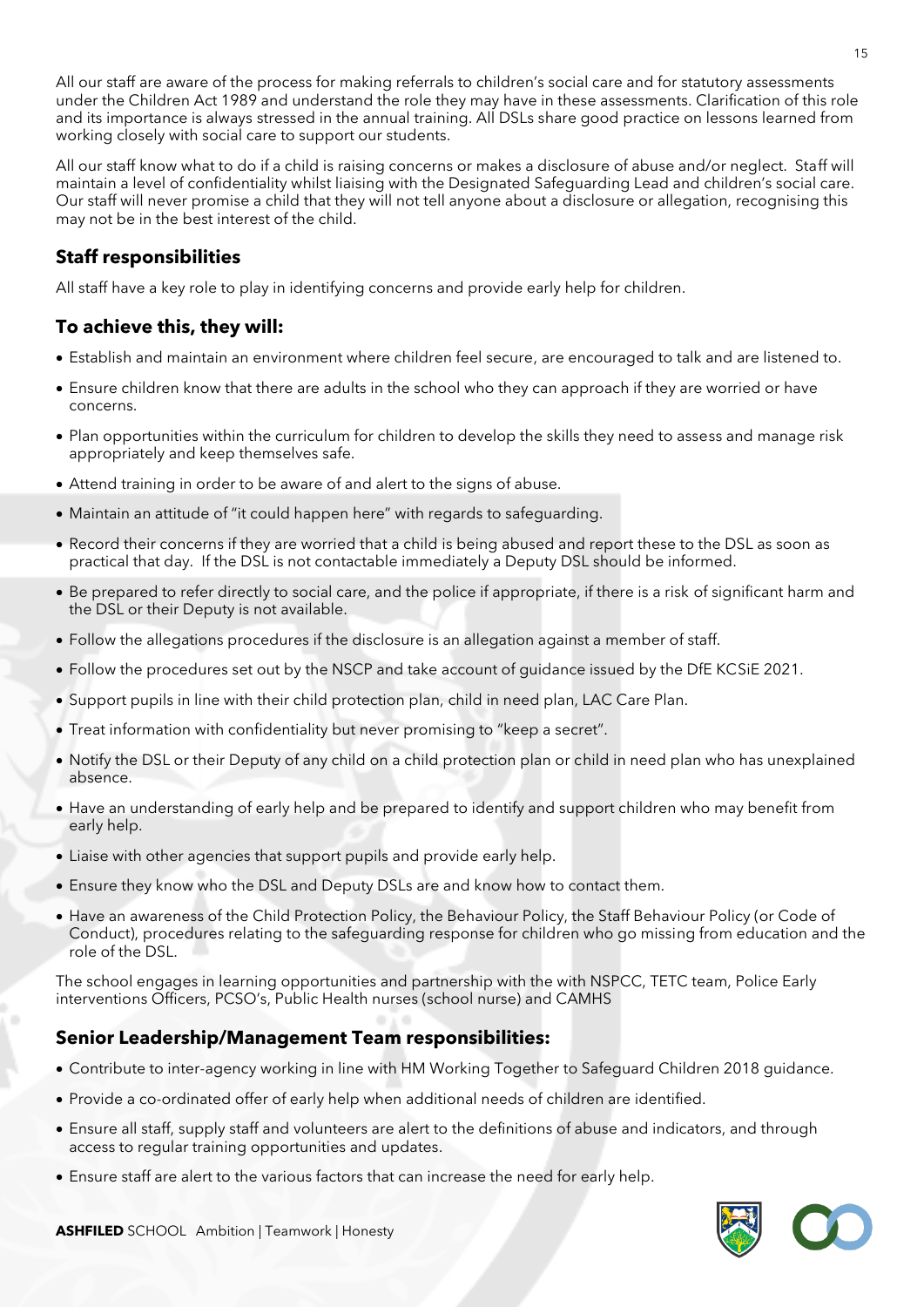- Working with Children's Social Care, support their assessment and planning processes including the school's attendance at conference and core group meetings as appropriate.
- Carry out tasks delegated by the governing body such as training of staff and volunteers, safer recruitment and maintaining of a single central register.
- Provide support and advice on all matters pertaining to safeguarding and child protection to all staff regardless of their position within the school.
- Treat any information shared by staff or pupils with respect and follow agreed policies and procedures.
- Ensure that allegations or concerns against staff including low-level concerns are dealt with in accordance with guidance from Department for Education (DfE KCSiE 2021 Part Four 'Allegations made against/Concerns raised in relation teachers including supply teachers, other staff, volunteers and contractors in Sections One and Two.
- Nottinghamshire Safeguarding Children Partnership (NSCP) and Nottinghamshire County Council (NCC).

Ashfield School maintain an attitude of 'it could happen here' where safeguarding is concerned. All staff will always act in the best interest of the child if concerned about their welfare. Staff will follow our school guidance and act immediately if concerned. At Ashfield we will work with social care and other agencies to address any safeguarding and child protection concerns by attending any conference and meetings for the child.

#### **Teachers (including ECTs) and Headteachers – Professional Duty**

The Teachers Standards 2012 remind us that teachers, newly qualified teachers and headteachers should safeguard children and maintain public trust in the teaching profession as part of our professional duties.

The Children and Social Work Act of 2017, places responsibilities for Designated Teacher to have responsibility for promoting the educational achievement of children who have left care through adoption, special guardianship or child arrangement orders or who were adopted from state care outside England and Wales.

Care leavers are treated the same as other children who are currently looked after. The CIC co-ordinator will work with them as a mentor and support them throughout their time in the school.

#### **Designated Safeguarding Lead**

We have a Snr Designated Safeguarding Lead who takes lead responsibility for safeguarding children and child protection who has received appropriate training and support for this role. The Snr Designated Safeguarding Lead is a senior member of the school leadership team and their responsibilities are explicit in their job description.

We also have a Deputy Safeguarding Lead, who will provide cover for the Snr Designated Safeguarding Lead when they are not available. Our Deputy Safeguarding Lead has received the same training as our Snr Designated Safeguarding Lead. They will provide additional support to ensure the responsibilities for child protection and safeguarding children are fully embedded within the school ethos and that specific duties are discharged. They will assist the Snr Designated Safeguarding Lead in managing referrals, attending child protection conferences, reviews, core group meetings and other meetings of a safeguarding and protection nature to support the child/children.

We have over 2600 students at Ashfield therefore we have a full-time member of staff who's role as Deputy Safeguarding Lead is solely to work and support our students with any safeguarding concerns, she works closely with social care in all aspects of safeguarding, we also have a further 3 DSL's who also support with any safeguarding issues, all have completed training and also attend additional training usually offered by the local authority. We also have dedicated pastoral team for each year group that also support.

We acknowledge the need for effective and appropriate communication between all members of staff in relation to safeguarding pupils. Our Designated Safeguarding Lead will ensure there is a structured procedure within the school, which will be followed by all of the members of the school community in cases of suspected abuse.

# **The Senior Designated Safeguarding Lead is expected to:**

#### **Manage Referrals**

- Refer cases of suspected abuse or allegations to the relevant investigating agencies.
- Support staff who make referrals to children's social care and other referral pathways.
- Refer cases where a person is dismissed or left due to risk/harm to a child and the DBS as required.



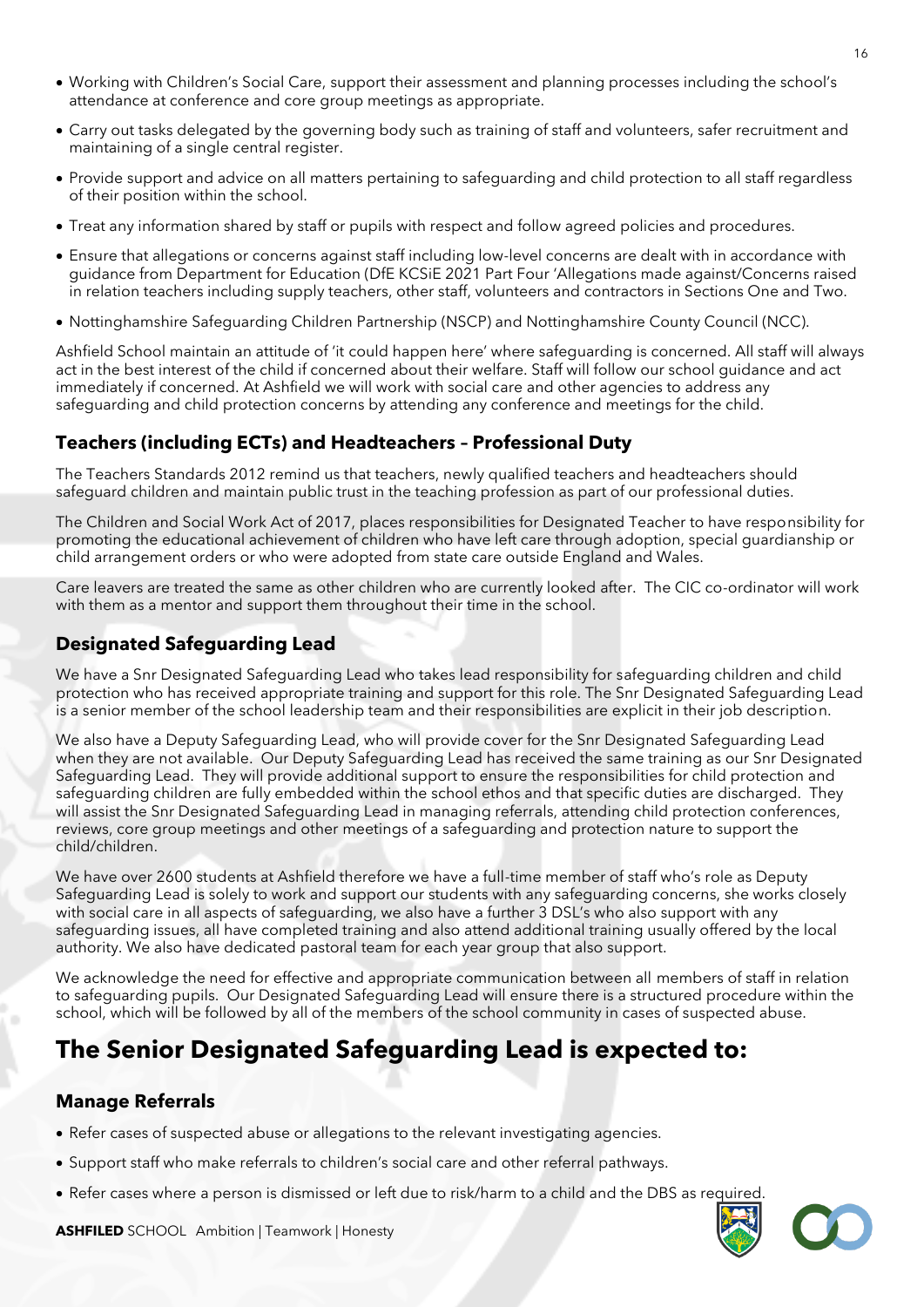• Ensure arrangements are in place year round for all staff and volunteers to seek advice, support and inform of safeguarding concerns, or incidents and disclosures that inform children are at risk of harm, or abuse, harm or bullying or sexual harm or harassment has occurred.

The Snr DSL and DDSL meet on a regular basis and the DDSL meets with the DSL team and the pastoral team weekly, this ensures that everyone is fully informed and able to respond to the needs of the children subject to safeguarding concerns.

Where students are identified as vulnerable or have safeguarding concerns, the are allocated to the DDSL who will be their point of contact in school and will liaise with home and external agencies. The DDSL will engage with the student in school and give the student confidence in speaking about their issues as they know that the DSL is aware of all situations, allowing trust to be built an openness to share information.

#### **Work with others**

- Liaise with the headteacher/principal (where the Snr Designated Safeguarding Lead role is not carried out by the headteacher) to inform him/her of any issues and ongoing investigations.
- As required, liaise with the 'case manager' (as per Part Four of KCSiE 2021) and the LADO where there are child protection concerns/allegations that relate to a member of staff.
- Liaise with the case manager and the LADO/LADO Allegation Officer where there are concerns about a staff member.
- Liaise with staff on matters of safety and safeguarding and deciding when to make a referral by liaising with other agencies and acts as a source of support, advice and expertise for other staff.
- Take part in strategy discussions or attend inter-agency meetings and/or support other staff to do so and to contribute to the assessment of children.
- Liaise with the local authority and other agencies in line with HM Working Together to Safeguard Children 2018 and the local Nottinghamshire Safeguarding Children Partnership procedures and practice guidance.
- The head teacher, designated safeguarding leads and governing body/trust are aware of the local arrangements put in place by Nottinghamshire Safeguarding Children Partnership (NSCP) and know how to access the NSCP website and training

Our DSL or DDSL attends all of the NCC Designated Safeguarding Lead Focus Group Meetings which take place half termly at schools around the County. They also attend TETC training and training provided by our trust.

The DSL's feed back information to other staff to help raise awareness of emerging threats and risks throughout the academic year in whole staff briefings that take place and key information is also shared in weekly meetings with achievement leaders, assistant achievement leaders, and PSO's. A variety of staff have also completed online training with the NSPCC for safer recruitment.

Our PSHE lead co-ordinator has planned all PSHE lessons which link to key safeguarding issues for staff across the school to teach. The TETC team have provided some staff training, and staff have attended specific training sessions on a range of safeguarding measures. The school police link attend school regularly and works with both the DSL team and Pastoral team and also students via group sessions and assemblies.

## **Undertake training**

- Formal Designated Safeguarding Lead training will be undertaken every two years. Informal training and updating of knowledge and skills will be at regular intervals, undertaken at least annually. The Snr Designated Safeguarding Lead is responsible for their own training and should obtain access to resources or any relevant refresher training.
- The Snr Designated Safeguarding Lead is also responsible for ensuring all other staff with designated safeguarding responsibilities access up to date and timely safeguarding training and maintains a register or data base to evidence the training.

## **The training undertaken should enable the Designated Safeguarding Lead to:**

• Understand the assessment process for providing early help and intervention through the NSCP's Pathway to Provision Version 9.1, EHAF and the Early Help Unit.

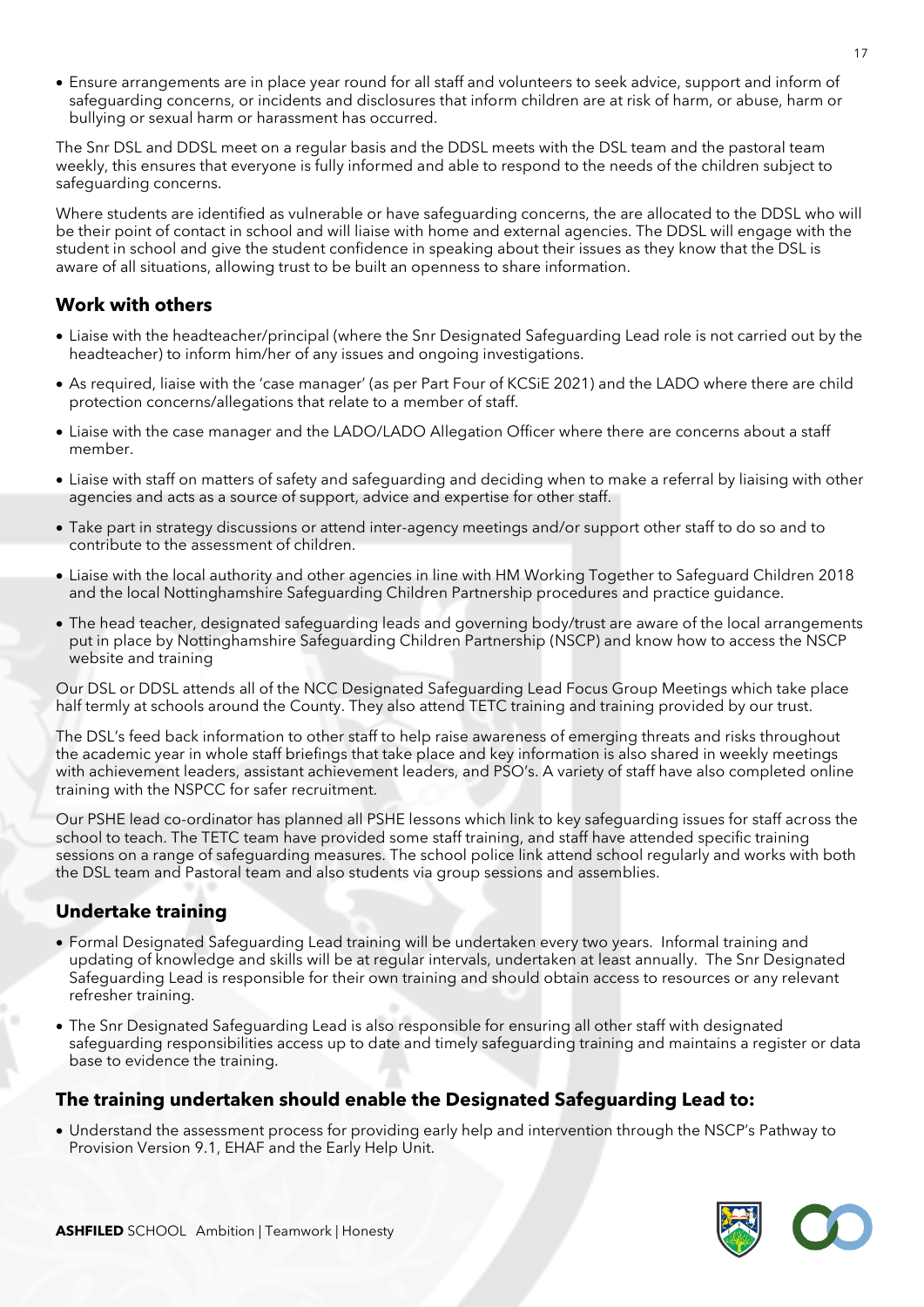- Have a working knowledge of how the Nottinghamshire Safeguarding Children Partnership operates, the conduct of a child protection conference, and be able to attend and contribute to these effectively when required to do so.
- Ensure that each member of staff has access to the child protection policy and procedures.
- Be alert to the specific needs of children in need, including those with special educational needs and or disabilities and young carers.
- Be able to keep detailed, accurate, secure written records of concerns and referrals.
- Understand the Prevent Duty and provide advice and support to staff on protecting and preventing children from the risk of radicalisation and being grooming into extremist behaviours and attitudes (KCSiE 2021 Annex A and B).
- Understand the reporting requirements for FGM.
- Understand and support children to keep safe when online and when they are learning at home (KCSiE 2021 Part Two and Annex D).
- Encourage a culture of protecting children; listening to children and their wishes and feelings.

#### **Raise awareness**

- Ensure that the child protection policies are known, understood and used appropriately.
- Ensure that the child protection policy is reviewed annually in consultation with staff members, and procedures are updated and reviewed regularly and implemented, and that the governing body is kept up to date and actively involved.
- Work strategically to ensure policies and procedures are up to date and drive and support development work within the school.
- Ensure that the child protection policy is available to parents and carers and uploaded to the school website and make parents/carers aware that referrals may be made about suspected abuse or neglect.
- Ensure all staff receive induction training covering child protection before working with children and can recognise and report any concerns immediately as they arise.

# **Child Protection file**

- The Snr Designated Safeguarding Lead is responsible for ensuring that when a child leaves the school or college their 'child protection', 'child in need' file or 'confidential' file is transferred to the new school or college at the same time the child goes on roll of its new school or education provision.
- A record of the number of children open and subject to CP. CiN and LAC concerns is maintained and shared with the governing body annually.
- A record or data on the cohort of children having or have had a social worker and social care involvement will be maintained.
- Our school will maintain, keep and storing records, where a concern about a child has been identified in accordance with statutory guidance. (KCSiE 2021 Part one paragraphs 71 to 73, Part two management of safeguarding paragraphs 112 to 113. Part Five SVSH, Annex A, Annex C pages 147 to 148 and 151).

All concerns are logged via CPOMS and electronic records kept. Requests for information are shared where required by external agencies, and reports completed to allow external agencies to support students where necessary.

Should a student transfer, on acknowledgment from the new institution that they are on roll with, we will transfer their records (electronically where possible, or via recorded delivery if required, with the receiving school signing to say that they have received the records

# **Availability**

• During term time the Snr Designated Safeguarding Lead or a Deputy will always be available (during school or college hours) for staff in the school or college to discuss any safeguarding concerns. In the absence of the Designated Safeguarding Leads a member of the senior leadership team will be nominated to provide cover.

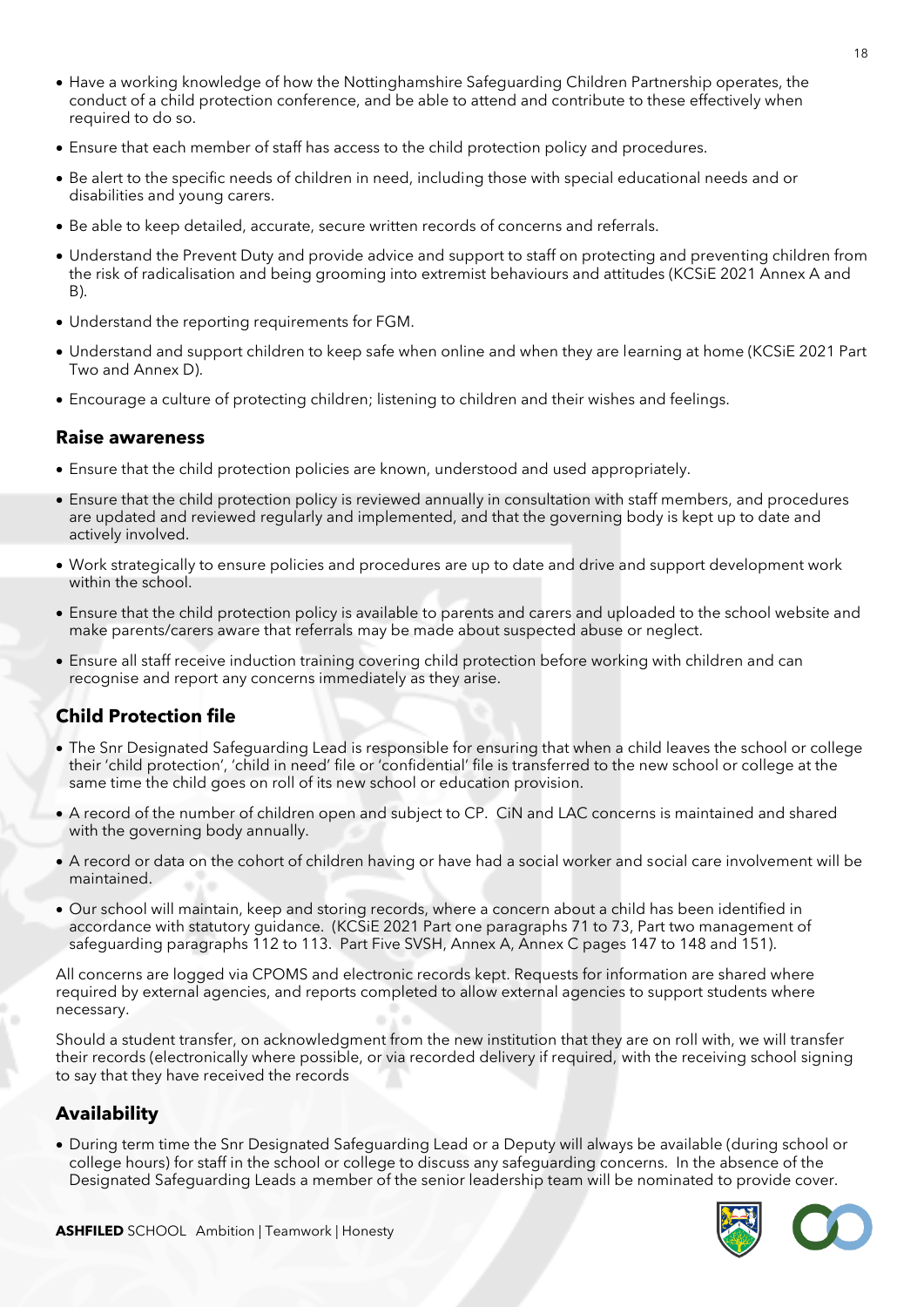Appropriate arrangements will also need to be in place all year round for any out of school hours' activities in line with the guidance contained in DfE KCSiE 2021 Part Two and Annex C.

## **Headteacher**

#### **The Headteacher of the school will ensure that:**

- The policies and procedures adopted by the governing body (particularly those concerning referrals of cases of suspected abuse and neglect), are understood, and followed by **all** staff.
- The school has an up to date Single Central Record (SCR) which is reviewed regularly and is compliant with statutory guidance.
- Sufficient resources and time are allocated to enable the Designated Safeguarding Lead and other staff to discharge their responsibilities, including taking part in strategy discussions and inter-agency meetings, and contributing to the assessment of children.
- All staff and volunteers feel able to raise concerns about poor or unsafe practice with regard to children, and such concerns are addressed sensitively and effectively in a timely manner in accordance with agreed whistleblowing policies.
- The Headteacher will ensure all staff including supply teachers and volunteers have access to and read and understand the requirements placed on them through: - the school Child Protection Policy; the staff Code of Conduct policy*.*
- The Headteacher will ensure there are mechanisms in place to assist staff to fully understand and discharge their role and responsibilities as set out in KCSiE 2021.
- Where there is an allegation made against a member of staff (either paid or unpaid) that meets the criteria for a referral to the LADO, then the headteacher or principal will discuss the allegation immediately with the LADO (within 24 hours) and ensure that cases are managed as per Part Four: Allegations made against/Concerns raised in relation to teachers, including supply teachers, other staff, volunteers and contractors in KCSiE 2021. If the allegation is against the Headteacher/Principal, then the Chair of the Governing Body will manage the allegation.
- As our school is part of TTCT MAT we are supported by the Head of Human Resources with any cases that could be referred onto the Disclosure and Barring Service and/or Teaching and Regulation Agency.
- The CEO would also offer support to the school at this stage if it was required.

#### **Governing Body and Multi-Academy Trust**

**We recognise our Governing body has a strategic leadership responsibility for our school's safeguarding arrangements and must ensure they comply with their duties under legislation and must have regarding to KCSiE 2021, ensuring policies, procedures and training in our school are effective and comply with the law at all times.**

**The governing body will be collectively responsible for ensuring that safeguarding arrangements are fully embedded within the school's ethos and reflected in the school's day to day safeguarding practices by:** 

- Ensuring there is an individual member of the governing body to take leadership responsibility for safeguarding and champion child protection issues in the school.
- Ensuring that the school has effective policies and procedures in line with statutory guidance (Working Together to Safeguard Children 2018) as well as with local NSCP guidance and monitors the school's compliance with them.
- Ensuring that safeguarding policies and procedures are in place for appropriate action to be taken in a timely manner to promote a child's welfare.
- Recognising the importance of information sharing between agencies through the statutory guidance provided within KCSiE 2021 from paragraph 105, the additional clarification about GPDR and withholding information.
- Ensuring cooperation with the local authority and other safeguarding partners.
- Appointing a Snr Designated Safeguarding Lead from the leadership team to take lead responsibility for child protection/safeguarding and that a Designated Teacher for Looked After Children is appointed and appropriately trained.

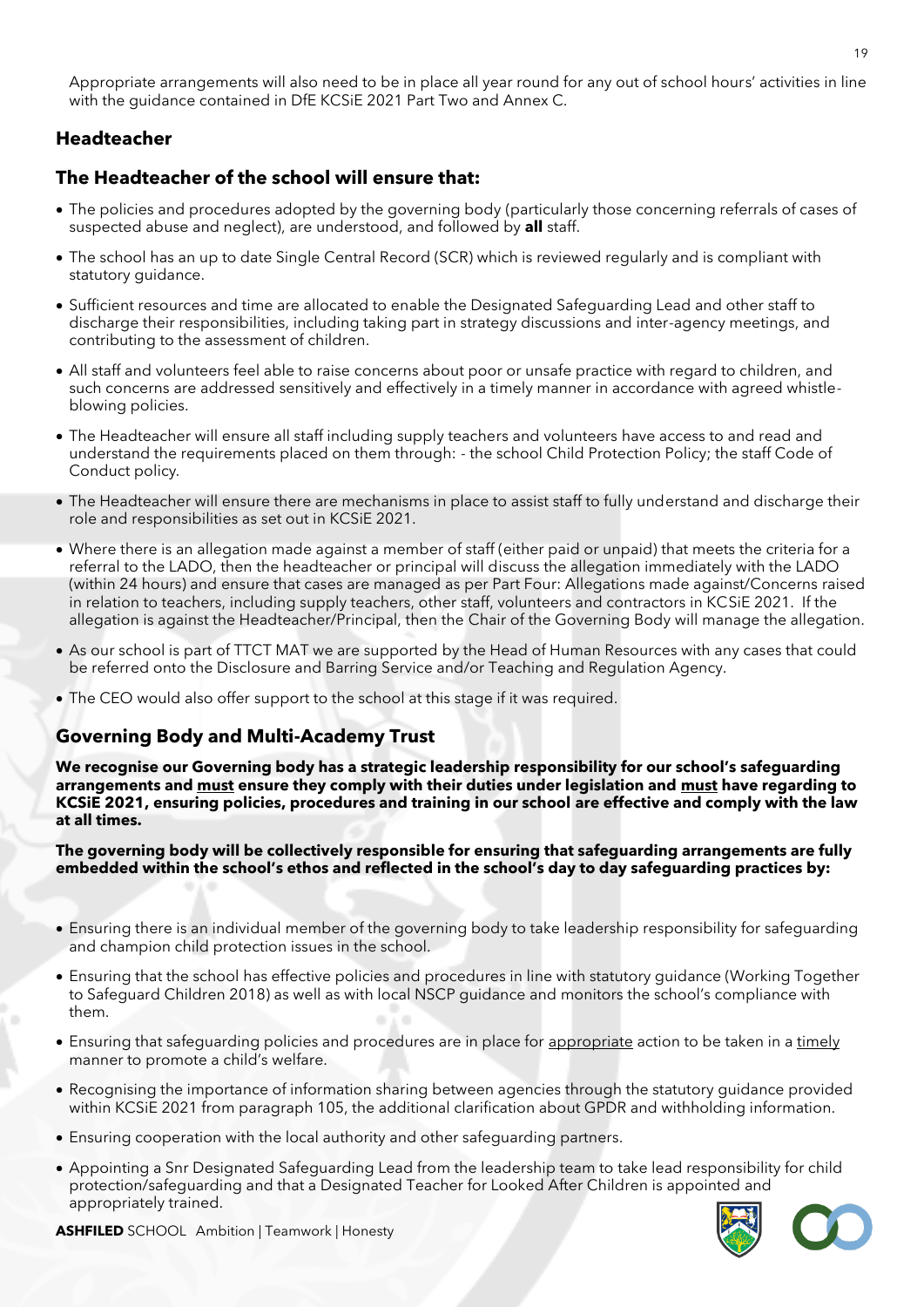- Ensuring that all staff, supply teachers and governors read and fully understand at least KCSiE 2021 Part One and or Annex A as a minimum, and ensure that there are mechanisms in place to assist staff to understand and discharge their role and responsibilities as required within the guidance.
- Ensuring that the governing body understands it is collectively responsible for the school's safeguarding arrangements, even though a governor will be nominated as the 'Safeguarding Governor' and person who will champion all safeguarding requirements'.
- All members of the governing body will undertake training about child protection to ensure they have the knowledge and information needed to perform their functions and understand their responsibilities, order to discharge their responsibilities and act as the school 'critical friend'.
- The Chair of Governors and named Safeguarding Governor will access role specific training to enable them to comply and discharge their child protection/ safeguarding responsibilities.
- The Governing body will collectively ensure there is a training strategy in place for all staff, including the headteacher, so that child protection training is undertaken with refreshed in line with KCSiE 2021 and NSCP guidance.
- Ensuring that staff undergo safeguarding child protection training at induction and that there are arrangements in place for staff to be regularly updated to ensure that safeguarding remains a priority.
- Ensuring that temporary staff and volunteers who work with children are made aware of the school's arrangements for child protection and their responsibilities
- Ensuring there are procedures in place to manage allegations against staff and exercise disciplinary functions in respect of dealing with a complaint KCSiE 2021 Part Four Section 0ne.
- Ensuring that arrangements/procedures are in place to manage 'low level' concerns which should be referred to within the school/college Staff Code of Conduct.
- (Allegations and concerns about a staff member that after initial consideration by the 'case manager' do not meet the criteria for a referral to LADO).
- Ensuring a response if there is an allegation against the headteacher by liaising with the LADO or other appropriate officers within the local authority.
- Ensuring appropriate responses to children who go missing from education, particularly on repeat occasions, to help identify the risk of abuse, including child sexual exploitation and going missing in future.
- Be aware of the issues involving the complexity of serious violence and sexual violence and sexual harassment between children and ensure the school has policy, procedures and staff are trained (including the DSL and Senior Leadership) to recognise and respond to incidents and resources to manage actions and support for those involved.
- Be alert to the growing concerns involving knife crime and ensure the school works closely with the police and safeguarding partners to raise awareness of the impact of such crime and adopt proactive practice to address concerns locally and within the community.
- Ensuring appropriate filters and monitoring systems are in place to protect children online and children are taught about keeping safe online through the curriculum.
- Giving staff the opportunities to contribute and shape safeguarding arrangements and child protection policy.
- Prevent people who pose a risk of harm from working with children by adhering to statutory responsibilities to check staff who work with children, making decisions about additional checks and ensuring volunteers are supervised as required.
- Ensure at least one person on an interview panel has completed safer recruitment training.
- Recognising that certain children are more vulnerable than others, such as looked after children and children with special educational needs and disabilities.
- Be open to accepting that child abuse and incidents can happen within the school and be available to act decisively upon them.

#### **Looked After Children – The Role of Designated Teacher and the Designated Safeguarding Lead**

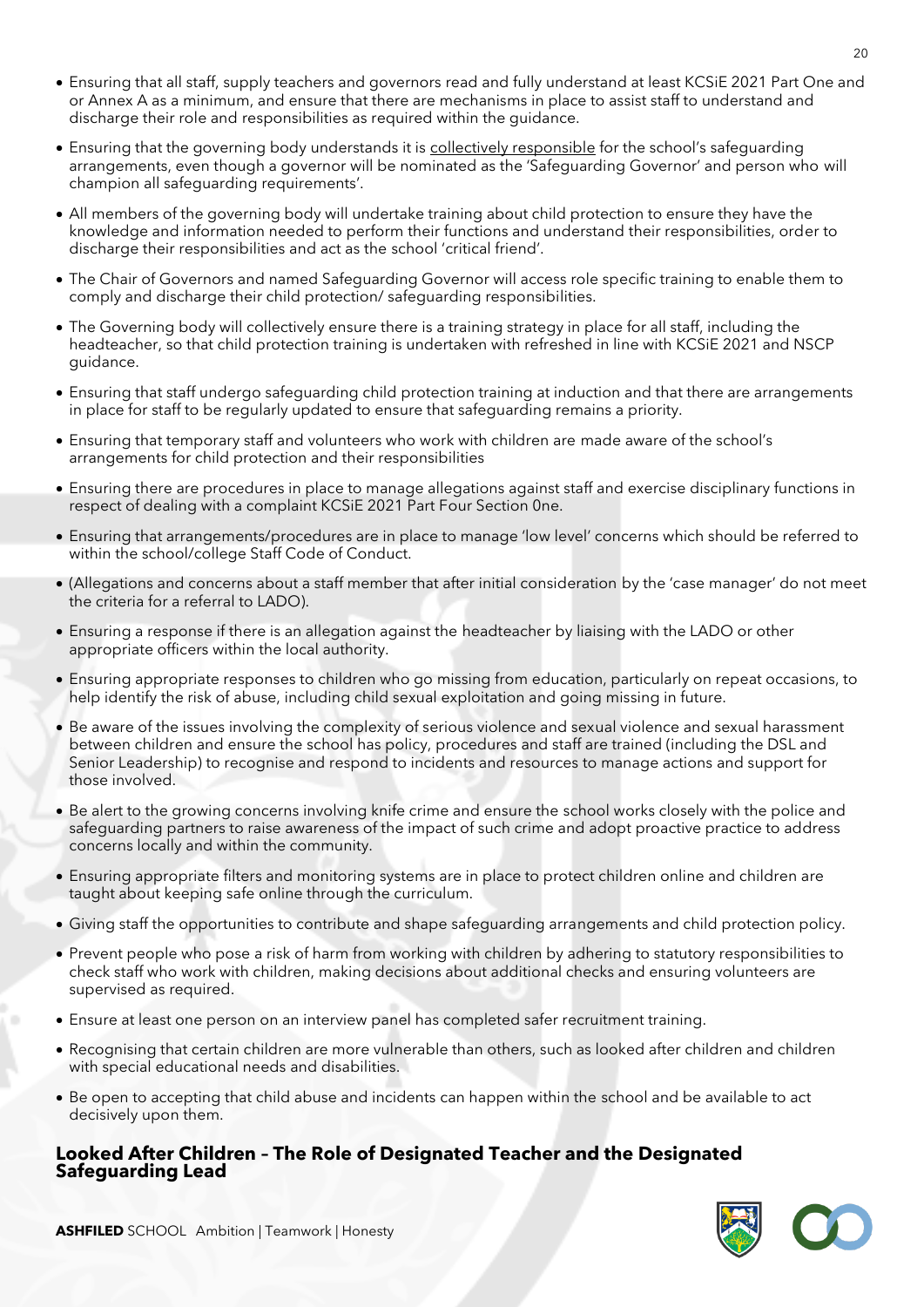- A Designated CLC co-ordinator has responsibility for promoting the educational achievement of children who are looked after. They have the appropriate training. The Designated Teacher will work with the Virtual School to ensure that the progress of the child is supported.
- The Designated Safeguarding Lead will also have details of the child's social worker and the name of the Assistant Head of the Virtual School. The Designated Safeguarding Lead will work closely with the CLC coordinator, as we recognise that children may have been abused or neglected before becoming looked after. We will ensure their ongoing safety and wellbeing as well as supporting their education, through linking with their social worker, carers and parents where appropriate.
- We also recognise those children who were previously Looked-After potentially remain vulnerable and all staff will be informed of the importance of maintaining support for them through our school. As a school we will continue to recognise the importance of working with agencies and take prompt actions where necessary to safeguard these children, who may remain vulnerable.

# **Children with Special Educational Needs**

We recognise that children with special educational needs (SEN) and or disabilities can face additional safeguarding challenges. Children with SEN and or disabilities are especially vulnerable when identifying concerns due to their impaired capacity to resist or avoid abuse. They may have speech, language and communication needs which may make it difficult to tell others what is happening.

All staff are aware that additional barrier can exist when recognising abuse and neglect for children with SEND and be more prone to peer group isolation or bullying (including prejudice-based bullying) than other children. They may not always show outward signs and may have communications barriers and difficulties in reporting challenges, especially involving exploitation or incidents involving peer on peer/child on child harm, abuse, or harassment and particularly where that harassment or harm is of a sexual nature. Our staff's vigilance will be a supporting factor to keeping all children safe.

Our policy reflects the fact that additional barriers can exist when recognising abuse and neglect in this group of children which include:

- assumptions that indicators of possible abuse such as behaviour, mood and injury relate to the child's disability without further exploration;
- children with SEN and disabilities can be disproportionally impacted by things like bullying, without outwardly showing any signs; and communication barriers and difficulties in overcoming their ability to disclose incidents or the risk of harm they feel subject to;
- addressing individual behaviour concerns and incidents considering the child's SEN and disabilities.

The school implements a variety of additional arrangements for safeguarding children with SEND they include staff being fully trained in physical and manual handling, the academy also has a group of staff trained on with wheelchair handling. PDSS undertook a site assessment in July 20 to ensure we can meet needs of students transitioning. Medication is managed well through the school 1<sup>st</sup> Aide and Medical Needs Coordinator.

#### **Taking action where concerns are identified**

Our staff recognise the difference between concerns about a child and a child in immediate danger.

If staff have concerns about a child, they will need to decide what action to take. A discussion should take place with the Snr Designated Safeguarding Lead to agree a course of action.

If a child is in immediate danger or risk of harm a referral will be made immediately to the Multi-Agency Safeguarding Hub and/or the police immediately by the member of staff if required, with the Designated Safeguarding Lead being informed of the referral.

#### **If a child chooses to tell a member of staff about alleged abuse, there are a number of actions that staff will undertake to support the child:**

- The key facts will be established in language that the child understands, and the child's words will be used in clarifying/expanding what has been said.
- No promises will be made to the child, e.g. to keep secrets.
- Staff will stay calm and be available to listen.
- Staff will actively listen with the utmost care to what the child is saying.

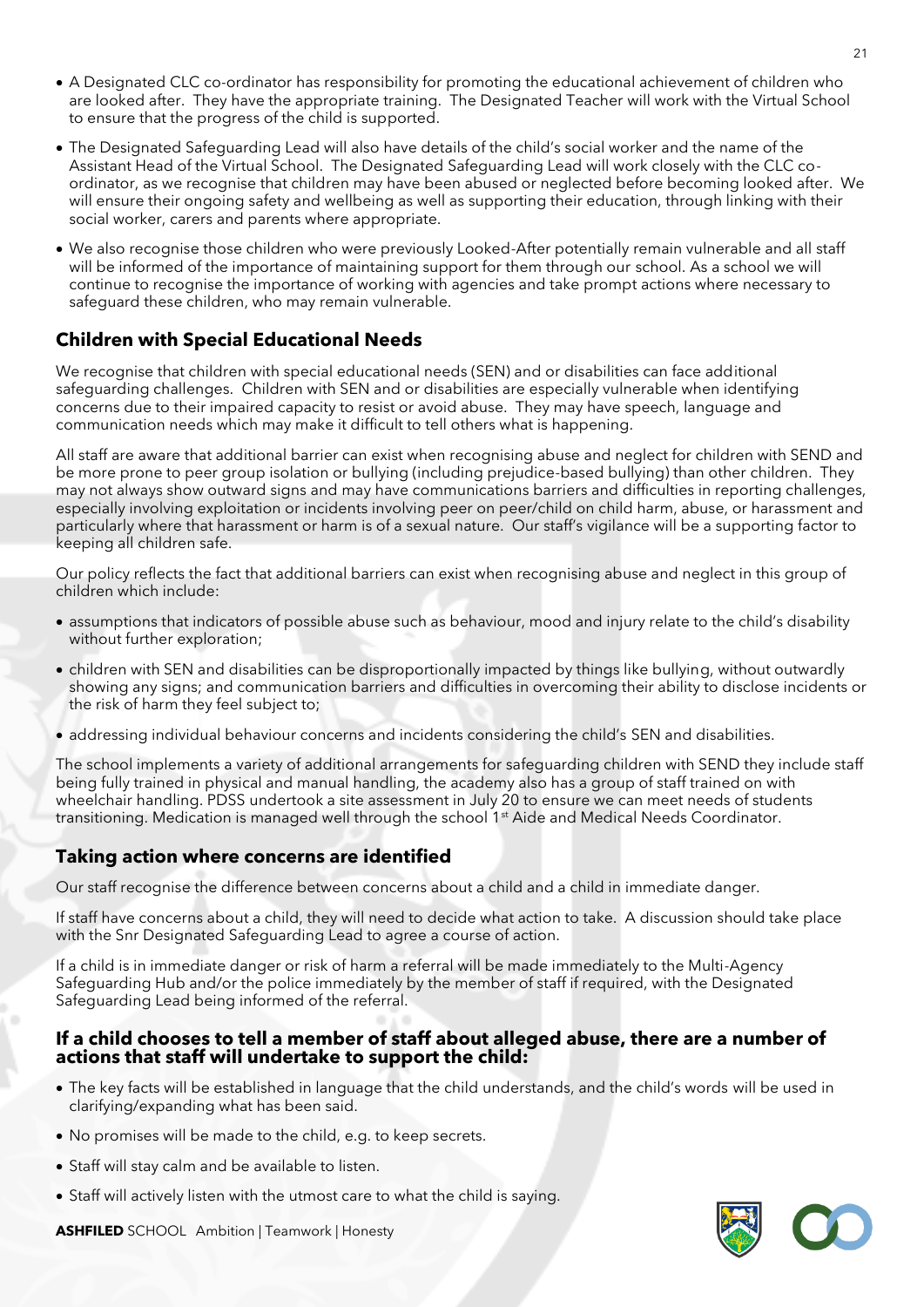- Where questions are asked, this should be done without pressurising, and only using open questions;
- Leading questions should be avoided as much as possible
- Questioning should not be extensive or repetitive
- Staff will not/ should not put words in the child's mouth but will subsequently note the main points carefully.
- A full written record will be kept by the staff duly signed and dated, including the time the conversation with the child took place, outline what was said, comment on the child's body language etc.
- It is not appropriate for staff to make children write statements about abuse that may have happened to them or get them to sign the staff record.
- Staff will reassure the child and let them know that they were right to inform them and inform the child that this information will now have to be passed on.
- The Designated Safeguarding Lead will be immediately informed, unless the disclosure has been made to them.
- Information should be shared with children's social care without delay, either to the child's own social worker or to the MASH. Children's Social Care will liaise with the police where required, which will ensure an appropriate police officer response rather than a uniformed response.
- The Police would only therefore be contacted directly in an emergency or if a child is in immediate risk of harm, abuse or danger.

#### **Staff should never attempt to carry out an investigation of suspected child abuse by interviewing the child or any others involved especially if a criminal act is thought to have occurred. The only people who should investigate child abuse and harm are Social Care, Police, or the NSPCC.**

## **Confidentiality**

We recognise that all matters relating to child protection are confidential; however, a member of staff must never guarantee confidentiality to children; children will not be given promises that any information about an allegation will not be shared.

Where there is a child protection concern it will be passed immediately to the Designated Safeguarding Lead and/or to children's social care. When a child is in immediate danger children's social care/the police will be contacted.

The Headteacher or Snr Designated Safeguarding Lead will disclose personal information about a pupil to other members of staff, including the level of involvement of other agencies, only on a 'need to know' basis.

All staff are aware that they have a professional responsibility to share information with other agencies in order to safeguard children. They are aware that the Data Protection Act 1998 should not be a barrier to sharing of information where failure to do so would result in a child being placed at risk of harm.

We acknowledge further guidance can be found by visiting Nottinghamshire Safeguarding Children Partnership website:<https://www.nottinghamshire.gov.uk/nscp>

## **Information Sharing**

Effective sharing of information between practitioners and local organisations and agencies is essential for early identification of need, assessment and service provision to keep children safe. Serious Case Reviews (SCR's) and Rapid Reviews (R.R's) have highlighted that missed opportunities to record and thereby understand the significance of sharing information in a timely manner can have severe consequences for the safety and welfare of children (Working Together to Safeguard Children 2018 para 23).

*We will adopt the information sharing principles detailed in statutory safeguarding guidance contained within:*

- DfE KCSiE 2021 paragraphs 105 to 113 and Annex C has been updated to further clarify about GDPR and withholding information and additional information added which makes clear about the powers to hold and use information when promoting children's welfare.
- HM Working Together to Safeguard Children 2018 Para 23 to27 and on pages 20 and 21.
- HM Information Sharing: Advice for practitioners providing safeguarding services to children, young people, parents and carers (which has been updated to reflect the General Data Protection Regulation (GPDR) and Data Protection Act 2018.

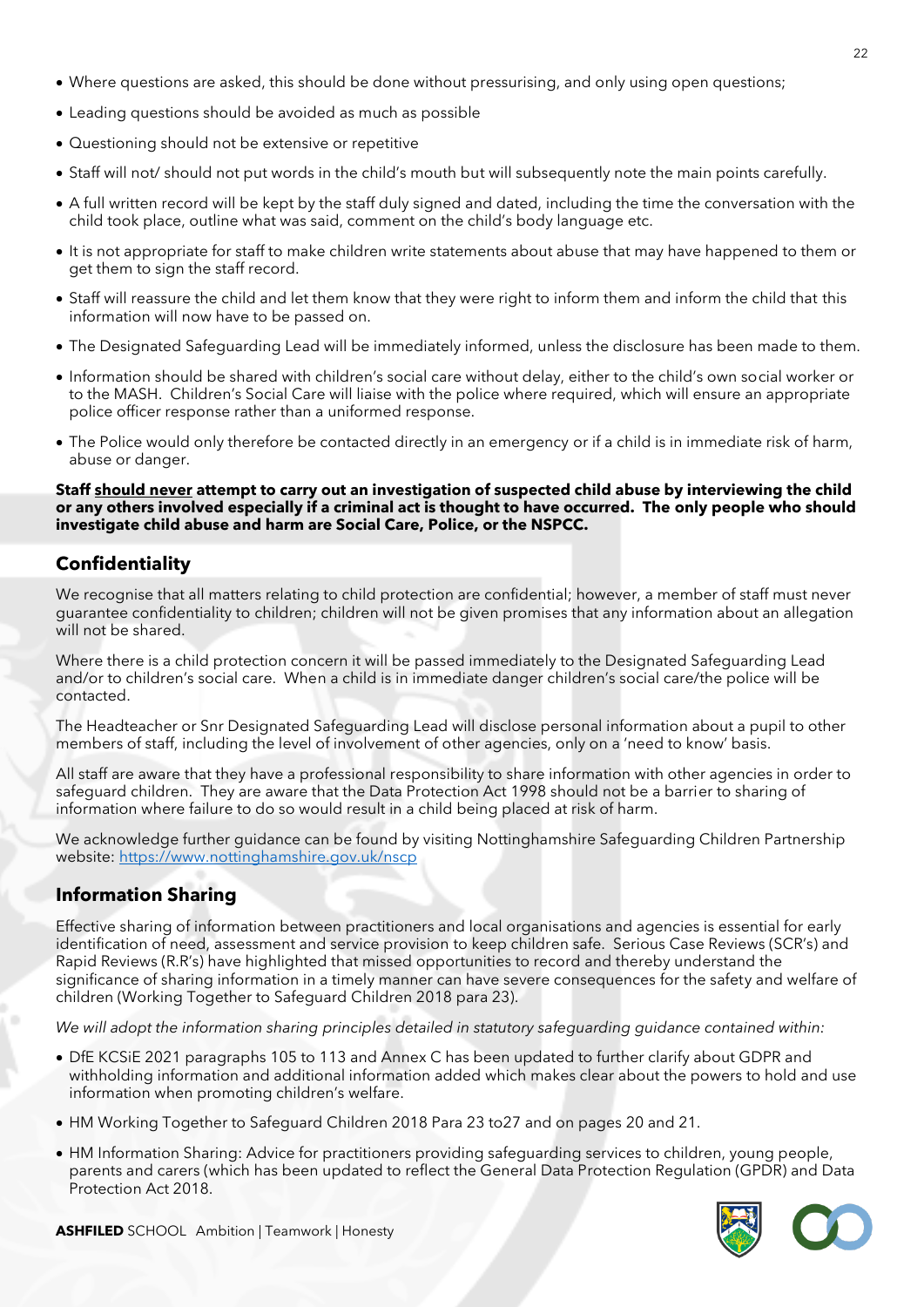• Nottinghamshire Safeguarding Children Partnership (NSCP) Policy and Practice Guidance.

**Records and Monitoring** (KCSiE 2021 paragraphs 71 to 72, Part Five, Annex C)

Our school uses CPOMS to record all safeguarding concerns and follow up correspondence from all agencies involved with the support of individual students. All staff are training in how to log concerns and DSL's have updated training on how to maintain records and add cases.

Any concerns about a child will be recorded in writing within 24 hours. All records will provide a factual and evidence-based account and there will be accurate recording of any actions. Records will be signed, dated and, where appropriate, witnessed. Where an opinion or professional judgement is recorded this should be clearly stated as such.

At no time should an individual teacher/member of staff or school be asked to or consider taking photographic evidence of any injuries or marks to a child's person; this type of behaviour could lead to the staff member being taken into managing allegations procedures. The body maps should be used in accordance with recording guidance and to support clarity for example of areas of injury, marks and bruising and or touching.

Any concerns should be reported and recorded without delay to the appropriate safeguarding services e.g. MASH or the child's social worker if already an open case to social care.

A chronology will be kept in the main school file prior to the commencement of a concern file. Staff, particularly pastoral staff, will record any minor concerns on the chronology and will take responsibility for alerting the Designated Safeguarding Lead should the number of concerns rise or, in their professional judgement, become significant. At the point at which a concern file (see below) is commenced then the chronology can be transferred to the concern file.

Safeguarding, child protection and welfare concerns will be recorded and kept in a separate secure file known as a 'concern' file (formerly referred to as a child protection file), which will be securely stored and away from the main pupil file. The main pupil file should have a **red C** in the top right-hand corner to denote a separate file

Our school will ensure all or files will be available for external scrutiny for example by a regulatory agency or because of a serious case review or audit.

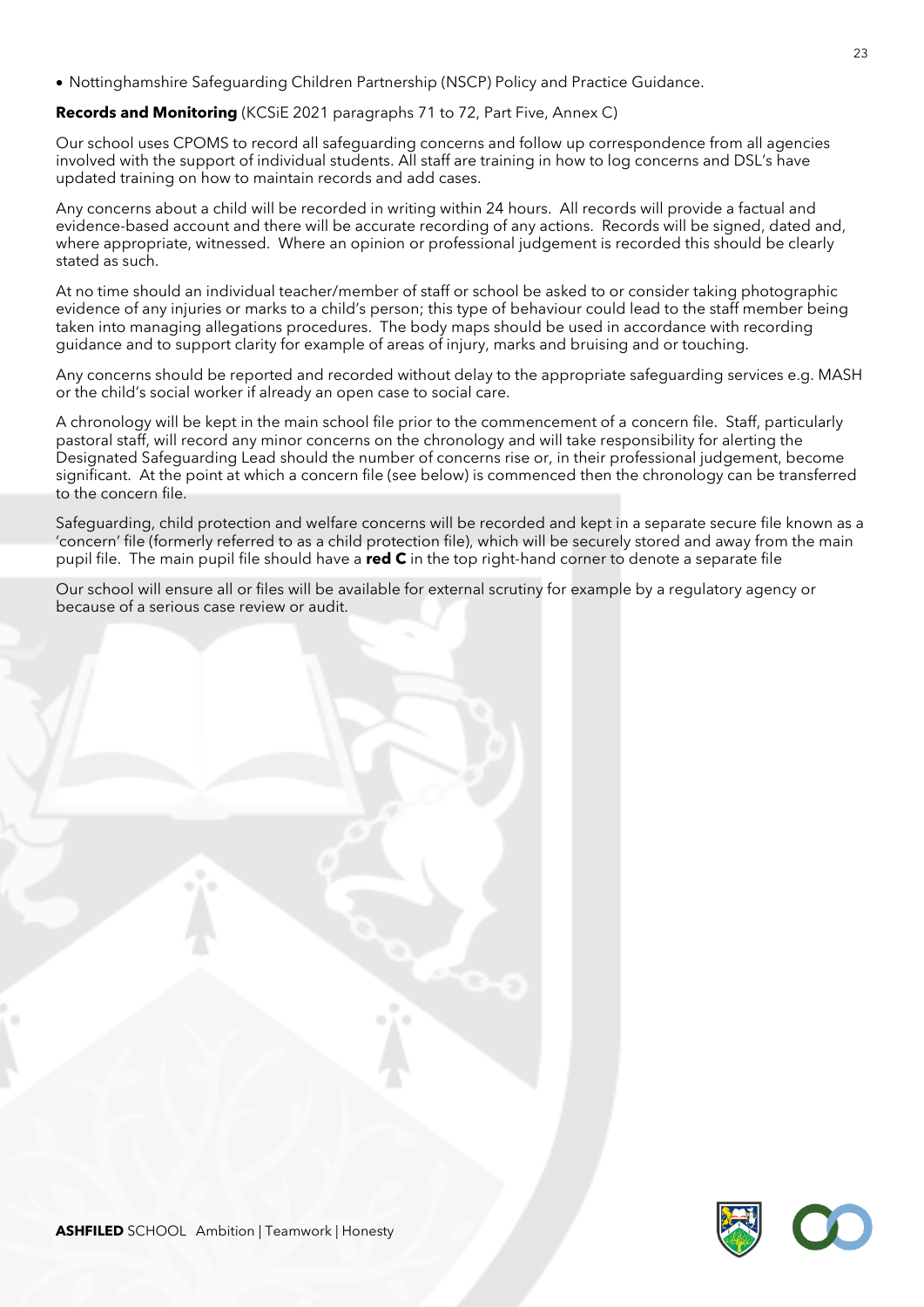## **Why recording is important**

Our staff will be encouraged to understand why it is important that recording is comprehensive and accurate and what the messages from serious case reviews are in terms of recording and sharing information. It is often when a chronology of information is pieced together that the level of concern escalates or the whole or wider picture becomes known.

Our school, Ashfield School uses C Pom's software to maintain record/files for all students who have ever had a C file. On admission to the school all paper files from previous schools are scanned onto their electronic file on CPOMS. This system is robust, secure and appropriate.

We acknowledge without information being recorded it can be lost. This could be crucial information, the importance of which is not always necessarily apparent at the time. On occasions, this information could be crucial evidence to safeguard a child or be evidence in future criminal prosecutions.

#### **The Child Protection (CP), Child in Need (CiN) or Confidential file (KCSiE 2021 paragraphs 71 to 73, 112 to 113 and Annex C pages 146 to 148).**

The establishment of a Child Protection, CiN or Confidential Safeguarding file, which is separate from the child's main school file, is an important principle in terms of storing and collating information about children which relates to either a child protection or safeguarding concern or an accumulation of concerns about a child's welfare which are outside of the usual range of concerns which relate to ordinary life events. It should be borne in mind that what constitutes a 'concern' for one child may not be a 'concern' for another and the child's particular circumstances will need to be taken into account for example if a child is subject to a child protection plan, CiN plan or has looked after status (LAC). Professional judgement will therefore be an important factor when making this decision and will need clear links between pastoral staff and those with Designated Safeguarding Lead responsibilities in school.

#### **A 'child protection' or 'confidential' file should be commenced in the event of:**

- A referral to MASH/Children's Social Care.
- A number of minor concerns on the child's main school file.
- Any child open to social care.

## **All 'child protection' or 'confidential' file should contain:**

- A front sheet.
- A chronology.
- A record of concern in more detail and body map, where appropriate.
- A record of concerns and issues shared by others.

The school will keep electronic records of concerns about children even where there is no need to refer the matter to MASH/Children's Social Care (or similar) immediately but these records will be kept within the separate concerns file.

Records will be kept up to date and reviewed regularly by the Snr Designated Safeguarding Lead to evidence and support actions taken by staff in discharging their safeguarding arrangements. Original notes will be retained (but clearly identified as such) as this is a contemporaneous account; they may be important in any criminal proceedings arising from current or historical allegations of abuse or neglect.

The 'confidential' file can be active or non-active in terms of monitoring i.e. a child is no longer LAC, subject to a child protection plan or EHAF and this level of activity can be recorded on the front sheet as a start and end date. If future concerns arise, they can be re-activated and indicated as such on the front sheet and on the chronology as new information arises.

#### **Transfer of child's child protection file, child in need, LAC, or confidential file (statutory requirement):**

Our school will adopt the file transfer guidance contained in KCSiE 2021 and ensure when a child moves school/education provision their child protection/confidential file is sent securely to their new educational setting when the child starts/ leaves the school/academy.

For those children subject of social care and safeguarding agency involvement will ensure the file is able to evidence the child's journey and include key information as described in KCSiE 2021 Should a child subject

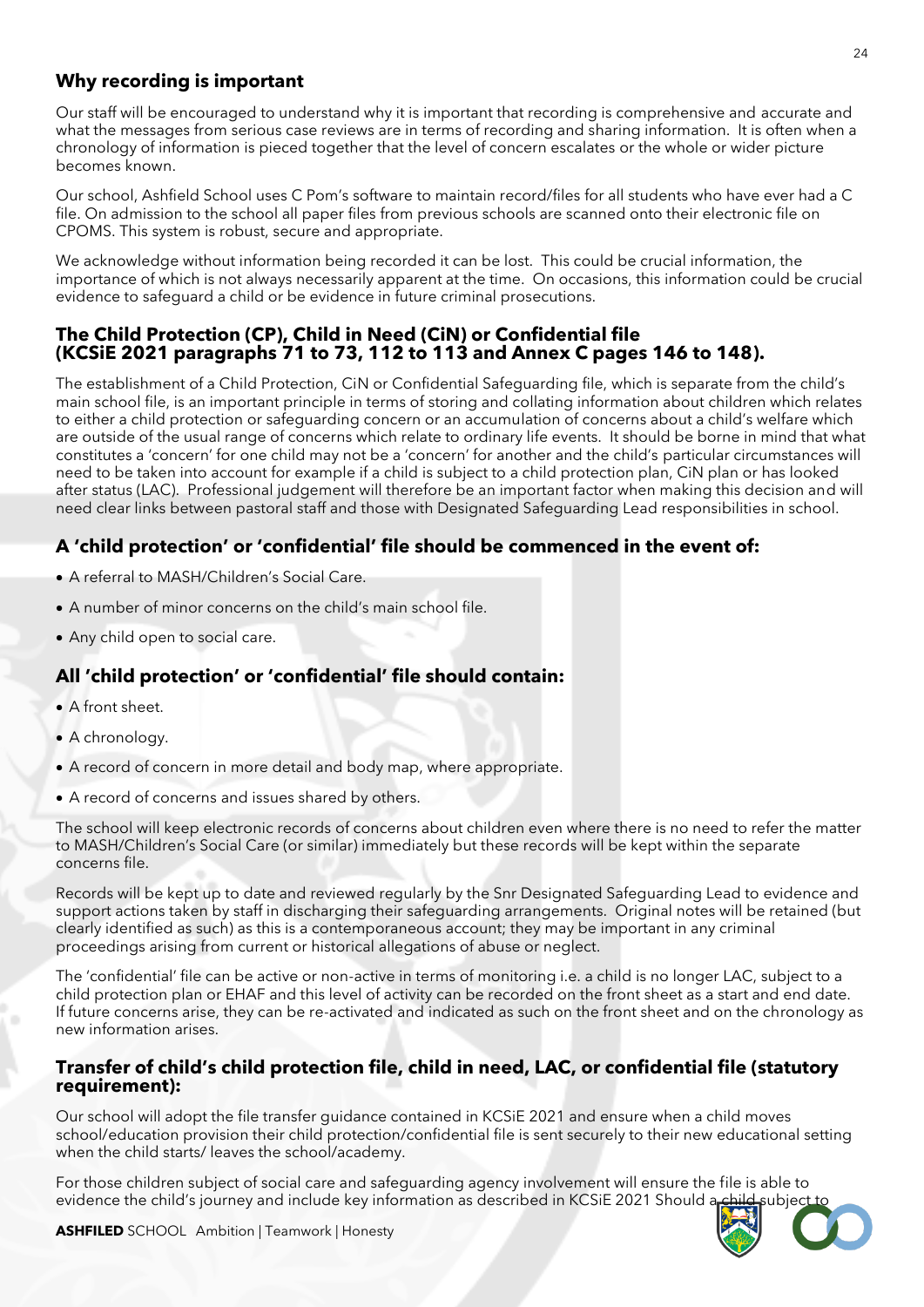As a school we will teach children in an age appropriate way about youth produced imagery, on-line risks

associated with social networking to prevent harm by providing them with the skills, attributes and knowledge to help them navigate risks, including covering online safety, remote learning, filters and monitoring, information security, cyber-crime, reviewing online safety platforms and use of mobile technology.

This approach to tackling sensitive issues promotes a whole school approach to safeguarding giving children the space to explore key issues and the confidence to seek the support of adults should they encounter problems.

The education we provide for online safety will take into account the harm, injury or harassment involved in sexual violence and sexual harassment between child in schools and colleges.

This issue will also be taught as part of a wider RSHE programme, as RSHE becomes mandatory in all schools from September 2021.

At Ashfield School our students are supported to understand what constitutes a health relationship. We are fully trained on the requirements of the new RSHE curriculum and will be introducing the lessons this academic year. Students are taught how to recognise the risks associated with sexual exploration, domestic abuse, relationship



#### social care involvement transfer schools, college or education provider we will ensure the child's child protection or confidential file move is transferred within 5 days required by KCSIE 2021 page 148.

Our Snr DSLs will liaise directly with the receiving school, college or alternative placement and hold a discussion to share important information to support the child's transfer to ensure the child remains safeguarded, has any 'reasonable adjustments' agreed, and put in place and to ensure the changes experienced by the child are as smooth as possible to enable a positive integration experience and engagement with new staff and learning.

In accordance with KCSiE 2021 we will maintain information on cohorts of children who have been open to social care, have had a social worker or who are closed to social care and may have returned to the family home. This information will only be considered for sharing ' if appropriate' with the new school or provider in advance of the child leaving to allow for the new school to continue supporting the children who have had a social worker or been victims of abuse, including those who are currently receiving support through the 'Channel' programme.

(KCSIE 2021 paragraphs 71 to 73, 113 and Annex C pages 146 to 148).

# **Recording Practice**

Timely and accurate recording will take place when there are any issues regarding a child.

A recording of each and every incident or concern for the child will be made on CPOMS, including any telephone calls to other professionals. These will also be recorded on the chronology and kept within the child protection file for that child, as over time they are likely to help identify any patterns or emerging risks and needs. This will include any contact from other agencies who may wish to discuss concerns relating to a child. Actions will be agreed, and roles and responsibility of each agency will be clarified, and outcomes recorded.

The chronology will be brief and log activity; the full recording will be on the record of concern.

Further detailed recording will be added to the record of concern and will be signed and dated. Records will include an analysis of the event or concerns and will take account of the holistic needs of the child, and any historical information held on the child's file.

Support and advice will be sought from social care, or early help whenever necessary. In this way a picture can emerge, and this will assist in promoting an evidence-based assessment and determining any action(s) that needs to be taken.

This may include no further action, whether an EHAF should be undertaken, or whether a referral should be made to MASH/Children's Social Care in- line with the NCC Pathway to Provision Version 9 document published March 2021, or any later edition made available by Nottinghamshire Safeguarding Children Partnership.

Such robust practice across child protection and in safeguarding and promoting the welfare of children will assist the school and DSL team in the early identification of any concerns which may require addressing further and the prevention of future harm, risk or abuse.

The Designated Safeguarding Lead will have a systematic means of monitoring children known or thought to be at risk of harm (through the concern file and through an ongoing dialogue with pastoral staff). They will ensure that we contribute to assessments of need and support multi-agency plans for those children.

## **Educating Young People – Opportunities to teach safeguarding (KCSiE 2021 paragraphs 121, Annex A & Annex C Online Safety page 117 to 118).**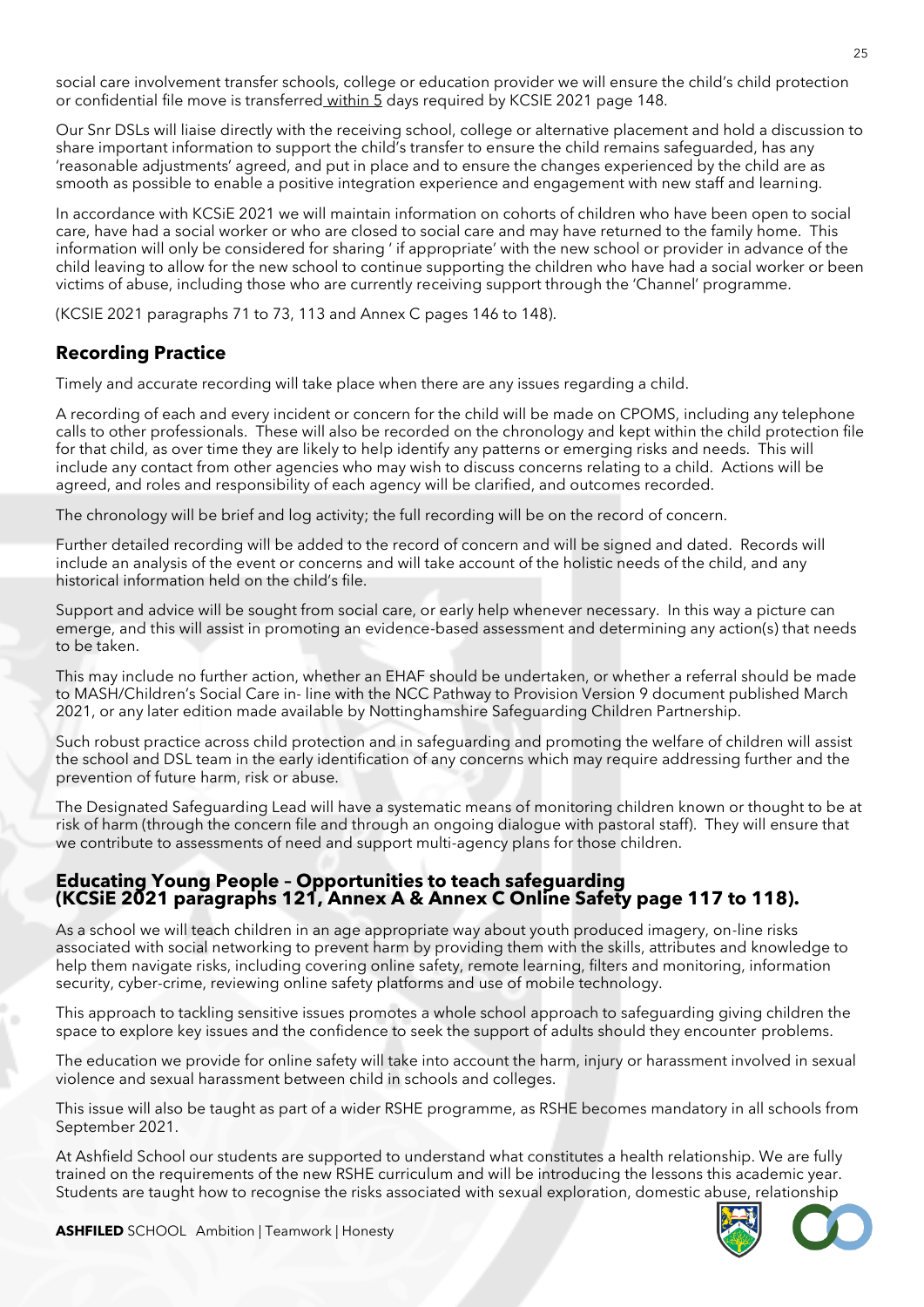abuse, peer on pee abuse and emotional abuse, and are made aware of any support that they may need. The RSHE curriculum forms part of how we ain to support tour students to develop in many aspects of their livers

Ashfield School is committed to promoting the safe and responsible use of the internet. Through the schools's PSHE programme, assemblies and guest speakers, we do our best to provide our students with the awareness and knowledge they need in order to recognise and avoid dangerous, destructive, or unlawful behaviour and to respond appropriately.

To support parents and carers to deal with the issues surrounding e-safety, the internet and social media, the school would like to highlight the following sites:

#### **Parental Support**

- Childnet offers a toolkit to support parents and carers of children of any age to start discussions about their online life, to set boundaries around online behaviour and technology use, and to find out where to get more help and support
- Commonsensemedia provide independent reviews, age ratings, & other information about all types of media for children and their parents
- Government advice about protecting children from specific online harms such as child sexual abuse, sexting, and cyberbullying
- Government advice about security and privacy settings, blocking unsuitable content, and parental controls
- Internet Matters provide age-specific online safety checklists, guides on how to set parental controls on a range of devices, and a host of practical tips to help children get the most out of their digital world .
- Let's Talk About It provides advice for parents and carers to keep children safe from online radicalisation
- London Grid for Learning provides support for parents and carers to keep their children safe online, including tips to keep primary aged children safe online
- Lucy Faithfull Foundation StopItNow resource can be used by parents and carers who are concerned about someone's behaviour, including children who may be displaying concerning sexual behaviour (not just about online) Page | 32
- National Crime Agency/CEOP Thinkuknow provides support for parents and carers to keep their children safe online
- Net-aware provides support for parents and carers from the NSPCC and O2, including a guide to social networks, apps and games
- Parentzone provides help for parents and carers on how to keep their children safe online
- Parent info from Parentzone and the National Crime Agency provides support and quidance for parents from leading experts and organisations
- UK Safer Internet Centre provide tips, advice, guides and other resources to help

Our school's *response* to identifying, responding to, and managing concerns, incidents, or disclosures regarding sexual violence between children in school.

#### **Helplines and reporting**

- Children can talk to a Child Line counsellor 24 hours a day about anything that is worrying them by ringing 0800 11 11 or in an online chat at<https://www.childline.org.uk/get-support/1-2-1-counsellor-chat/>
- Where staff members feel unable to raise an issue with their employer, or feel they have a genuine concern that is not being addressed we acknowledge they may wish to consider whistleblowing channels. Likewise, if parents and carers are concerned about their child, they can contact the NSPCC Helpline by ringing 0800 028 028 0295, or by emailing [help@nspcc.org.uk](mailto:help@nspcc.org.uk)

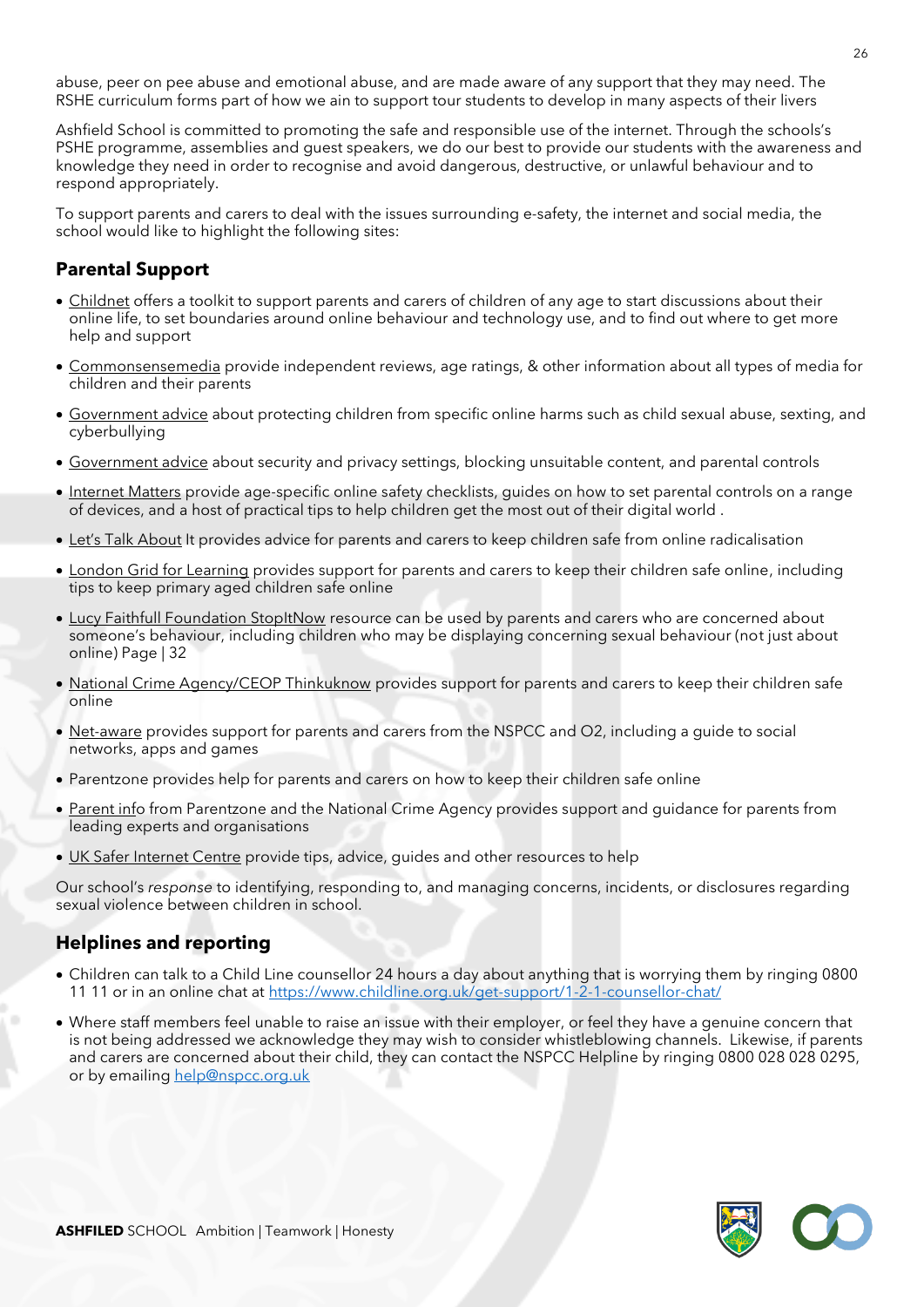# **Appendices**

Appendix 1 - NCC LA Flow Chart 'What to do if you are worried a child is being abused

Appendix 2 -Template: CPOMS Record and Chronology form

Appendix 3 -Template: CPOMS logging a concern about a child's safety

Appendix 4 -Template: CPOMS Body Maps Guidance and Body Maps

Appendix 5 – Female Genital Mutilation

Appendix 6 – Radicalisation

Appendix 7 – COVID-19 Addendum

The following appendices are a part of this policy

Appendix 7 – COVID-19 Addendum



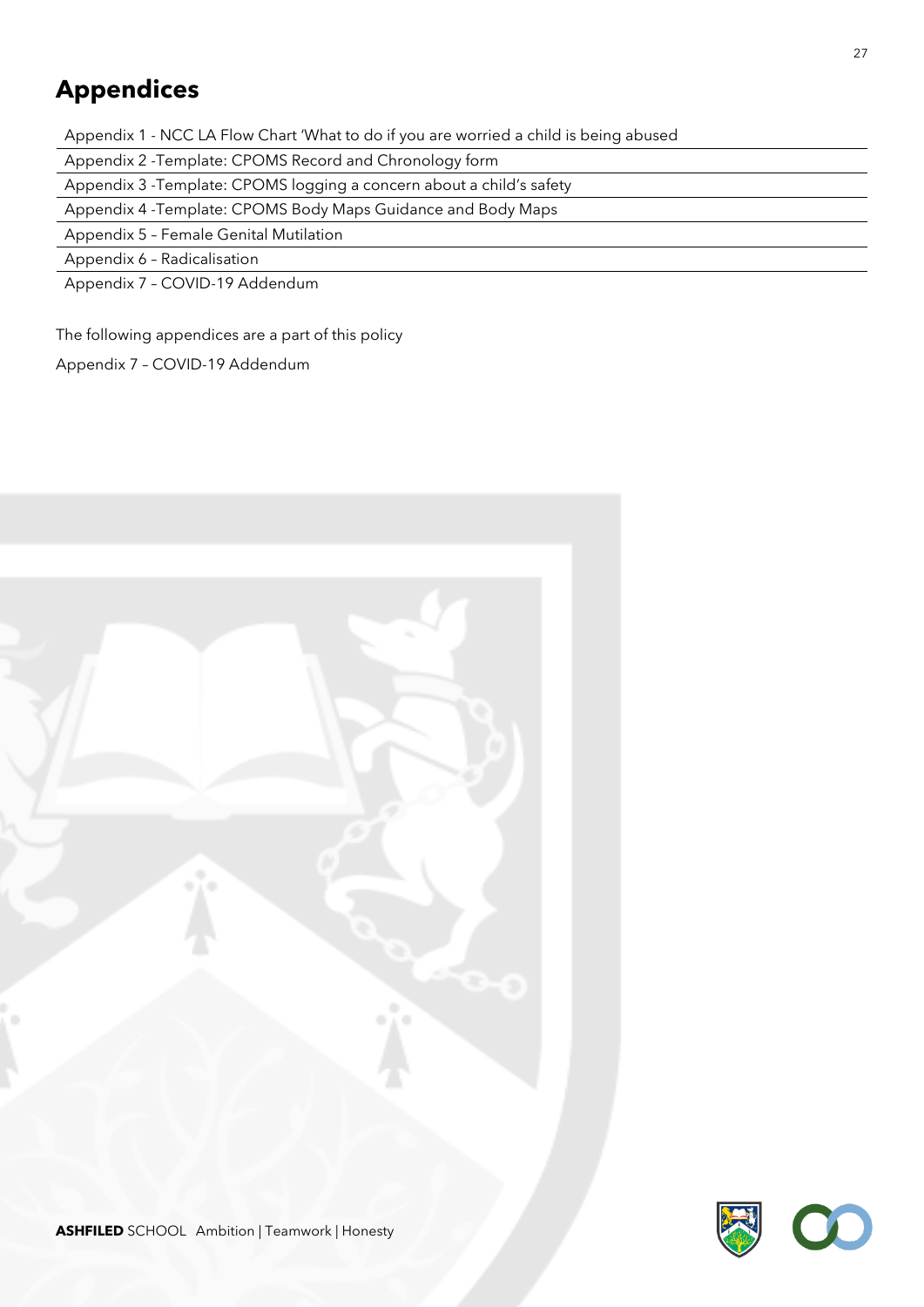**DSL's absence.** 

Care/ MASH (if a new concern).

child protection policy.

• Do not question further or inform the alleged abuser.

•

**Name of School/Academy/AP Child Protection & Safeguarding Flow Chart 'What to do if you are worried a child is being abused, at risk of harm or neglect'**

- **Actions where there are concerns about a child's welfare in and outside of school**
	- Be alert to signs of abuse, question unusual behaviour or changes to presentation.

 **Where a child discloses abuse, neglect, sexual violence or sexual harassment**

 **Discuss concerns with the Snr Designated/ Named Safeguarding Lead** 

- **Listen to what they say, keep calm, reassure they are right to tell, and you will take action to help keep them safe.**
- Inform them you need to share the information and what you are going to do next
- Do not promise confidentiality, you will need to share/ report the information to appropriate services.
- **DO NOT DELAY, take any immediate necessary action to protect the child and ensure the Designated Safeguarding Lead is informed or member of SLT in the**

• • Concerns and discussion, decisions and reasons for decision should be recorded in writing and a

'confidential concerns' or 'child protection' file should be opened, stored in line with the school

• At all stages the child's circumstances should be kept under review and re-refer if appropriate,

• The Safeguarding Lead will consider further actions including consultation with Children's Social

to ensure the child's circumstances improve – **the child's best interests must come first. Still have concerns - Refer to MASH (Multi-Agency Safeguarding Hub) Social Care** Have child/ families' personal details to hand and be clear about concern/ allegations.  **Safeguarding concern Resolved /no longer held** Support has been agreed, record decisions and any follow up needed.  **Children's Social Care During Office Hour, Monday to Friday Multi Agency Safeguarding Hub (MASH) Tel: 0300 500 80 90 If the child is at immediate risk dial 101 and ask for assistance** Record all decisions and actions, working to agreed outcomes and within timescales. Escalate any emerging threats/concerns by adopting Nottinghamshire Safeguarding Children Partnership procedures. amshire.gov.uk/nscp  **Out of hours Emergency Duty Team 5.00pm – 8.30am Tel 0300 4564546 NSPCC Whistle blowing Tel: Unmet needs identified**  Decide what actions are needed to support the child. **Consult with the child young person, family and relevant agencies:** Agree support, refer to NSCP guidance 'Pathway to Provision' version 9.1

**Contacts: For any allegations/concerns regarding an adult who works with (in either paid/ voluntarily) employment with children contact the LA Designated Officer (LADO) for referrals [Tel:-](tel:-) 0115 8041272. LADO Strategic Lead Tel: 0115 9773921**

**Cheryl Stollery – LA Safeguarding Children in Education Officer [Tel:-](tel:-) 0115 8041047**

**This flow chart is a brief guide - Please refer to our School Child Protection Policy.**

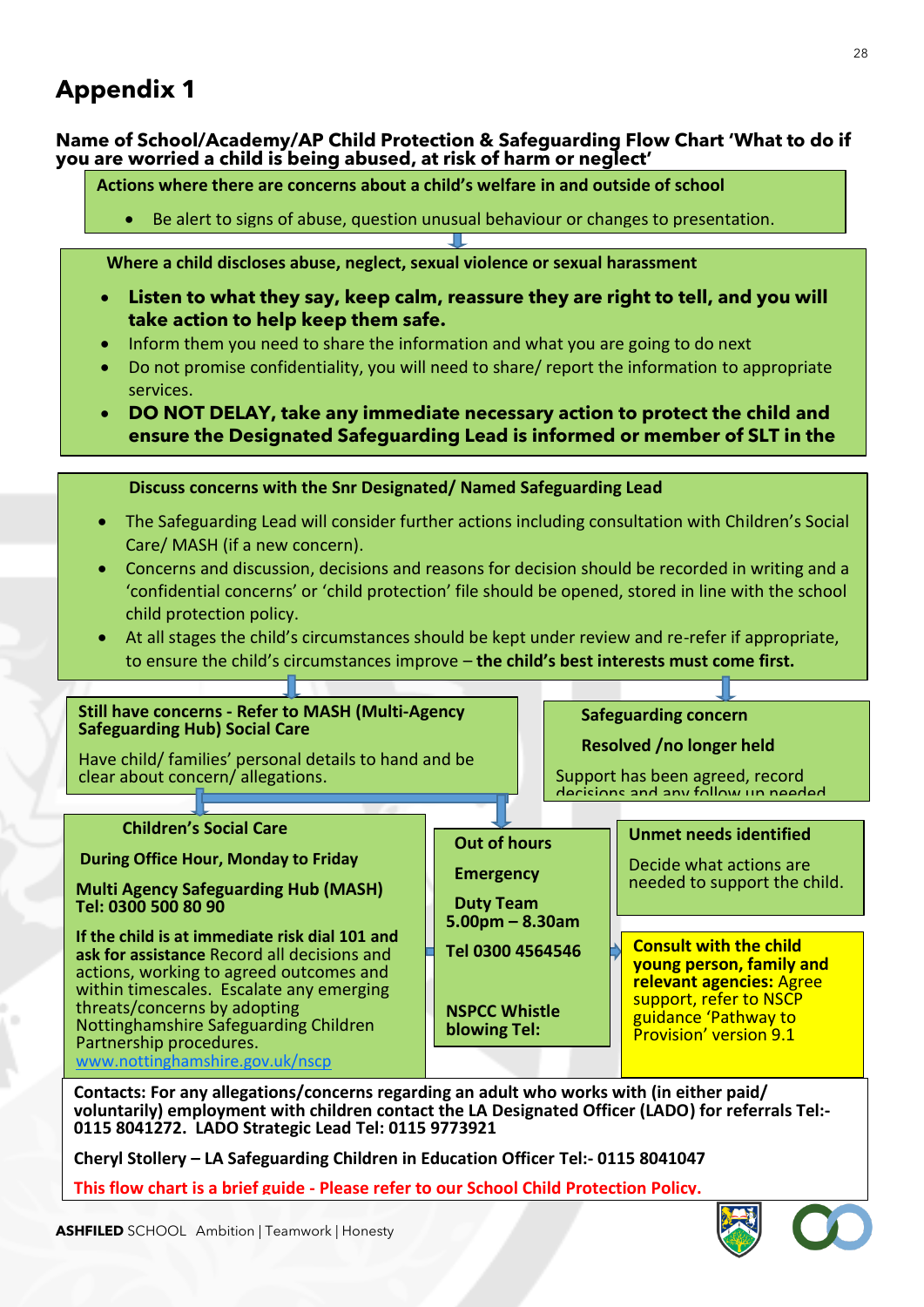#### **Case Recording/Chronology Safeguarding Log**

| <b>Ashfield School</b>                                                                                                |           | Dashboard | Reporting              | Planner                                                                         | Library | Admin              | <b>Account Settings</b> |                                                                                                                                                                                                             | Add Incident              |  | LOGOU                         |
|-----------------------------------------------------------------------------------------------------------------------|-----------|-----------|------------------------|---------------------------------------------------------------------------------|---------|--------------------|-------------------------|-------------------------------------------------------------------------------------------------------------------------------------------------------------------------------------------------------------|---------------------------|--|-------------------------------|
| *********                                                                                                             |           | *****     | 13)                    |                                                                                 |         |                    |                         |                                                                                                                                                                                                             |                           |  |                               |
| Overview                                                                                                              | Incidents |           | <b>Contact Details</b> | Document Vault                                                                  |         | Attendance         | <b>Student Report</b>   | <b>Audit Report</b>                                                                                                                                                                                         | <b>Monitoring History</b> |  |                               |
| Incidents                                                                                                             |           |           |                        |                                                                                 |         |                    |                         | Toggle parent categories                                                                                                                                                                                    | Show all actions          |  | New incident                  |
| Viewed by 1                                                                                                           |           |           |                        |                                                                                 |         | Show Alert Options |                         | $\mathcal S$ Add Linked Student $\Box$ Show Audit History                                                                                                                                                   |                           |  | $\bigcirc$ Options $\bigcirc$ |
| *************<br>Fri 11/09/2020 14:10<br><b>Mental Health Related</b><br><b>Status: Active</b><br>Assigned to: Nobody |           |           | 16554<br>stage,        | ***** has come to see MAG a few times this week.<br>CHP to refer to Linda Fern. |         |                    |                         | She is suffering from anxiety about being in lessons and also low mood and mood swings.<br>MAG contacted home with *****'s permission and Mum agreed that the school councillor was the right route at this |                           |  |                               |



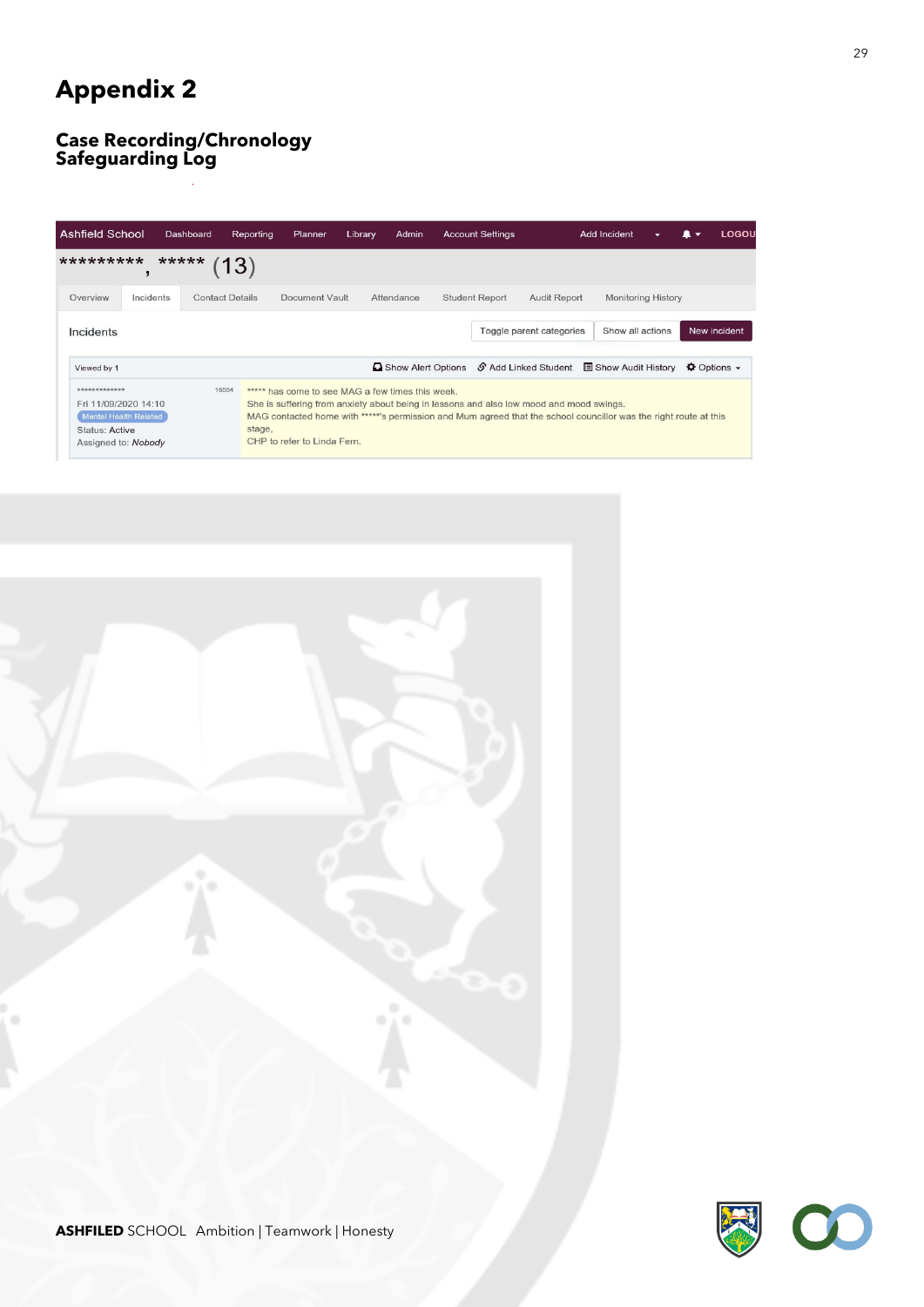# **Reporting a Concern on CPOMS**

| <b>CPOMS Website</b><br>It is your responsibility to logout and protect the security of student information. | <b>CPOMS User Guide</b> | <b>Contact Support</b>        |         | <b>CPOMS FAQ</b> |       |                                                                                                      | <b>REMIND ME</b> | <b>HIDE NAMES</b> | <b>BLANK SCREET</b> |
|--------------------------------------------------------------------------------------------------------------|-------------------------|-------------------------------|---------|------------------|-------|------------------------------------------------------------------------------------------------------|------------------|-------------------|---------------------|
| Ashfield School                                                                                              | Dashboard               | <b>Reporting</b>              | Planner | Library          | Admin | <b>Account Settings</b>                                                                              | Add Incident     |                   | LOGOU               |
|                                                                                                              |                         |                               |         |                  |       |                                                                                                      |                  |                   | $\leftarrow$ Back   |
| Student                                                                                                      |                         | Begin typing a student's name |         |                  |       |                                                                                                      |                  |                   | ٠                   |
| Incident                                                                                                     |                         |                               |         |                  |       |                                                                                                      |                  |                   |                     |
|                                                                                                              |                         |                               |         |                  |       |                                                                                                      |                  |                   |                     |
|                                                                                                              |                         |                               |         |                  |       |                                                                                                      |                  |                   |                     |
| Categories                                                                                                   |                         |                               |         |                  |       | □ Alcohol Related □ Bullying / Prejudice / Discrimination □ CIN Plan □ Contact from agency □ CP Plan |                  |                   |                     |
|                                                                                                              |                         |                               |         |                  |       | □ Domestic Violence □ Drugs Related □ Emotional Abuse □ Encompass call □ FGM □ Forced Marriage       |                  |                   |                     |
|                                                                                                              |                         |                               |         |                  |       | □ Gangs / County Lines □ Grooming / CSE □ Knife/Gun crime □ LAC students □ MASH Referral             |                  |                   |                     |
|                                                                                                              |                         |                               |         |                  |       | Mental Health Related   Neglect   Other   Physical Abuse   Radicalisation/Extremism                  |                  |                   |                     |
|                                                                                                              |                         |                               |         |                  |       | Referral to outside agency [3] safe and well check [3] Self Harm [3] Sexting / Internet Misuse       |                  |                   |                     |
|                                                                                                              |                         | Sexual Harassment and Abuse   |         |                  |       |                                                                                                      |                  |                   |                     |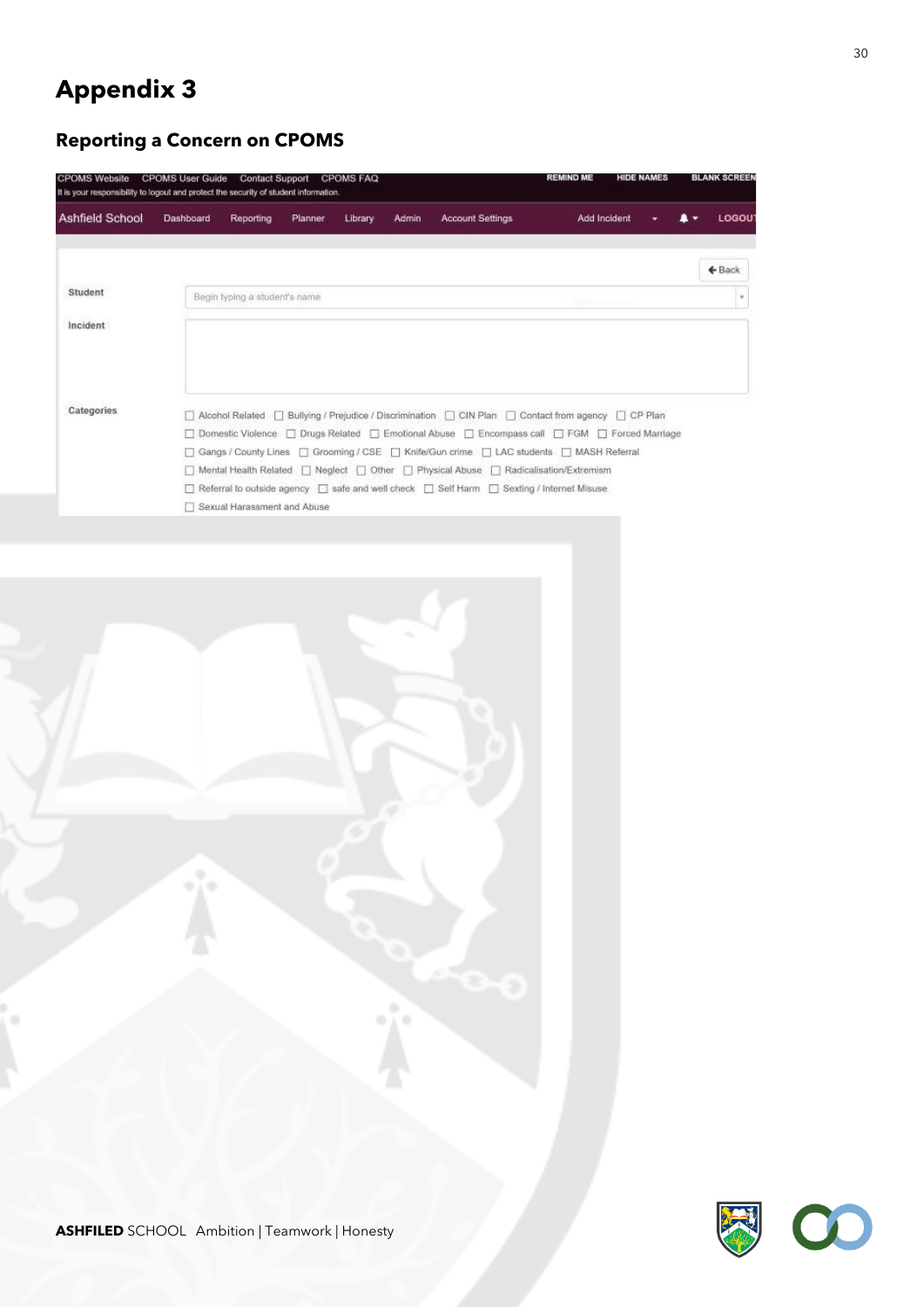# **Body Map on CPOMS**



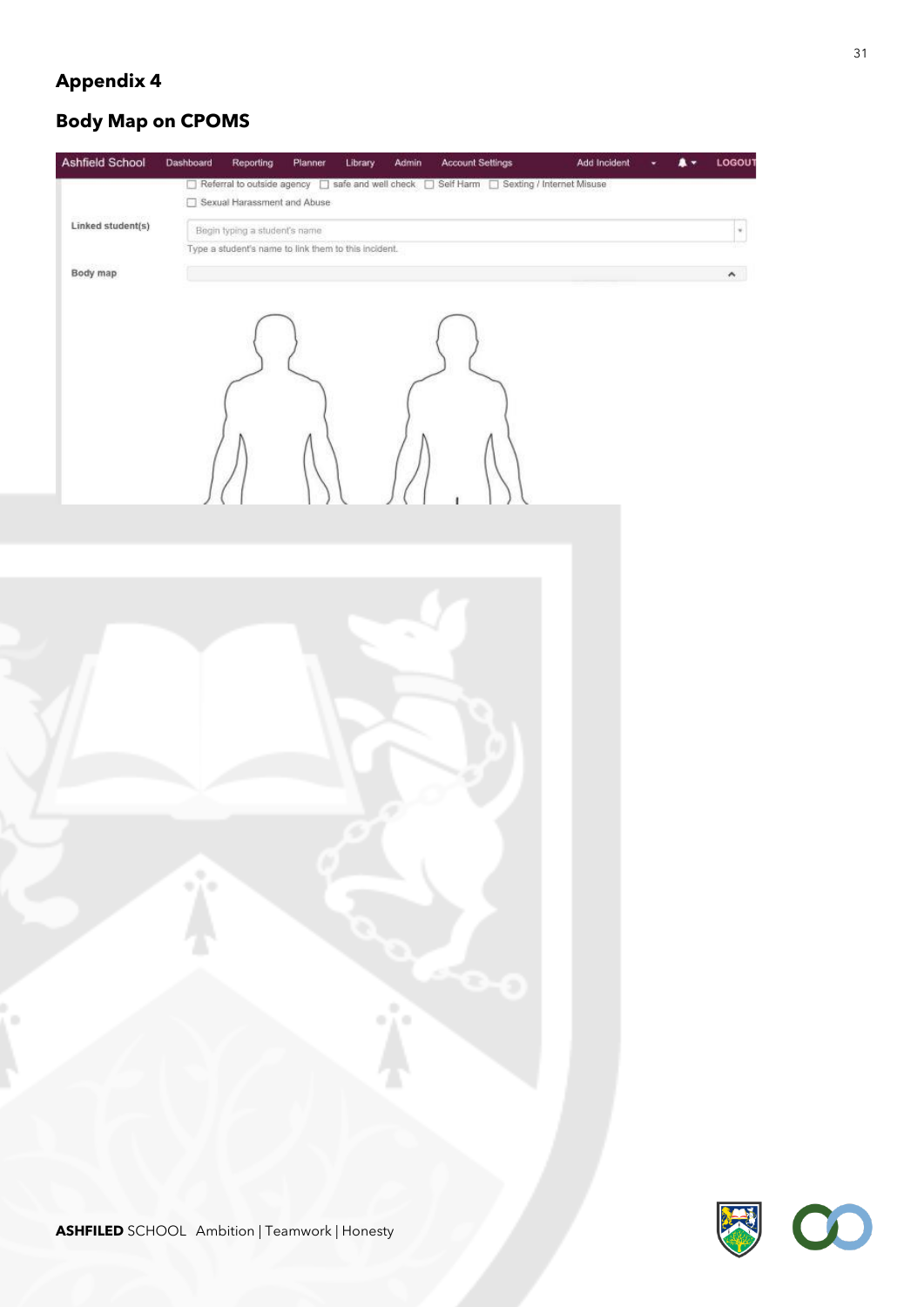# **Appendix 4 Body Map Guidance for Schools**

#### **Medical assistance should be sought where appropriate.**

Body Maps should be used to document and illustrate visible signs of harm and physical injuries.

Always use a black pen (never a pencil) and do not use correction fluid or any other eraser.

Do not remove clothing for the purpose of the examination unless the injury site is freely available because of treatment.

\***At no time should an individual teacher/member of staff or school be asked to or consider taking photographic evidence of any injuries or marks to a child's person, this type of behaviour could lead to the staff member being taken into managing allegations procedures, the body map below should be used in accordance with recording guidance. Any concerns should be reported and recorded without delay to the appropriate safeguarding services,** 

#### **e.g. MASH or the child's social worker if already an open case to social care.**

#### **When you notice an injury to a child, try to record the following information in respect of each mark identified e.g. red areas, swelling, bruising, cuts, lacerations and wounds, scalds and burns:**

- Exact site of injury on the body, e.g. upper outer arm/left cheek.
- Size of injury in appropriate centimetres or inches.
- Approximate shape of injury, e.g. round/square or straight line.
- Colour of injury if more than one colour, say so.
- Is the skin broken?
- Is there any swelling at the site of the injury, or elsewhere?
- Is there a scab/any blistering/any bleeding?
- Is the injury clean or is there grit/fluff etc.?
- Is mobility restricted as a result of the injury?
- Does the site of the injury feel hot?
- Does the child feel hot?
- Does the child feel pain?
- Has the child's body shape changed/are they holding themselves differently?

Importantly the date and time of the recording must be stated as well as the name and designation of the person making the record. Add any further comments as required.

#### **Ensure First Aid is provided where required and record**

A copy of the body map should be kept on the child's child protection file.

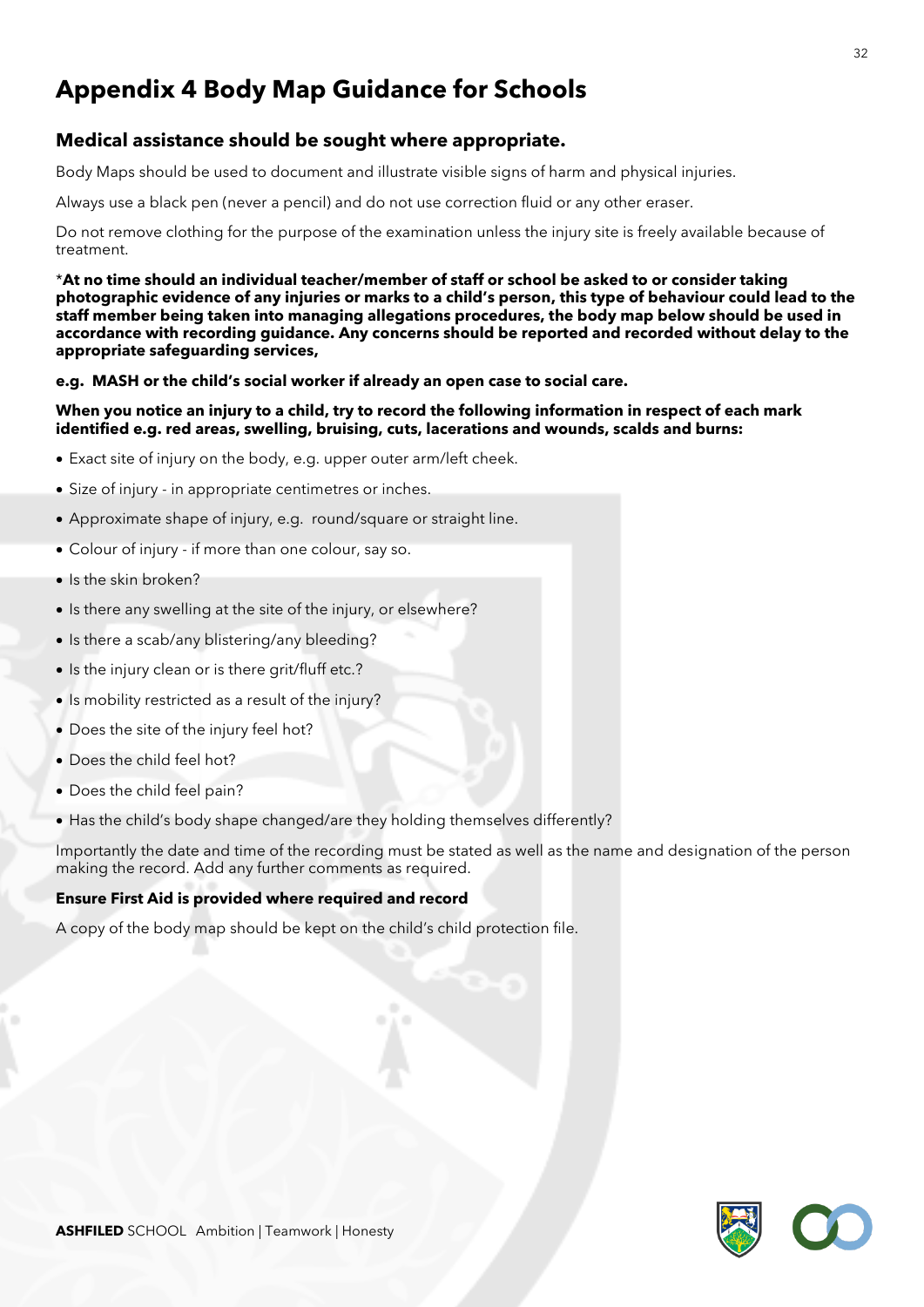#### **BODYMAP**

#### **(This must be completed at time of observation)**

| Names for Child:              | Date of Birth:                                                                                                                                  |
|-------------------------------|-------------------------------------------------------------------------------------------------------------------------------------------------|
| Name of Worker:               | Agency:                                                                                                                                         |
| Date and time of observation: |                                                                                                                                                 |
|                               | $\left(\left\{\begin{array}{c} \  \  \, \\ \  \  \, \\ \  \  \, \end{array}\right\}\right)$<br>$\left( \text{array}\right)$<br>$\zeta^{\ast}$ . |

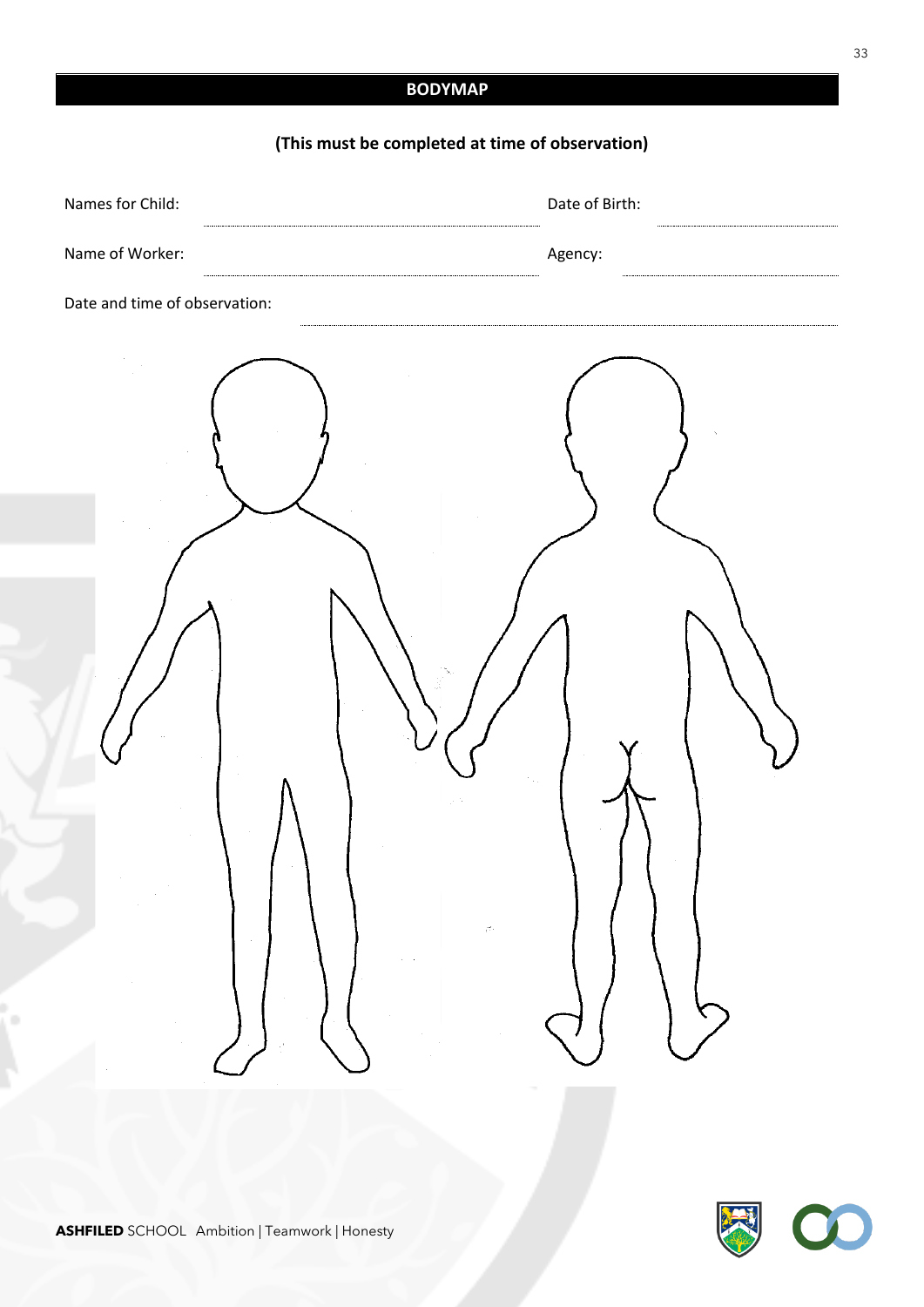

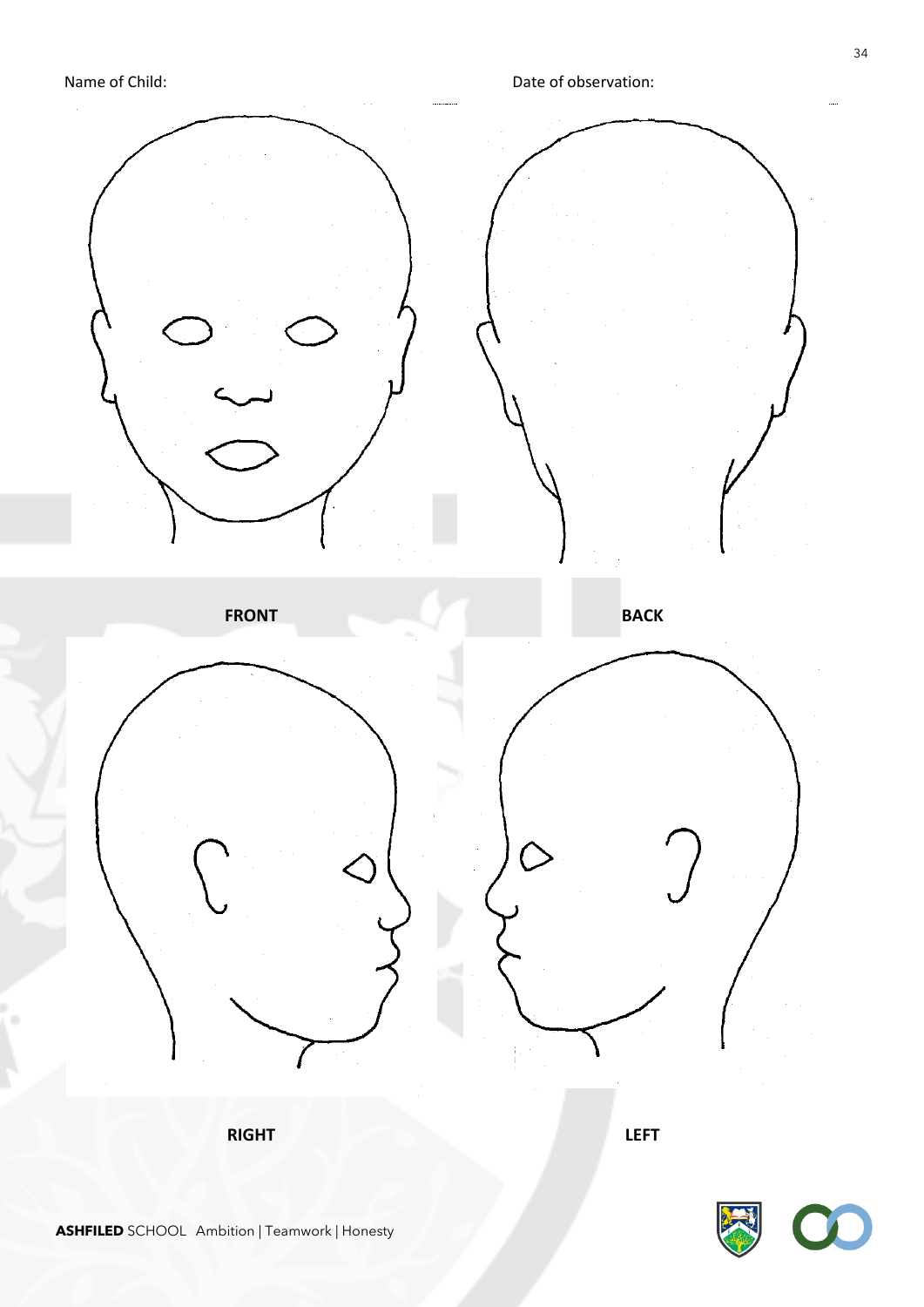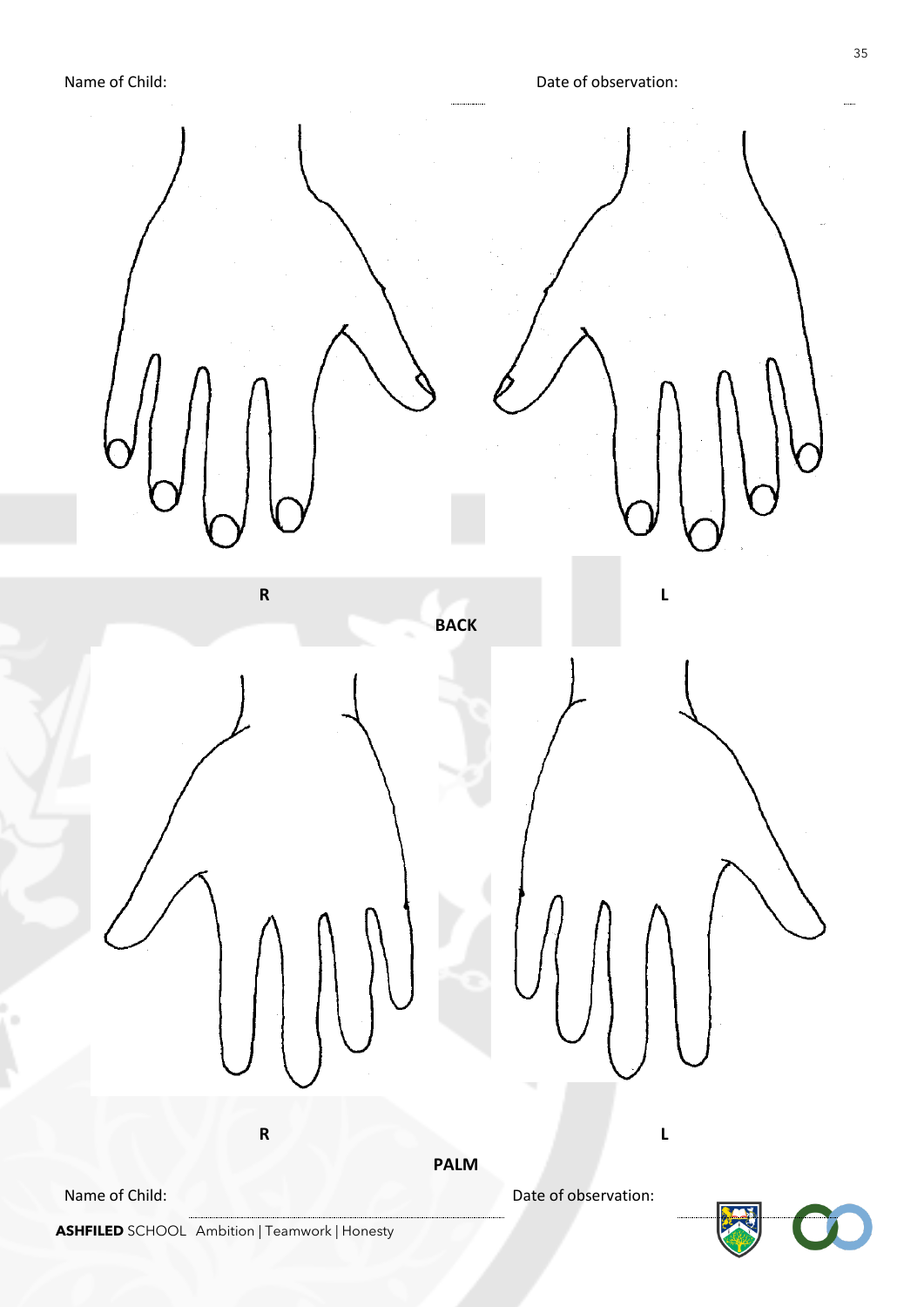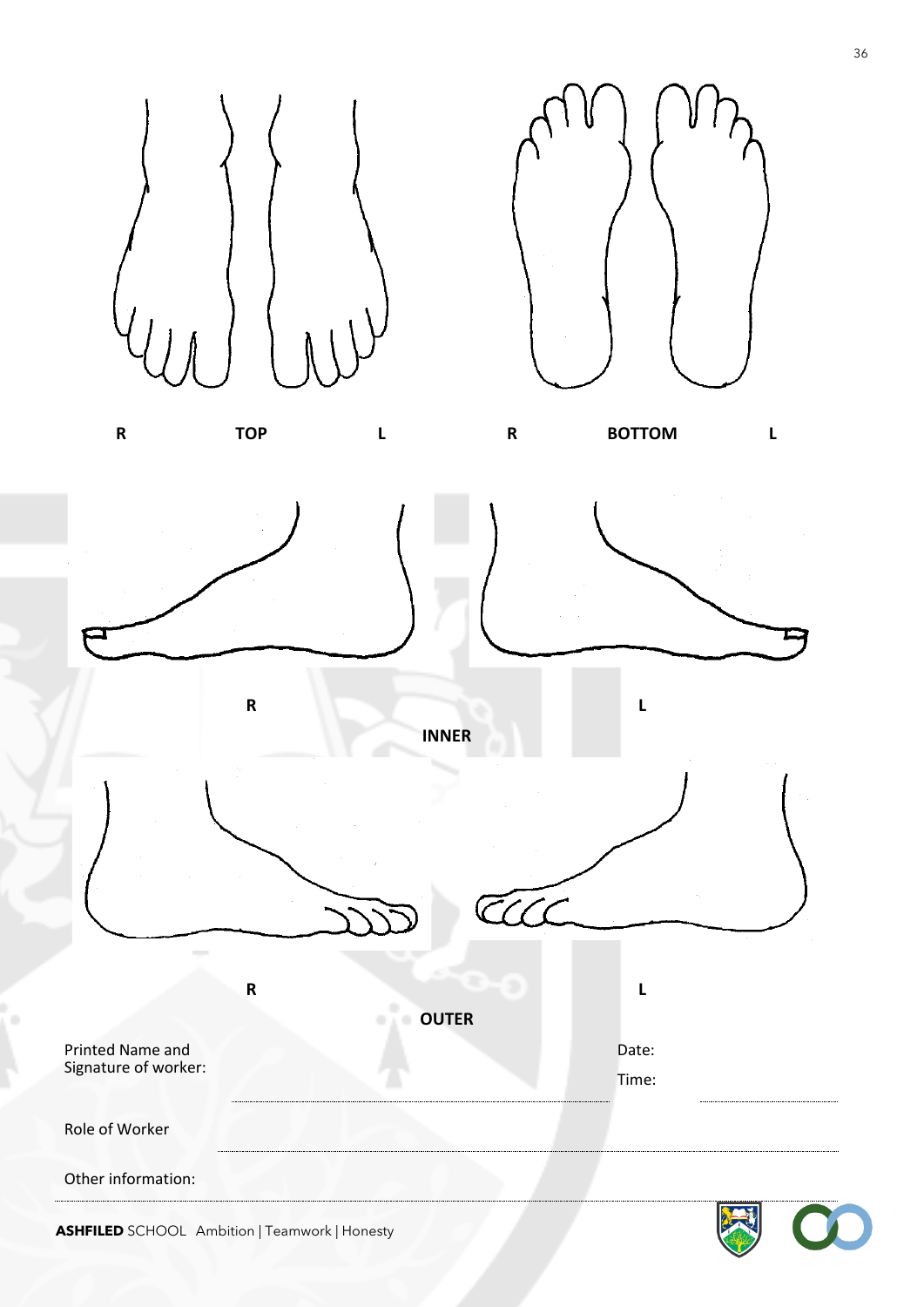# **Female Genital Mutilation**

# **Guidance Notes for Staff/Governors**

Female Genital Mutilation is a safeguarding issue; it is student abuse and a form of violence against girls. Local guidance for schools is contained within Guidelines for all agencies within the Nottinghamshire Safeguarding Students Board procedures NSCB procedures FGM. This guidance is based on national non-statutory government guidance (2011) Govt guidance FGM.

A new duty for Teachers to report 'known' cases of Female Genital Mutilation FGM was introduced on the 31st October 2015. If a teacher discovers that an act of FGM appears to have been carried out on a girl under the age of 18 the teacher must report this to the police.

FGM is a procedure that includes the partial or total removal of the external female genital organs for 'cultural' or other nontherapeutic reasons.

It is illegal in the UK to subject a child to female genital mutilation (FGM) or to take a student abroad to undergo the procedure – Female Genital Mutilation Act 2003. Despite the harm it causes, FGM practising communities consider it normal to protect their cultural identity. It is estimated that 24,000 girls in the UK are at risk and 66,000 women living with the physical and psychological consequences; this is the scale of the problem. The age at which girls are subject to FGM varies greatly from shortly after birth to any time up to adulthood. The majority of students have the procedure between the age of 5-8 years.

#### **School staff should be alert to the following indicators:**

- The family comes from a community that is known to practise FGM or is less integrated within the community.
- A student may talk about a long holiday to a country where the practice is prevalent.
- A student may confide that she is to have a 'special procedure' or to attend a special occasion.
- A student may request help, directly or indirectly, from a teacher or another adult.
- Any female student born to a woman or has a sister who has been subjected to FGM must be considered to be at risk, as must other female students in the extended family.
- A girl is withdrawn from PSHE/SRE.

#### **In brief the signs that FGM may have occurred are:**

- Difficulty walking, sitting, or standing.
- Spending longer in the bathroom.
- Urinary or menstrual problems.
- Prolonged absence and then noticeable behaviour changes.
- Reluctance to undergo normal medical examinations.
- May confide in a professional but may not be explicit or may be embarrassed.

#### **Where you know or suspect that FGM has occurred:**

- Be sensitive to the child, and family, be gender sensitive, make no assumptions, be non-judgemental, use simple language, record clearly.
- You have a duty to protect, safeguard and share information.
- Refer to Children's Social Care for coordination of careful assessment (not necessarily with consent).
- There will be potential enquiries under Section 47. Potential police enquiries.
- Possible use of police protection or legal orders such as EPO, prohibitive steps but not necessarily the removal of the child.

**ASHFILED** SCHOOL Ambition | Teamwork | Honesty • Government Equalities Office: Fact sheet Equalities Office Fact Sheet The link is: http://media.education.gov.uk/assets/files/pdf/s/safeguarding%20children%20from%20female%20 genital%20mutilation%20-%20factsheet.pdf

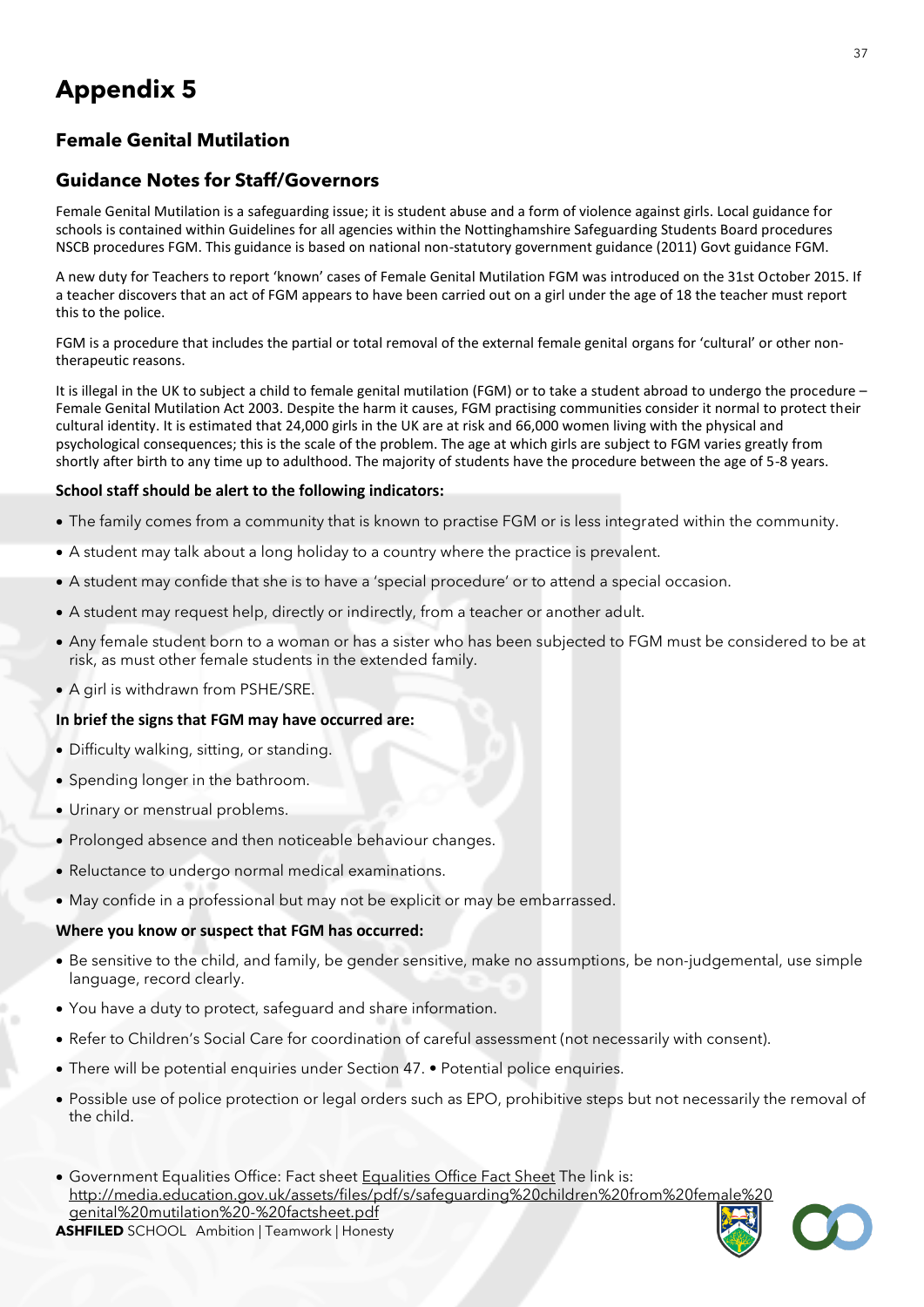## **Prevent Duty and Radicalisation**

There are now duties imposed on schools under the 'Prevent Duty' CTSA2015. The School must have due regard to the need to prevent people from being drawn into terrorism of the 'Prevent Duty' Guidance issued by the DfE. The link is:

[https://assets.publishing.service.gov.uk/government/uploads/system/uploads/attachment\\_data/file](https://assets.publishing.service.gov.uk/government/uploads/system/uploads/attachment_data/file%20/439598/prevent-duty-departmental-advice-v6.pdff) [/439598/prevent-duty-departmental-advice-v6.pdff](https://assets.publishing.service.gov.uk/government/uploads/system/uploads/attachment_data/file%20/439598/prevent-duty-departmental-advice-v6.pdff)

We do:

- Risk assessment We assess the risk of students being drawn into terrorism. We have clear procedures in place for protecting students at risk of radicalisation.
- Working in partnership We ensure their safeguarding arrangements takes into account the policies and procedures of the NSCP. We effectively engage with parents.
- Staff training Staff are trained to identify students at risk of being drawn into terrorism and challenge extreme ideas.
- IT policies We ensure that students are safe from terrorist and extremist material when accessing the internet in school.

Where we are concerned about individual students there is a referral pathway.

The essence of our policy, however, is that we seek to protect students and young people from being drawn into, and against, the messages of all violent extremism. This includes and is not restricted to ISIL, AQ, Far Right, Neo Nazi, White Supremacist ideology, Irish Nationalist and Loyalist paramilitary groups, and extremist Animal Rights movements.

The use of social media and the internet as tools to radicalise young people cannot be underestimated. We recognise that those that seek to recruit young people to follow extremist ideology often target those who are already vulnerable in some way and that exposure to extreme views can make young people vulnerable to further manipulation and exploitation.

As a school we are clear that we have a duty to safeguard young people from such dangers and we will actively promote resilience to such risks through our RE and PHSE curriculum, SEND policy, assembly policy, our SMSC and anti-bullying work, and in our policies for use of the school premises by external agencies and our IT policy.

Visitors to Ashfield School will be managed in line with our Visitors Policy, guest speakers coming into school will never be unsupervised. Each person visiting the school will receive an expectation of visitor's leaflet.